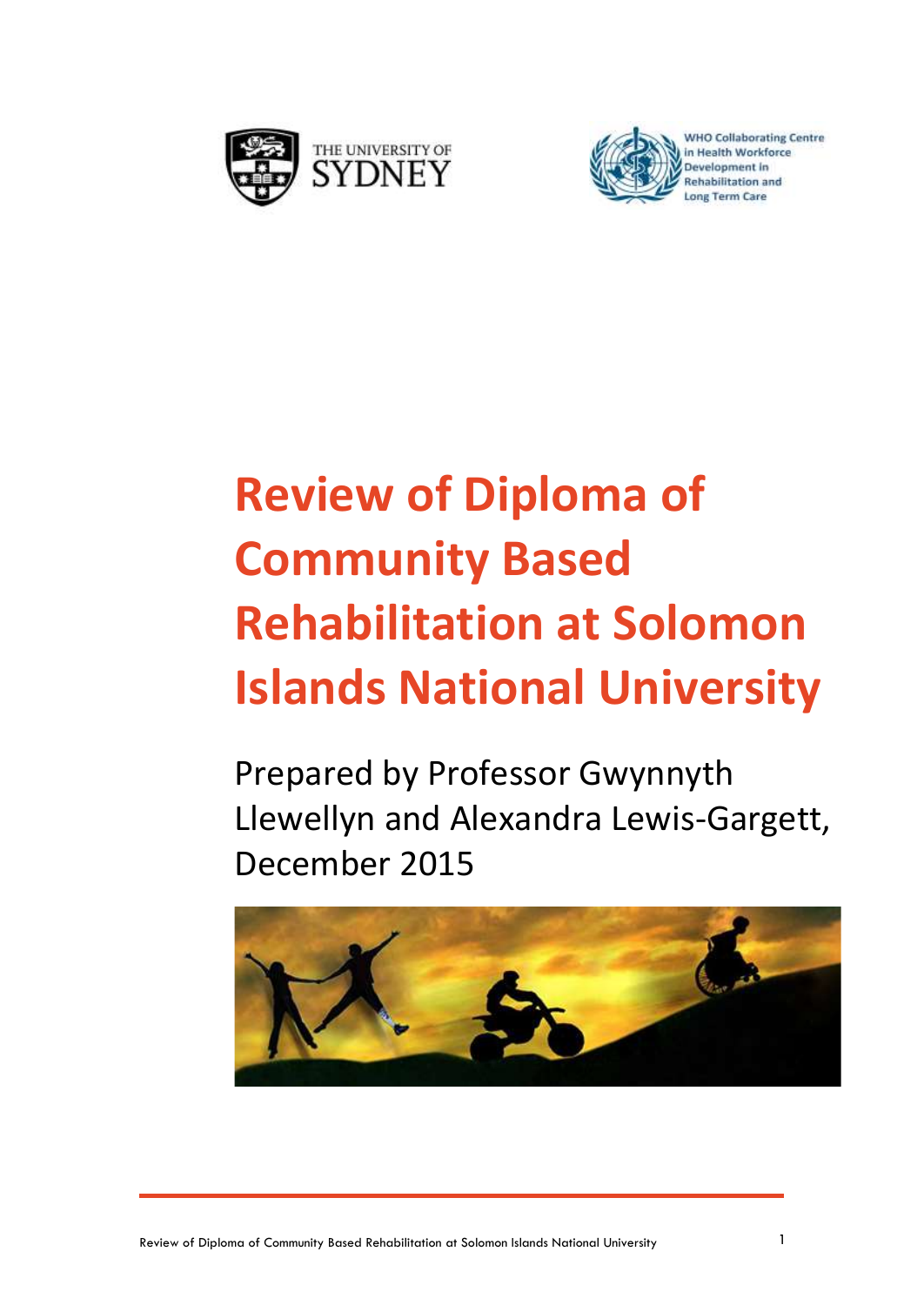## **Review of Diploma of Community Based Rehabilitation at Solomon Islands National University**

University of Sydney, NSW 2006, Australia December, 2015

This report was funded by WHO Western Pacific Regional Office

| Disclaimer:                            | The views and opinions expressed in this report are those of the<br>author and do not necessarily reflect the views of the WHO Western<br>Pacific Regional Office.                                                                                                                                                                |
|----------------------------------------|-----------------------------------------------------------------------------------------------------------------------------------------------------------------------------------------------------------------------------------------------------------------------------------------------------------------------------------|
| <b>Report Author:</b>                  | Professor Gwynnyth Llewellyn, Head, WHO Collaborating Centre in<br>Health Workforce Development in Rehabilitation and Long Term<br>Care and Alexandra Lexis-Gargett.                                                                                                                                                              |
| <b>Suggested Citation:</b>             | Review of Diploma of Community Based Rehabilitation at Solomon<br>Islands National University, Report to WHO Western Pacific Regional<br>Office December, 2015. WHO Collaborating Centre in Health<br>Workforce Development in Rehabilitation and Long Term Care,<br>Faculty of Health Sciences, University of Sydney, Australia. |
| <b>Further information:</b><br>e-mail: | Professor Gwynnyth Llewellyn<br>gwynnyth.llewellyn@sydney.edu.au                                                                                                                                                                                                                                                                  |
| web:                                   | http://sydney.edu.au/health-sciences/whocc-rehabilitation/                                                                                                                                                                                                                                                                        |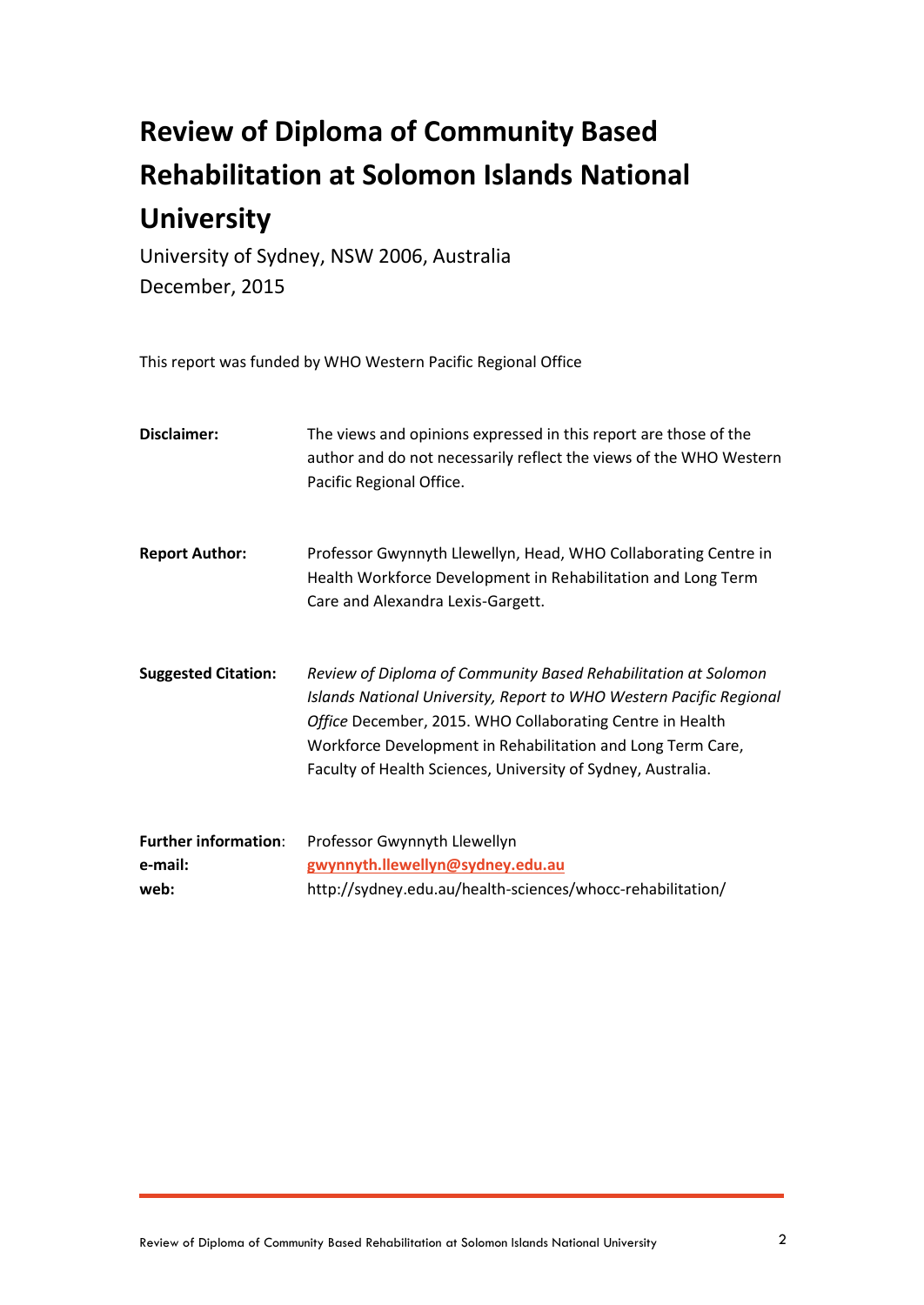#### **Contents**

|                        | 1.2 Overview of development of training in community based rehabilitation in the        |  |
|------------------------|-----------------------------------------------------------------------------------------|--|
|                        |                                                                                         |  |
|                        | 2. Current Review of Diploma of CBR at Solomon Islands National University (SINU) 10    |  |
|                        |                                                                                         |  |
|                        |                                                                                         |  |
|                        |                                                                                         |  |
|                        |                                                                                         |  |
|                        |                                                                                         |  |
|                        | 3.1 Diploma of Community Based Rehabilitation, SINU Public documents 12                 |  |
|                        |                                                                                         |  |
|                        | 3. 3 Diploma of Community Based Rehabilitation entry, intakes and outcomes  13          |  |
|                        | 4. Course structure and units of study in Diploma in Community Based Rehabilitation  15 |  |
|                        |                                                                                         |  |
|                        |                                                                                         |  |
|                        |                                                                                         |  |
|                        |                                                                                         |  |
|                        |                                                                                         |  |
|                        |                                                                                         |  |
|                        |                                                                                         |  |
|                        |                                                                                         |  |
|                        |                                                                                         |  |
|                        | 7.2 Issues discussed in the literature in relation to CBR training programs  27         |  |
|                        |                                                                                         |  |
|                        |                                                                                         |  |
|                        |                                                                                         |  |
|                        |                                                                                         |  |
|                        |                                                                                         |  |
|                        |                                                                                         |  |
|                        |                                                                                         |  |
| Appendix 1             | SINU Public documents on Diploma of Community Based Rehabilitation 48                   |  |
| Appendix 2<br>defined. | Examples of CBR training courses (see attachment) Error! Bookmark not                   |  |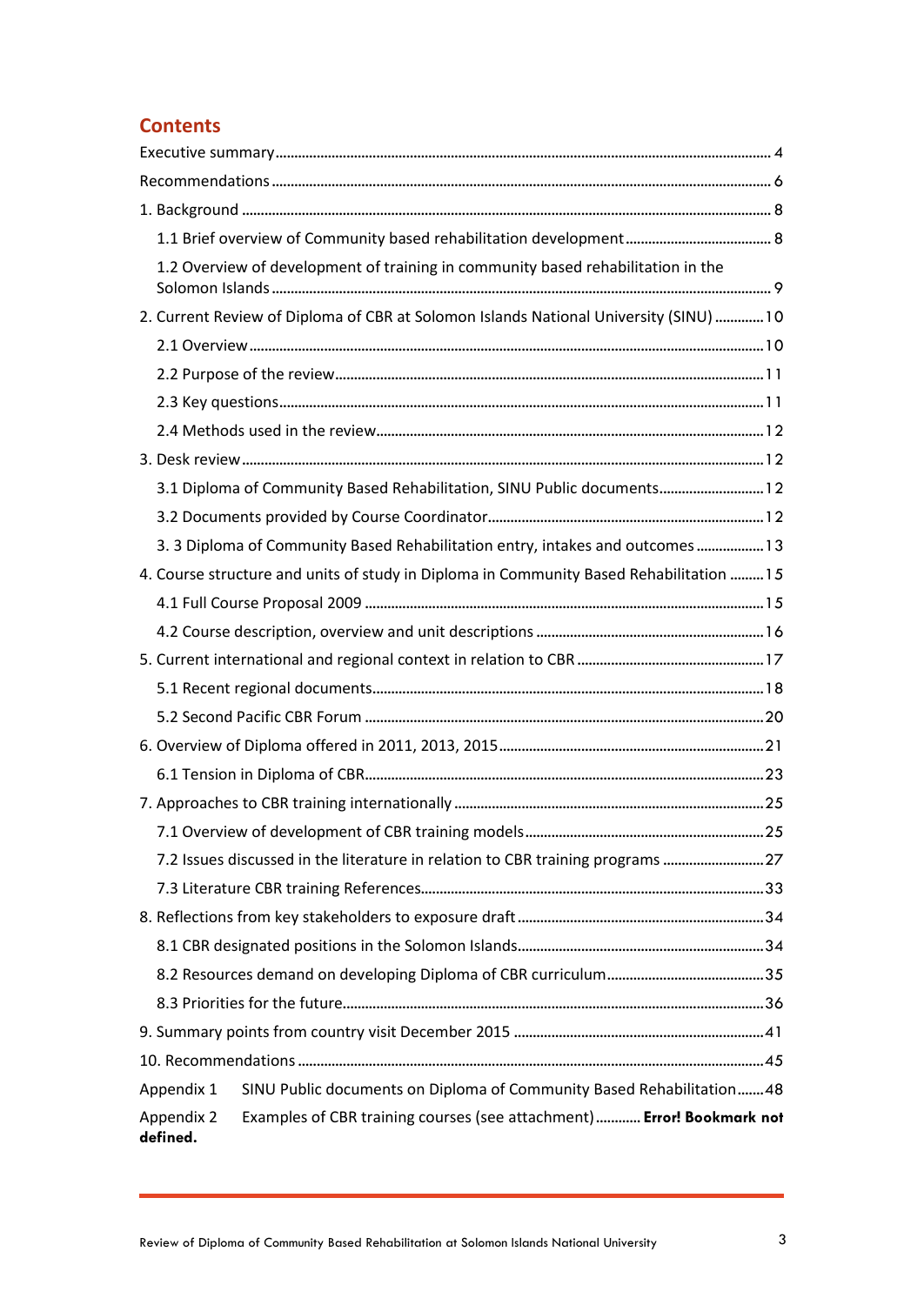## <span id="page-3-0"></span>**Executive summary**

### Overview

Community-based rehabilitation (CBR) began in the Solomon Islands in the early 1990s, under the Ministry of Health and Medical Services. CBR was seen as a way to bring much needed rehabilitation services to the village level – particularly in the context of few services available for people with disabilities (except in the urban capital) and the population being widely spread in rural and remote locations.

Since that time CBR has evolved internationally from a primarily health focused approach into one which addresses inclusion at the community level for people with disabilities and other vulnerable groups. CBR is now defined as a universal strategy for this purpose. The WHO 2010 publication – *Community-based Rehabilitation Guidelines* has, as its sub-title, *Towards community-based inclusive development*. These Guidelines are accompanied by a Matrix which spells out five essential elements: health, education, livelihood, social and empowerment with accompanying components to be addressed to ensure inclusion of people with disabilities in the community.

Building on this development, the first Pacific CBR Forum was held in 2012 followed by a Pacific CBR Plan of Action. The second Pacific CBR Forum held in 2015 was dedicated to reviewing progress and expanding existing CBR programs as well as introducing CBR in other Pacific nations.

Training in CBR around the world initially followed a health and rehabilitation orientation, and this was the case in the Solomon Islands. From early certificate courses in the early 2000s, a two year Diploma of Community-Based Rehabilitation was developed at the then Solomon Islands College of Higher Education (now Solomon Islands National University). This Diploma of CBR had its first intake in 2011, a second intake in 2013, and a third in 2015. Given the advances in conceptualisation of community-based rehabilitation since that time, and the strong focus on CBR the Pacific way in the Pacific region, WPRO commissioned a review of the Diploma in CBR in 2013. For various reasons this was not completed until 2015. This Report details the background, aims, methods and findings of this review.

The Review proceeded by way of desk review, face-to-face meetings and telephone and email communications with the key stakeholders in the Solomon Islands. These were Mrs Elsie Taloafiri, Coordinator, Community Based Rehabilitation Unit, Rehabilitation Division, Ministry of Health and Medical Services; Mrs Goretti Pala, Community Based Rehabilitation Course Coordinator, SINU, Ms Ana Burggraaf, Lecturer, SINU; and Mr Casper Fa'asla, President, People with Disabilities Solomon Islands.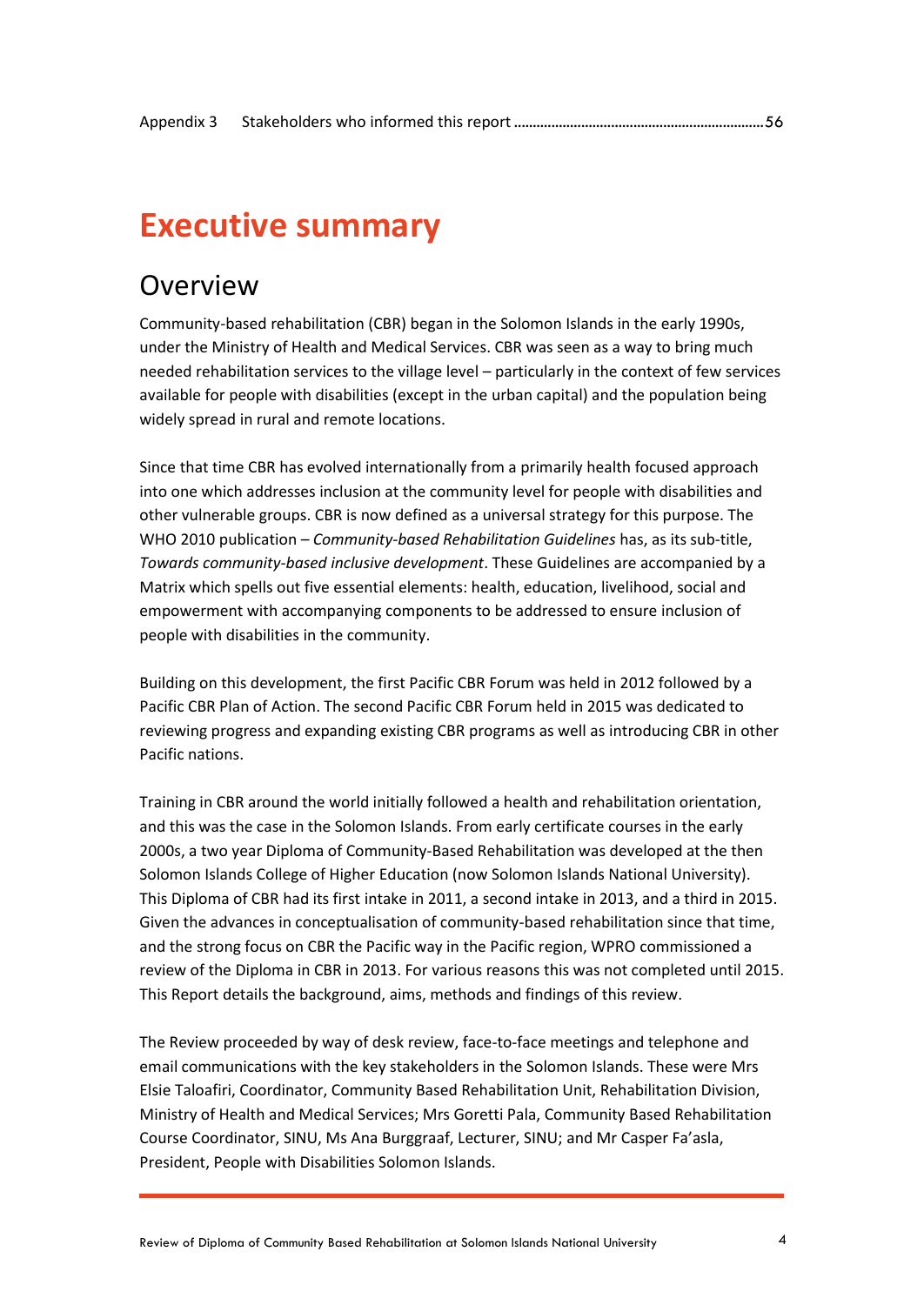Major findings from the Review are briefly summarised: first, from the literature; second, from reflections of the key stakeholders to the exposure draft of this report; and third, following consultations during an in-country visit in mid-December 2015.

#### **The literature on CBR training**

- CBR programs worldwide have developed according to the local context.
- Training programs in CBR can be differentiated into two distinct groups according to the foundation framework of the curriculum. These are *Individual Rehabilitation Intervention* or *Inclusion in the Community and Empowerment*.
- CBR training programs that attempt to combine both frameworks are in danger of sending 'mixed messages' to students and key stakeholders including employing authorities.
- Clarity about the expected role of the CBR field worker in a particular country is essential so that CBR training programs can ensure content matches these expectations.
- There have been some attempts to identify competency-based curricular content to overcome the challenges of integrating the two frameworks mentioned above.

#### **Reflections from key stakeholders to Exposure Draft of the Report**

- DipCBR graduates in the Solomon Islands have restricted employment opportunities due to the limited number of Ministry of Health and Medical Services CBR Field Worker posts. There are now expanding opportunities in other sectors.
- There have been limited opportunities for SINU staff to re-develop the curriculum in line with international developments including the WHO matrix, despite their wish to do so. There is a strong desire to broaden the reach of CBR beyond MHMS to other ministries, NGOs and community organisations.
- Including young people with disabilities and also family members and carers as students in the DipCBR would be a major contribution to inclusion of people with disabilities in Solomon Islands society and set an excellent role model for all.
- Requests from other sectors to include sector-relevant material, for example from school education, or livelihood/ employment are putting pressure on expanding the DipCBRcourse beyond two years.
- Some graduates from the 2011 (graduated 2012) and 2013 (graduated 2014) cohorts remain unemployed. This does not augur well for career pathways and progression.
- With expansion of CBR programs in other Pacific nations, there is a potential role for the SINU DipCBR to be the leading CBR training program for the Pacific region.

#### **Summary points from in-country visit, December 2015**

 There is a growing demand for disability trained workers in the Solomon Islands following national policy initiatives for people with disabilities, a focus on inclusive education, and the rising incidence of NCDs.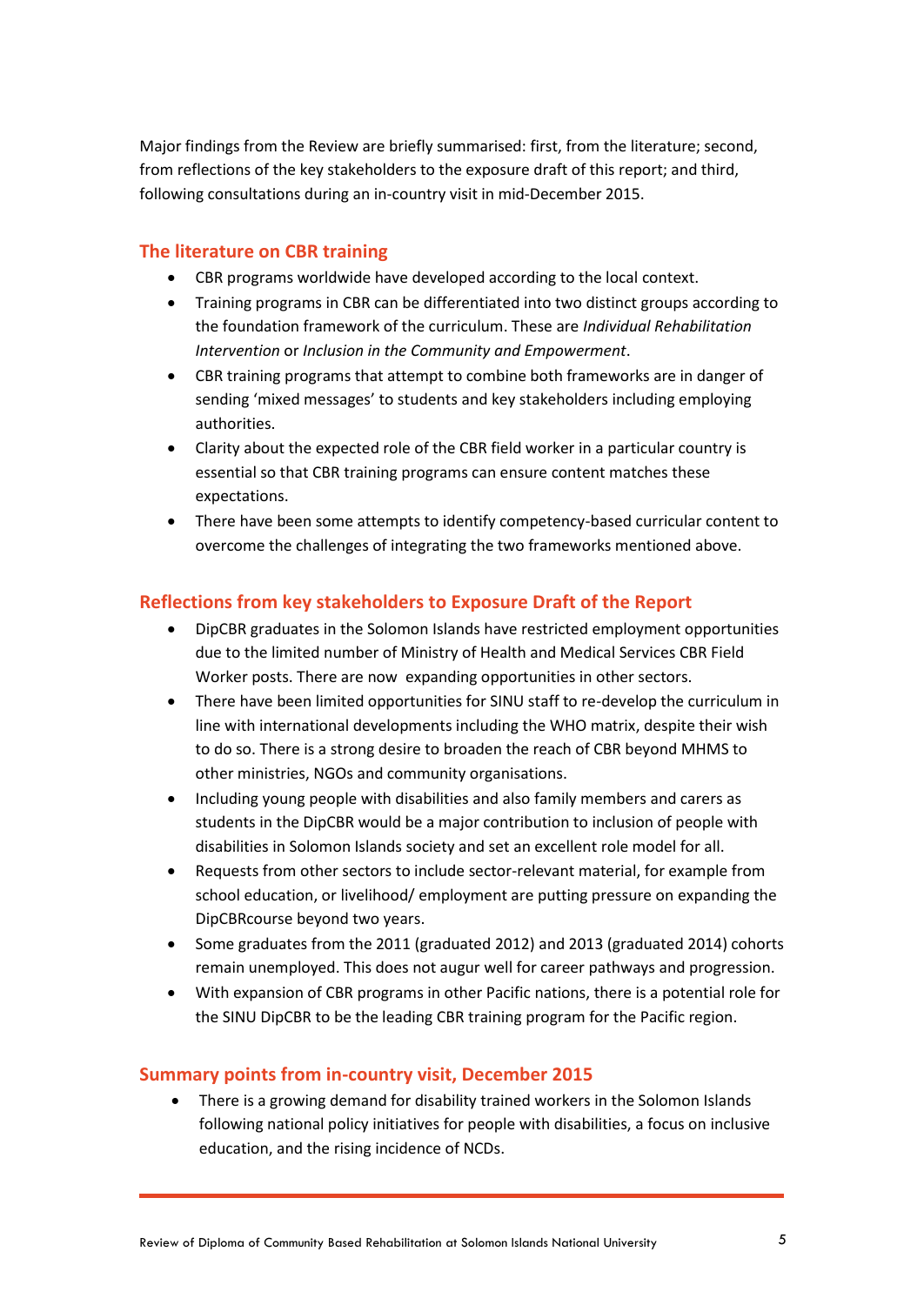- The number of DipCBR graduates exceeds available MHMS CBR Field worker posts,the number of which (with few exceptions) remain static.
- Policy initiatives to support inclusion of people with disabilities in the community now require multi-sector coordination for implementation and sustainability. The emerging Disability Coordinating Committee could take the lead for this purpose.
- The DipCBR curriculum needs to be revised and updated to reflect advances in thinking on community-based inclusive development and the WHO guidance documents
- In the context of the increasing incidence of NCDs in the Solomon Islands, building multi-sector collaboration is essential to ensure a trained workforce for prevention and management. DipCBR graduates are ideally positioned as front line community health education personnel (prevention) and community inclusion personnel (management of the sequalae of NCDs).

## <span id="page-5-0"></span>**Recommendations**

#### **Recommendation 1**

That serious consideration is given to curriculum revision using the WHO Matrix and Guidelines as the foundation framework.

#### **Short term actions**

- Consider expanding content in the second year of the program in 2016 to include additional focus on education, livelihood, social, and empowerment in line with the WHO Matrix and Guidelines. Health is currently well covered.
- Consider revision of student forms for example assessment forms in line with WHO Matrix and Guidelines elements
- Consider inclusion of case studies/ stories of successful participation by people with disabilities related to education, livelihood, social and empowerment. Ideally, the case studies/ stories would be complemented by lectures/ tutorials from people with disabilities themselves

#### **Longer term actions**

- Full revision of the curriculum prior to 2017 cohort to align with the WHO Matrix and Guidelines
- Identify colleagues in other universities in Australia and elsewhere and invite them formally to become 'critical friends' to support this revision process
- Consider changing the course name to Diploma Community-based Inclusive Development in line with international developments
- Establish a high-level Course Advisory Committee comprising all relevant Ministries, International and National non-government development organisations, and private companies. The role of this Course Advisory Committee would be to advocate for the DipCBR program, and to network and expand opportunities for employment of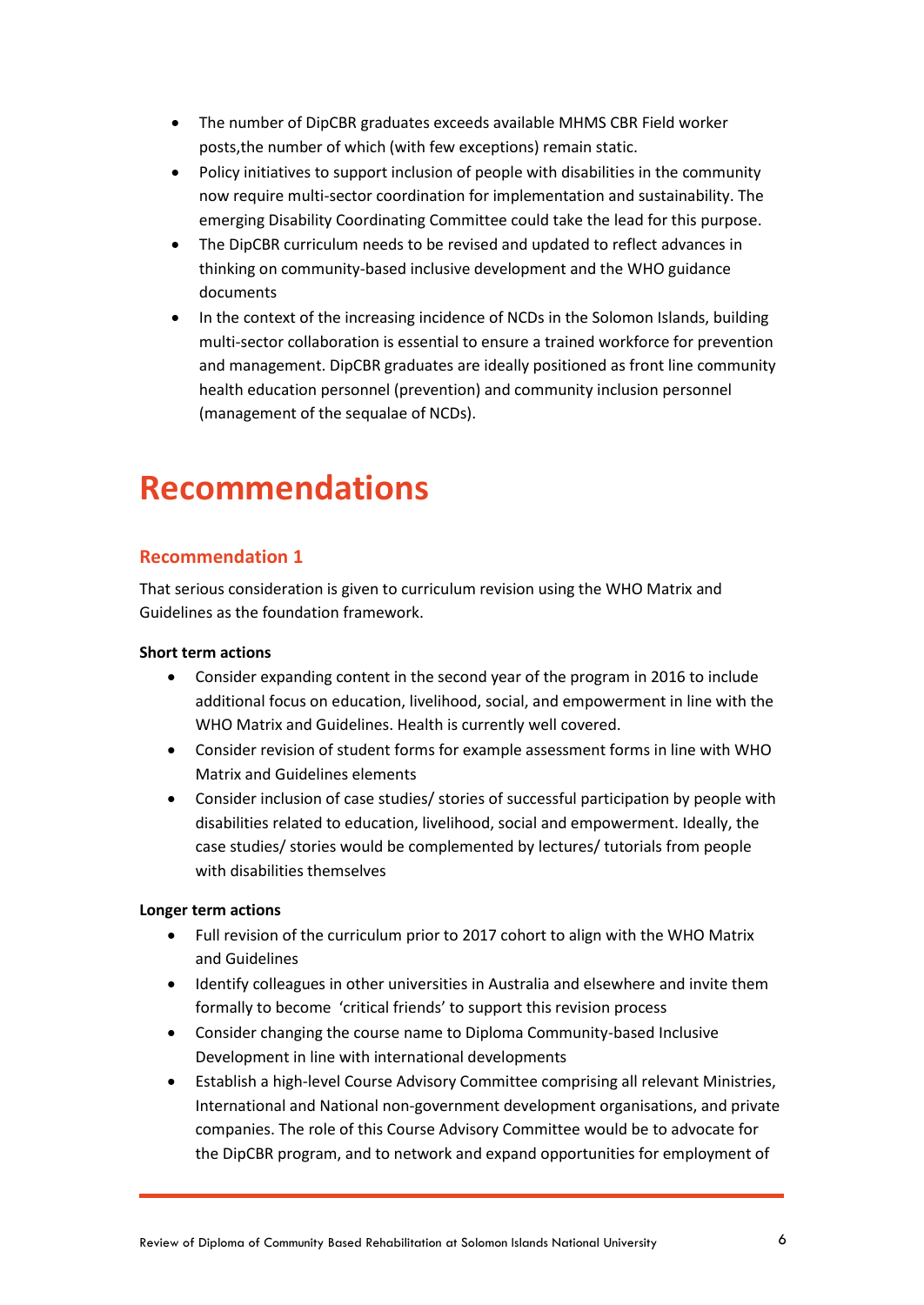DipCBR graduates and student placements

- Proactively recruit staff and students with disabilities to demonstrate inclusion of people with disabilities and provide role models for students
- Provide opportunities for family members and carers to train as CBR Field Workers
- Develop a pre-requisite Certificate course for potential DipCBR students who do not meet the eligibility requirements but have strong vested interests in enrolling in the program, for example, students with disabilities and family members and carers of persons with disabilities

#### **Recommendation 2**

That attention is given now, led by SINU and the MHMS, to the unemployment situation of 2012 and 2014 DipCBR graduates and definitely before the graduation of the 2015 cohort.

#### **Short term actions**

- Establish a cross sector committee at the most senior level of management of SINU and MHMS and including other ministries, INGOs and NGOs to resolve the unemployment situation of DipCBR graduates
- If MHMS posts in sufficient numbers are not likely to become available in the short term, the Committee investigate alternative solutions to ensure that this well trained cadre of community based health workers is not lost to other employment opportunities/ careers

#### **Longer term actions**

- The Committee identify, using up to date census, disability prevalence, and NCDs incidence figures the projected number of community-based rehabilitation (inclusive development) field workers required over the next 10 years
- The Committee work with SINU to ensure staffing and resources are adequate to meet the projected demand for recruitment into the DipCBR over the next 10 years

#### **Recommendation 3**

That the School of Nursing and Allied Health Sciences develop promotional materials which clearly articulate the contribution of the DipCBR. This would fulfill three purposes:

- to ensure clear understanding by multiple stakeholders of the role and contribution of CBR Field Workers for the inclusion of people with disabilities in the Solomon Islands community;
- to provide recruitment information about the program to attract sponsored and private students from other Pacific nations embarking on community-based rehabilitation programs; and,
- to provide potential students in the Solomon Islands with information about the program and their future contribution to the Solomon Islands community.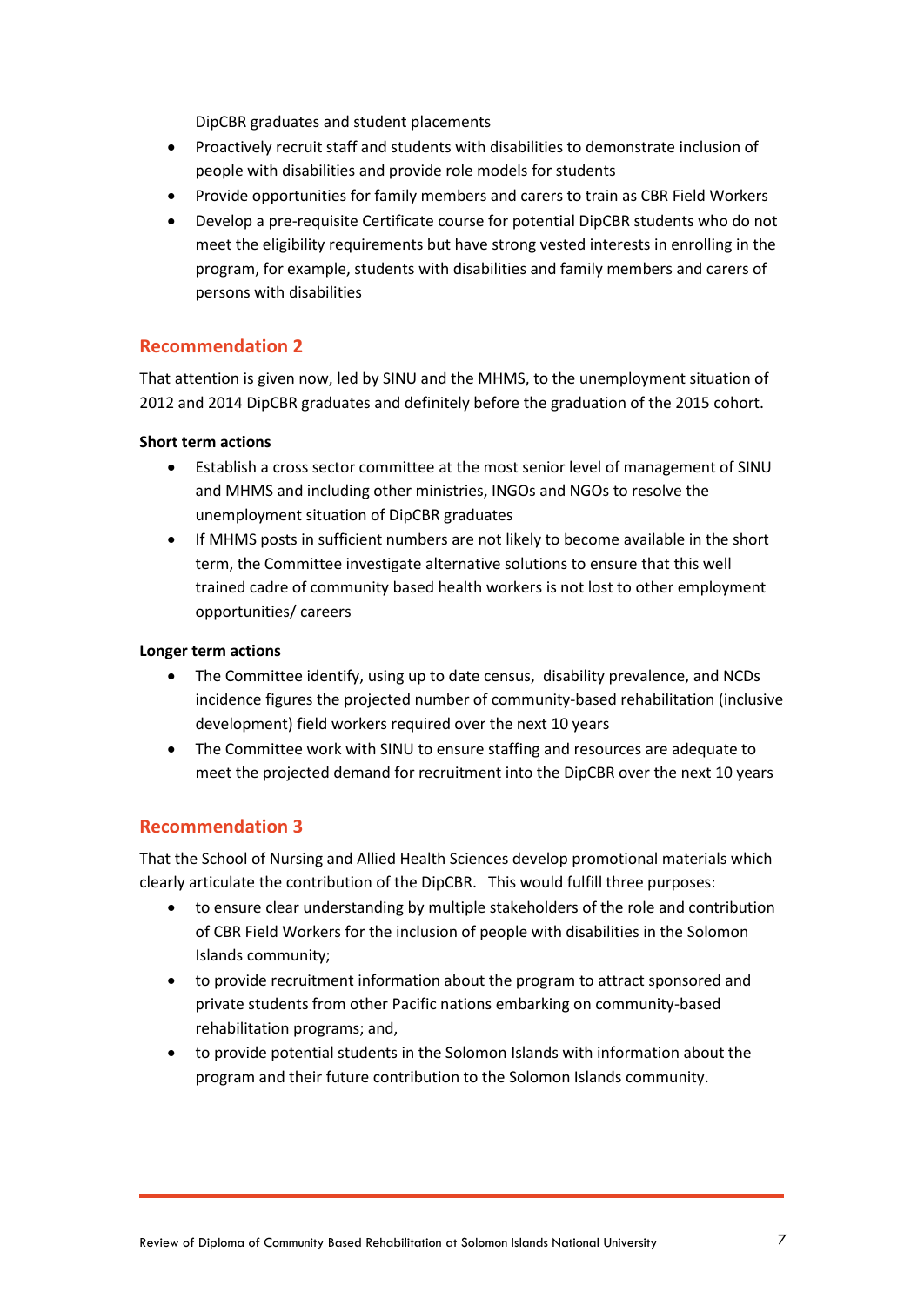## <span id="page-7-0"></span>**1. Background**

## <span id="page-7-1"></span>1.1 Brief overview of Community based rehabilitation development

Community based rehabilitation was introduced by the World Health Organisation in 1976. The primary concept underlying CBR at this time was that rehabilitation should be home based with the care and responsibility for rehabilitation being given to the person with disability, their family and family helpers supported by local community members who were typically health workers. The publication of *Training in the community for people with*  disabilities<sup>1</sup> assisted local workers to train and supervise family members. Other publications such as *Disabled village children: a guide for community health workers, rehabilitation workers and families*<sup>2</sup> were also used for this purpose. At this time, CBR programs focused primarily on bringing practical rehabilitation techniques to the community level in the absence of these skills being available at hospitals or health centres in (primarily) low and middle income countries.

Over the thirty-year period since its introduction, CBR has developed across 90 countries in all regions of the world and has changed considerably. The Joint Position Paper issued by the ILO, UNESCO and WHO in 2004 defined CBR as "a general strategy within community development for the rehabilitation, poverty reduction, equalization of opportunities and social inclusion of all people with disabilities" $^3$  . This paper also confirmed CBR as a multisectoral approach which operates at community level to promote people with disabilities accessing services available to all other community members, and focuses on their social, community and economic inclusion. While rehabilitation techniques remain a component of CBR when required, CBR now addresses five key components of health, education, livelihood, social and empowerment reflecting the multi-sectoral approach of CBR. The multi-sectoral approach championed across the UN agencies and represented in the five elements is articulated within the WHO 2010 publication *Community based rehabilitation*  CBR guidelines<sup>4</sup> subtitled *Towards community-based inclusive development*.

**(**[http://www.who.int/disabilities/publications/cbr/en/\)](http://www.who.int/disabilities/publications/cbr/en/) Accessed 14 th September 2015 <sup>4</sup> WHO (2010). *Community-based rehabilitation: CBR Guidelines*.

[\(http://www.who.int/disabilities/cbr/guidelines/en/](http://www.who.int/disabilities/cbr/guidelines/en/)) Accessed 14<sup>th</sup> September 2015.

<sup>1</sup> Helander, E., Mendis, P., Newlson, G., & Goerdt, A. (1989). *Training in the community for people with disabilities*. [\(www.who.int/disabilities/publications/cbr/training/en/](http://www.who.int/disabilities/publications/cbr/training/en/)**)** Introduction. Accessed 14th September 2015.

<sup>&</sup>lt;sup>2</sup> Werner, D. (2009). *Disabled village children* (2<sup>nd</sup> ed). Berkeley, California: Hesperian Foundation [\(http://hesperian.org/wp-content/uploads/pdf/en\\_dvc\\_2009/en\\_dvc\\_2009\\_fm.pdf](http://hesperian.org/wp-content/uploads/pdf/en_dvc_2009/en_dvc_2009_fm.pdf)**)** Accessed 14th September 2015.

<sup>&</sup>lt;sup>3</sup> International Labour Organisation, United Nations Educational, Scientific and Cultural Organization, World Health Organization (2004). *CBR: A strategy for rehabilitation, equalization of opportunities, poverty reduction and social inclusion of people with disabilities*.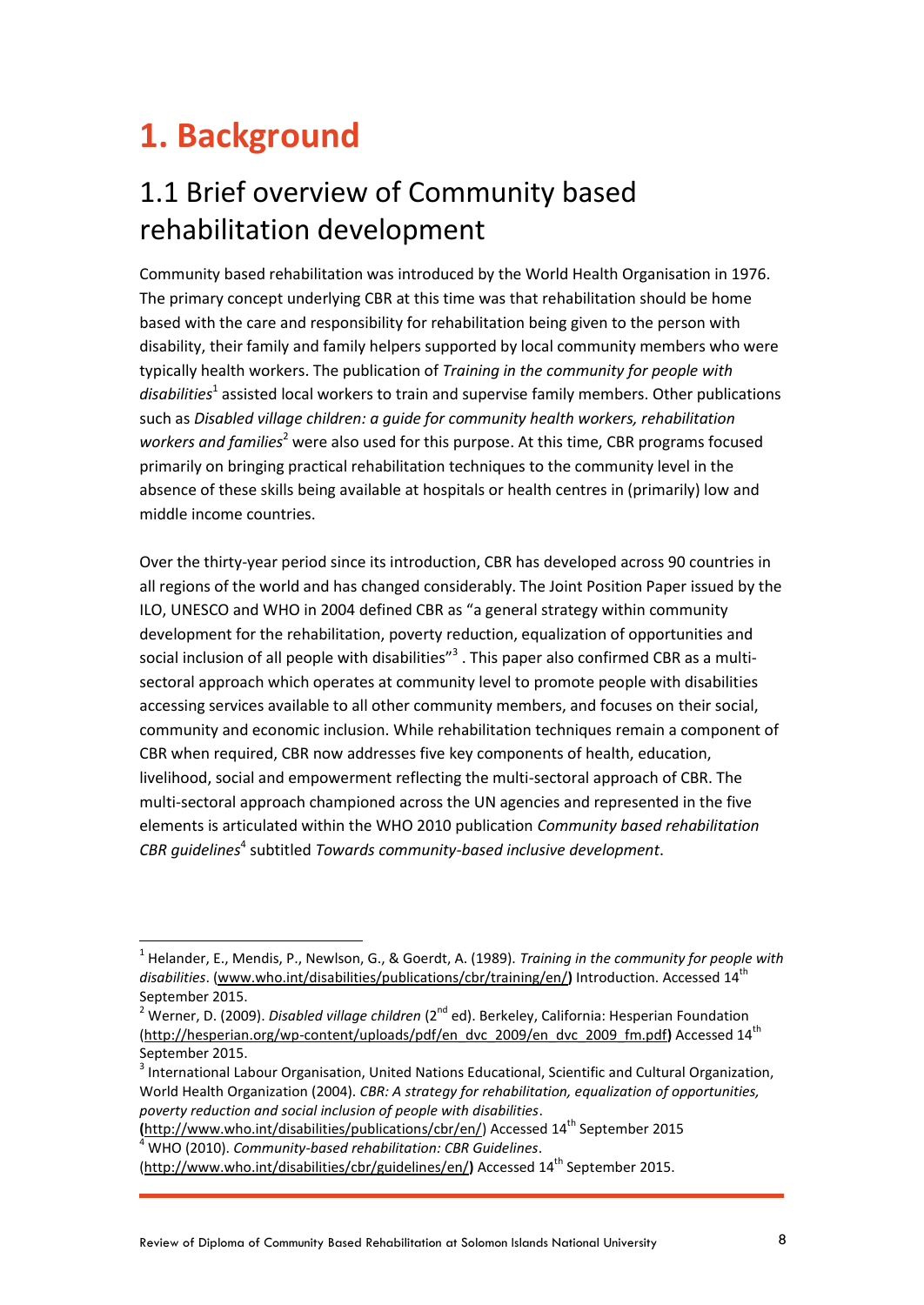## <span id="page-8-0"></span>1.2 Overview of development of training in community based rehabilitation in the Solomon Islands

Community based rehabilitation was introduced into the Solomon Islands in the late 1980s. At this time 5 day intensive training workshops were conducted with personnel from the Cumberland College of Health Sciences (now University of Sydney) WHO Collaborating Centre in Rehabilitation working with rehabilitation personnel and local community workers<sup>5</sup>. These training workshops used adult learning practices to empower local workers to advocate for social inclusion and community participation of people with disabilities by developing a CBR community development program in their local communities. Emphasis was placed on working collaboratively with associations of people with disabilities and people with disabilities in the local community and identifying needs and solutions that were community developed and led. Much of the work needed, as the participants in the Solomon Islands workshops noted, was paying attention to the person not the disability and working to assist people with disability to be included in everyday community life<sup>5</sup>.

Following the setting up of the CBR Unit within the Solomon Islands Ministry of Health and Medical Services (MHMS), this unit conducted CBR training during 1994-1996. This was done as a series of workshops in which the CBR workers from around the country attended a six weeks theory component in Honiara followed by return to their communities and back again to Honiara to consolidate their practical learning with additional theoretical components<sup>6</sup>.

Three further events influenced the development of training in CBR. Dr Alice Pollard reviewed the CBR program in 2001. The Solomon Islands Government (SIG) endorsed the Solomon Islands National Policy on Disability in June 2005<sup>7</sup>. The *Report of the Solomon* Islands National Disability Survey 2005<sup>8</sup> recommended two priority areas for development in disability. The first was institutional strengthening including long term training needs for CBR workers. The second was outreach and networking including capacity building for people with disabilities and their families and community organisations. This report located the central responsibility for developing a Strategic and Implementation Plan with the CBR Unit (CBRU) in MHMS as "at the forefront in providing services and resources to PWDs in all

 $\overline{a}$ 

<sup>&</sup>lt;sup>5</sup> Twible, R. L. & Henley, E. C. (1993). A curriculum model for a community development approach to community-based rehabilitation. *Disability, Handicap & Society, 81* (1), 43-47. Doi: 10.1080/02674649366780031. Accessed 14<sup>th</sup> September 2015.

<sup>&</sup>lt;sup>6</sup> Solomon Islands College of Higher Education School of Nursing & Allied Health Sciences & Ministry of Health & Medical Services. *Full course proposal Diploma in Community Based Rehabilitation.* July 2009. Supplied by Ms Goretti Pala, Course Coordinator, March 2015.

<sup>7</sup> [Ministry of Health and Medical Services Community Based Rehabilitation Programme,](https://www.mindbank.info/item/1563) November 2004. *Solomon Islands National Policy on Disability, 2005-2010.* Accessed 14<sup>th</sup> September 2015. <sup>8</sup> Solomon Islands Disability Survey Project, Community Based Rehabilitation Division, Ministry of Health and Medical Services, Solomon Islands Government, July 2006. *Solomon Islands Nationwide Disability Survey 2005. A way forward to working with people with disabilities in Solomon Islands 2006-2010.* Supplied by Ms Elsie Taloafiri May 2012.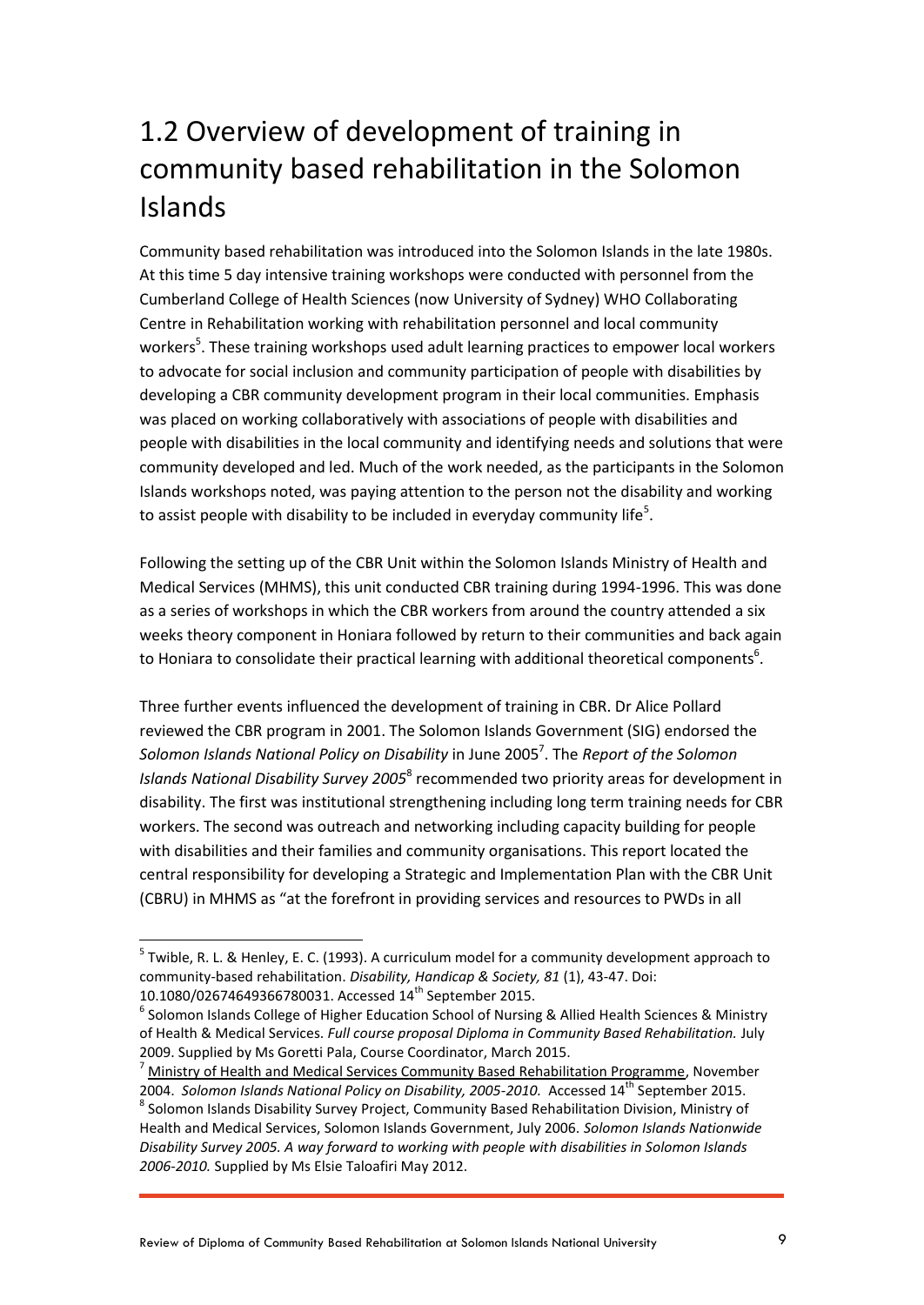provinces"<sup>8</sup> (p. 11). However, it also highlighted the critical importance of a collaborative multi-sectoral approach including government ministries, NGOs, DPOs and faith based organisations to implement the recommendations. Implementation was to take place within the policy context of the *Solomon Islands National Policy on Disability, 2005-2010.* 

In response to the training needs of CBR workers, a pilot certificate of CBR (initially planned as an Associate Diploma in Occupational Therapy) was implemented across 2006 to 2008. This was done through a partnership between CBRU-MHMS and the Solomon Islands College of Higher Education (SICHE). Evaluation of this certificate (from which there were 7 graduates) and the presence of Ruth Langmead, an Australian volunteer occupational therapist based at CBRU, led to the development of a full course proposal for a Diploma in Community Based Rehabilitation at SICHE $^6$ . Following approval of the final curriculum by the Academic Board of SICHE in 2009, the first intake of students began in 2011, with a second intake in 2013 and the third intake in 2015.

## <span id="page-9-0"></span>**2. Current Review of Diploma of CBR at Solomon Islands National University (SINU)**

### <span id="page-9-1"></span>2.1 Overview

 $\overline{a}$ 

The Solomon Islands faces a number of challenges in providing rehabilitation services to people with disability. It features a dispersed population of over 555,000 spread over more than 1000 islands. There are very few specialist rehabilitation professionals available in the country and their services are focused at hospital based services at the national level<sup>910</sup>. In this context, in the early 1990s the Solomon Islands embraced community based rehabilitation as a way to bring rehabilitation services to the community.

As noted above, training of CBR workers in the Solomon Islands has been through a number of iterations over the two and half decades since CBR first appeared in the country, with the most recent being the 2 year Diploma of Community Based Rehabilitation at the Solomon Islands College of Higher Education, now SINU.

The opportunity exists, in the context of two cohorts of graduates with a third cohort currently undertaking the Diploma course, to undertake a review of the curriculum in light of recent developments in CBR internationally. At the forefront of these developments was the publication by WHO in 2010 of the *Community based rehabilitation: CBR guidelines<sup>4</sup>,* 

<sup>9</sup> Llewellyn, G., Gargett, A., Short, S. (2012) *The Pacific Rehabilitation Health Workforce* (Draft submitted to World Health Organization Western Pacific Regional Office)

<sup>&</sup>lt;sup>10</sup> WHO. Asia Pacific Observatory on Health Systems and Policies. Solomon Islands Health Systems Review. [Health Systems in Transition,](http://www.ispor.org/consortiums/asia/documents/SolomonIslands-HiT.pdf) 5(1). Accessed 14<sup>th</sup> September 2015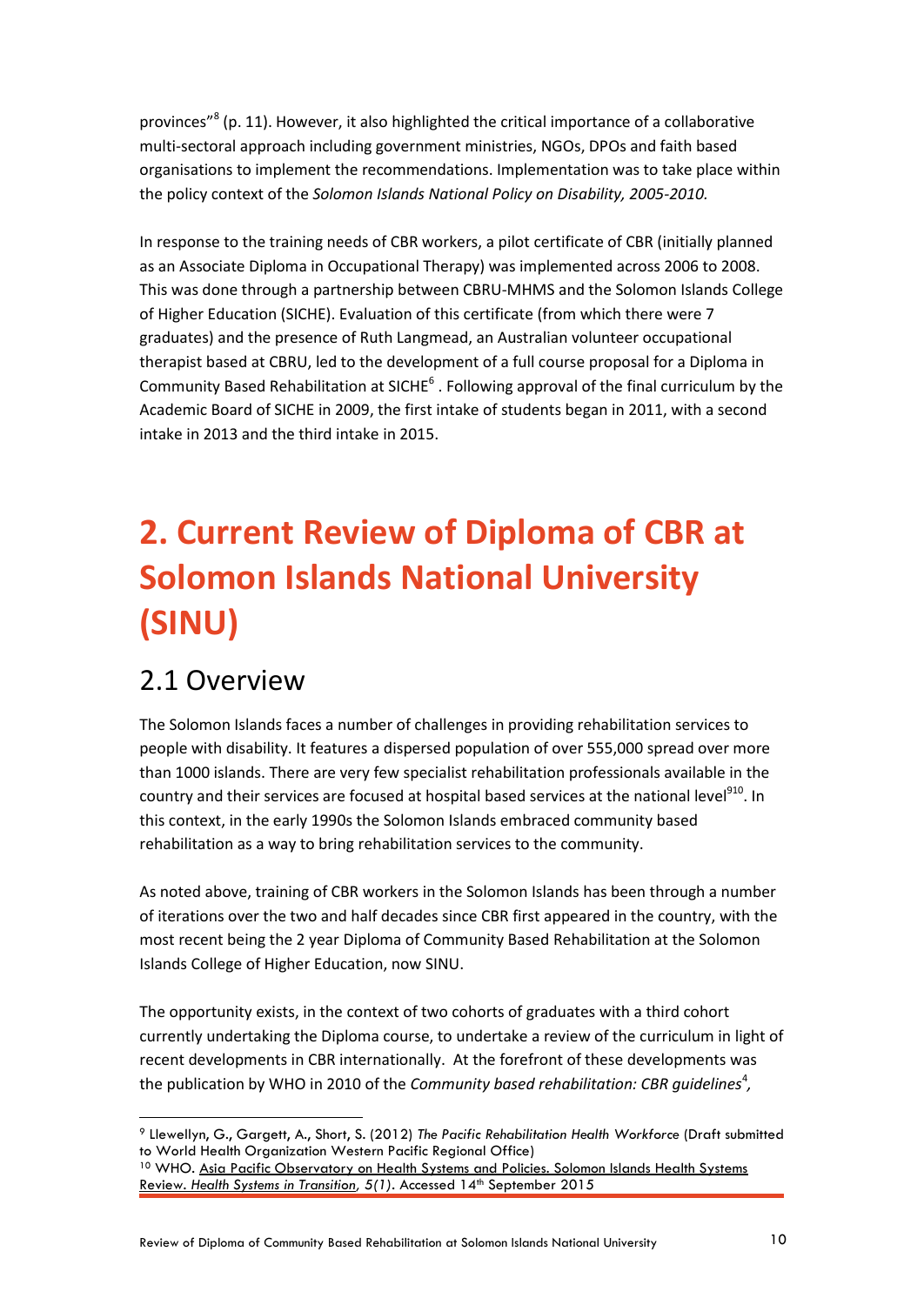popularly known as the WHO CBR Matrix and Guidelines. Throughout this document the phrase WHO CBR Matrix and Guidelines will be used.

## <span id="page-10-0"></span>2.2 Purpose of the review

The specific purpose of the review was to examine the curriculum of the Diploma of Community Based Rehabilitation at SINU within the context of CBR training and education internationally and the national context of CBR in the Solomon Islands. Key questions were developed after consultation with key personnel from the Ministry of Health and Medical Services, SINU and People with Disabilities Solomon Islands who participated in the ALAF Program on CBR Monitoring and Evaluation in Sydney March 2013 $^{11}$ .

## <span id="page-10-1"></span>2.3 Key questions

1. To what extent does the course curriculum prepare graduates to:

- 1. enhance quality of life for people with disabilities, their families and carers by facilitating access to health, education, livelihood and social sectors and
- 2. facilitate the empowerment of people with disabilities, their families and carers by promoting their inclusion and participation in decision-making.
- 2. How well does the course curriculum align with:
	- 1. the requirements of the health, rehabilitation and disability sectors and
	- 2. broader employment, training and human resource initiatives in the Solomon Islands?

The review questions were to be answered in two ways. First, the curriculum review question, Key Question 1 was to be answered in the first instance in September – October 2015. This was to be done by desk review of curriculum materials, available documents on the Solomon Islands context, and illuminated by telephone or Skype interviews and email exchanges with the three key stakeholder representatives. These were Elsie Taloafiri, Coordinator, Community Based Rehabilitation Unit, Rehabilitation Division, Ministry of Health and Medical Services; Goretti Pala, Community Based Rehabilitation Course Coordinator, SINU, Ms Ana Burggaraaf, Lecturer, SINU; and Casper Fa'asla President People with Disabilities Solomon Islands.

Following additional discussions/ interviews/ email exchanges on the basis of a preliminary report, a short field visit to discuss the draft report was to be undertaken in early December 2015. Telephone exchange with Dean, Verzilyn Isom, School of Nursing and Allied Health Sciences SINU, identified questions of interest to the university in relation the Diploma of CBR course as follows:

Does the course meet the standard expected?

 $\overline{a}$ 

<sup>&</sup>lt;sup>11</sup> Casper Fa'asala, President, Persons with Disabilities Solomon Islands / Elsie Taloafiri, Coordinator, Community Based Rehabilitation Unit, Rehabilitation Division, Ministry of Health and Medical Services / Goretti Pala, Community Based Rehabilitation Course Coordinator, Solomon Islands National University.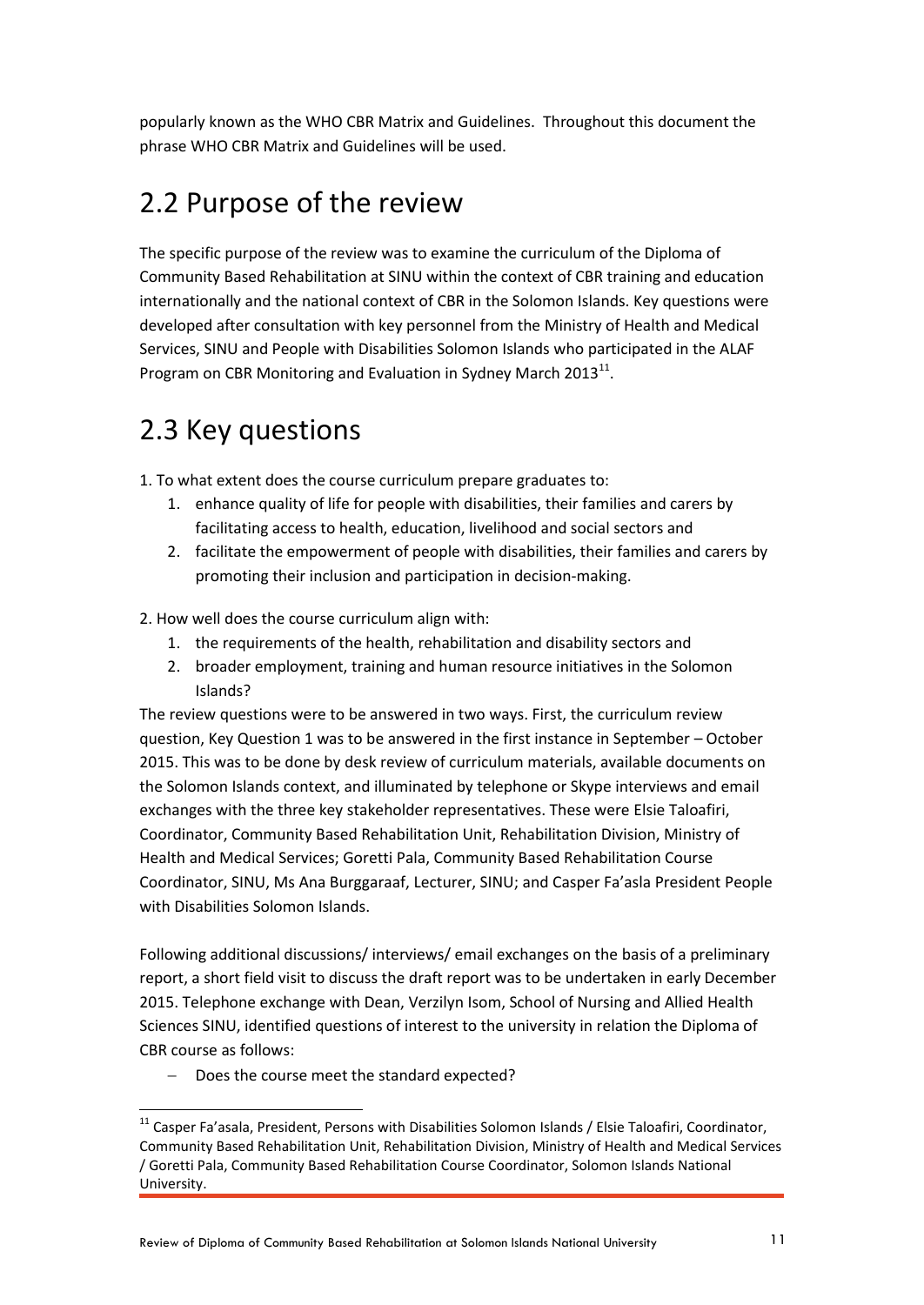- $-$  Is the course responsive to need?
- $-$  Is there a possibility of the Diploma becoming a degree course?
- Could the Diploma be positioned as a regional course and attract students from around the region?

It was envisaged that a second phase would be required in 2016 to address Key Question 2.

## <span id="page-11-0"></span>2.4 Methods used in the review

- 1. Desk review of the literature on Solomon Island disability and rehabilitation context: government reports, national plans, legislation, NGO reports, regional agency reports, internal and external program evaluations.
- 2. Mapping of the Diploma of Community Based Rehabilitation curriculum to the WHO CBR Matrix and Guidelines.
- 3. Information gathering and interviews with the 3 key stakeholders named above during the week of September  $14<sup>th</sup>$  2015.
- <span id="page-11-1"></span>4. Follow up visit of 2-3 days in week of December  $7<sup>th</sup>$  2015

## **3. Desk review**

## <span id="page-11-2"></span>3.1 Diploma of Community Based Rehabilitation, SINU Public documents

The public documents about the Diploma of Community Based Rehabilitation are available on the Solomon Islands College of Higher Education website. This Diploma program is situated within the School of Nursing and Allied Health Sciences at SINU. In this context it sits alongside a Diploma of Public Health, a Diploma of Nursing (Pre-service) and a Bachelor of Nursing degree. A description of the Diploma of Community Based Rehabilitation is found at **<http://www.sinu.edu.sb/SNAHS/snahsDCBR.html>** and attached as Appendix 1.1. Descriptions of the 20 units which make up the two year full time Diploma are found at **<http://www.sinu.edu.sb/SNAHS/snahsDCBRUnitDescriptions.html#CPS8>** and are included in Appendix 1.2. The entry requirements for the Diploma are found at **<http://www.sinu.edu.sb/Forms/SINU%202015%20Course%20Requirements.pdf>** and are included in Appendix 1.3.

## <span id="page-11-3"></span>3.2 Documents provided by Course Coordinator

As with any higher education course, not all documents pertaining to a course are publically available. Additional documents provided by Ms Goretti Pala, CBR Course Coordinator include:

 July 2009 Solomon Islands College of Higher Education, School of Nursing and Allied Health Sciences & Ministry of Health and Medical Services *Full Course*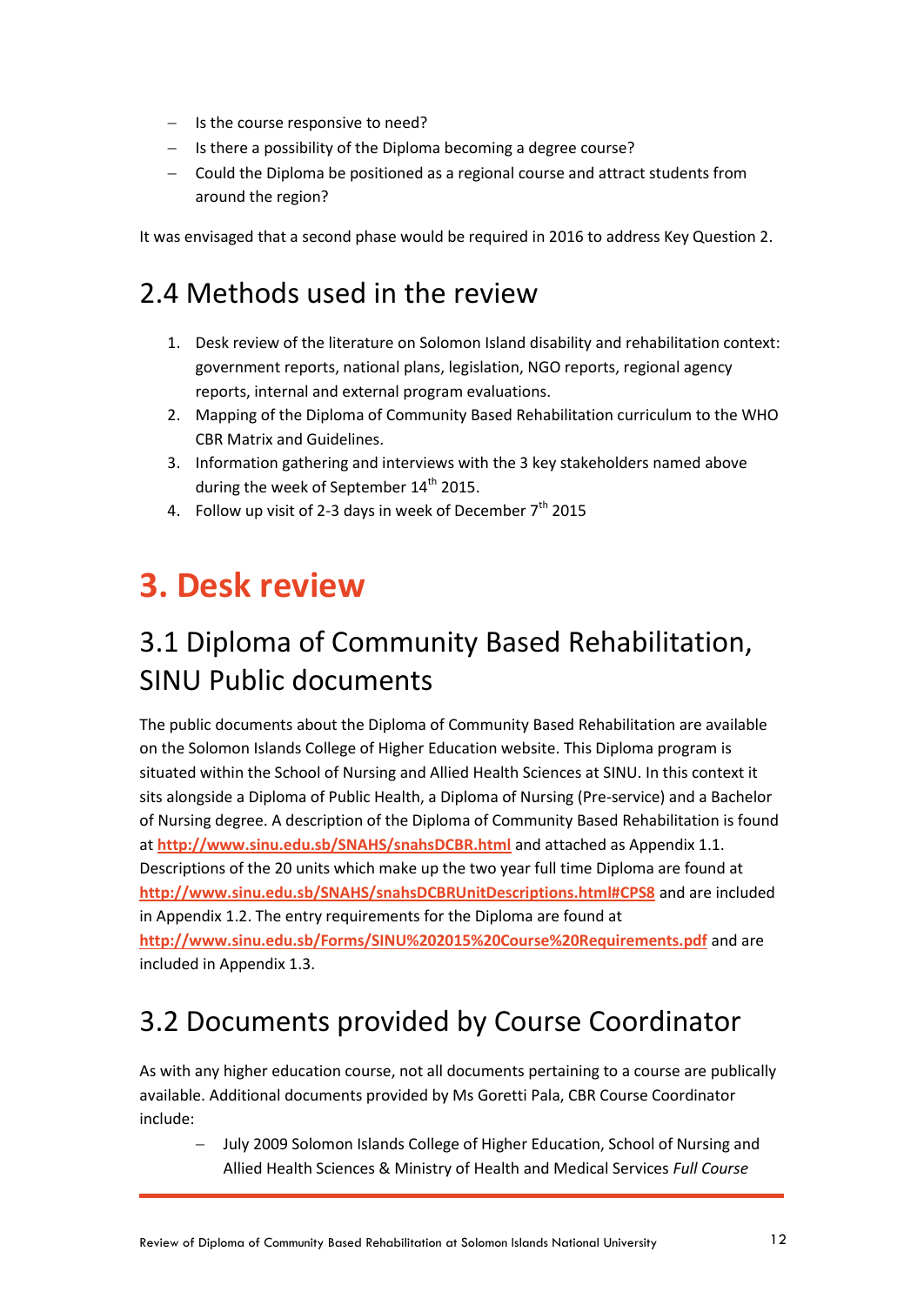#### *Proposal, Diploma in Community Based Rehabilitation<sup>6</sup>*

- Unit outlines for the 20 units offered to the 2011 intake
- Unit outlines for the 20 units offered to the 2013 intake
- Unit outlines offered for the first 10 unit of studies offered to the Semester 2, 2015 intake

Ms Pala, CBR Course Coordinator also provided a useful narrative of the development of the Diploma from the earliest inception as a certificate program to the current day.

Note that in 2015, SINU reduced the teaching weeks per semester from 16 to 14. The 2015 unit outlines were designed for a 16 week teaching semester; SINU CBR Diploma staff are adjusting teaching content to 14 weeks for units being taught from Semester 2, 2015. Week 15 is retained for review, face to face assessments and study vacation; Week 16 is examination week.

## <span id="page-12-0"></span>3. 3 Diploma of Community Based Rehabilitation entry, intake and outcomes

Entry requirements for the Diploma of Community Based Rehabilitation course code HDCBR taken from the SINU Course Offerings for 2015 and Entry Requirements document attached in Appendix 1 are:

- High School Education up to level of Form 6 or 7 (Science or Arts) OR
- Previous Education in Public Health or Related Fields AND
- Work Experience/ Employment with CBRU, MHMS and Recommendation for Further Studies by CBR National Coordinator AND
- Verbal and Written English Skills as per Form 5 Education Standard and less than 40 years of age
- Minimum One Month Work Experience with Occupational Therapist, Physiotherapist in the NRH to gain basic understanding of people with disabilities.

In relation to the three intakes into this Diploma of Community Based Rehabilitation the following information was provided by Ms Pala, CBR Course Coordinator.

'2011 saw the first intake of students for the diploma CBR within the School of Nursing and Allied Health Sciences at SICHE. The first intake was made up of 23 students (13 male and 10 female). They ranged from the ages of 21 to 40 years. 6 of these students had previous basic in-service level CBR training and had been working as CBR aides. The remaining 17 students were all new to CBR and disability. Sixteen out of the 23 students graduated with a Diploma of CBR in December 2012.

The second intake was in 2013 with a total of twenty-seven students (11 males and 16 females). By this time, the government of Solomon Islands had passed and gazetted the act that saw SICHE turned into the Solomon Islands National University (SINU). This cohort was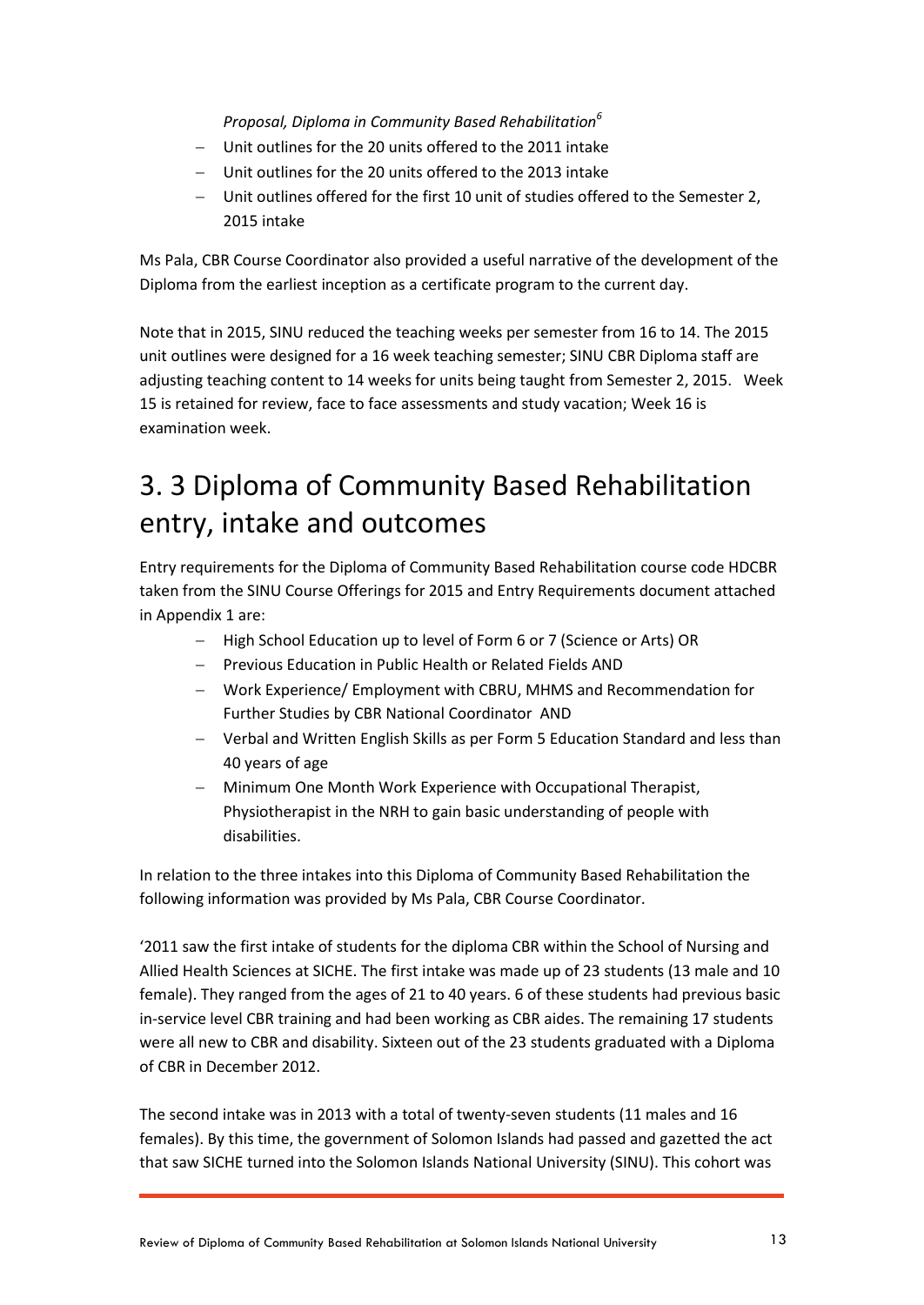made up of a majority of young school leavers, and just one matured student who used to be a primary school teacher in one of the provinces. Their age ranges from 20 to 34 years. At the end of their study, 21 of them graduated with a Diploma of CBR.

In 2015, we have the third cohort, a total of 25 students (11 females, 14 males) age ranges from 20 to 40 years. There are 3 in-service students in this cohort who have had some form of CBR training and are current staff of the Ministry of Health and Medical Services'.

Further the numbers for the  $1<sup>st</sup>$  intake were recommended by MHMS; for the  $2<sup>nd</sup>$  and  $3<sup>rd</sup>$ intakes, the number of students entering the Diploma was determined by SINU, with most who applied being admitted. Table 1 details the employing organisation, geographical location and primary role/ function of the graduates from the two completed cohorts.

#### TABLE 1 EMPLOYMENT OF GRADUATES FROM 2011 AND 2013 COHORTS PROVIDED BY MS GORETTI PALA

| <b>Cohort</b>              | <b>Employer</b>                              | <b>Geographical location</b>                          | <b>Primary role/Function</b>                                                         |
|----------------------------|----------------------------------------------|-------------------------------------------------------|--------------------------------------------------------------------------------------|
| 2011<br>(16)<br>graduates) | <b>MHMS</b><br>7 graduates                   | 2 based at<br>Physiotherapy dept.<br><b>NRH</b>       | National referral hospital<br>rehab aide./CBR worker                                 |
|                            |                                              | 3 based at CBR unit,<br>MHMS headquarter              | Therapy and assistive<br>devices for Honiara city<br>council and/or NRH.             |
|                            |                                              | 1 based at Gizo<br>hospital, Western<br>Province      | Providing rehabilitation for<br>Gizo hospital patients and<br>rural centres          |
|                            |                                              | 1 CBR fieldworker at<br><b>Guadalcanal Province</b>   | Rural health centre CBR<br>worker                                                    |
|                            | SINU<br>1 graduate                           | <b>Based at Kukum</b><br>Campus, SINU Honiara         | <b>Teaching of Dip.CBR</b><br>students                                               |
|                            | Bethesda<br>1 graduate                       | <b>Bethesda Vocational</b><br>Centre                  | Teaching and support for<br>students at the<br>training/vocational centre            |
|                            | Kirakira Provincial<br>Health<br>2 graduates | Kirakira Provincial<br>Hospital in Makira<br>Province | Providing rehabilitation for<br>Kirakira hospital patients<br>and rural centres      |
| <b>Cohort</b>              | <b>Employer</b>                              | <b>Geographical location</b>                          | <b>Primary role/Function</b>                                                         |
| 2013 cohort<br>(21)        | <b>MHMS</b><br>1 graduate                    | Based at Lata hospital,<br><b>Temotu Province</b>     | Providing rehabilitation<br>services for Lata hospital<br>patients and rural centres |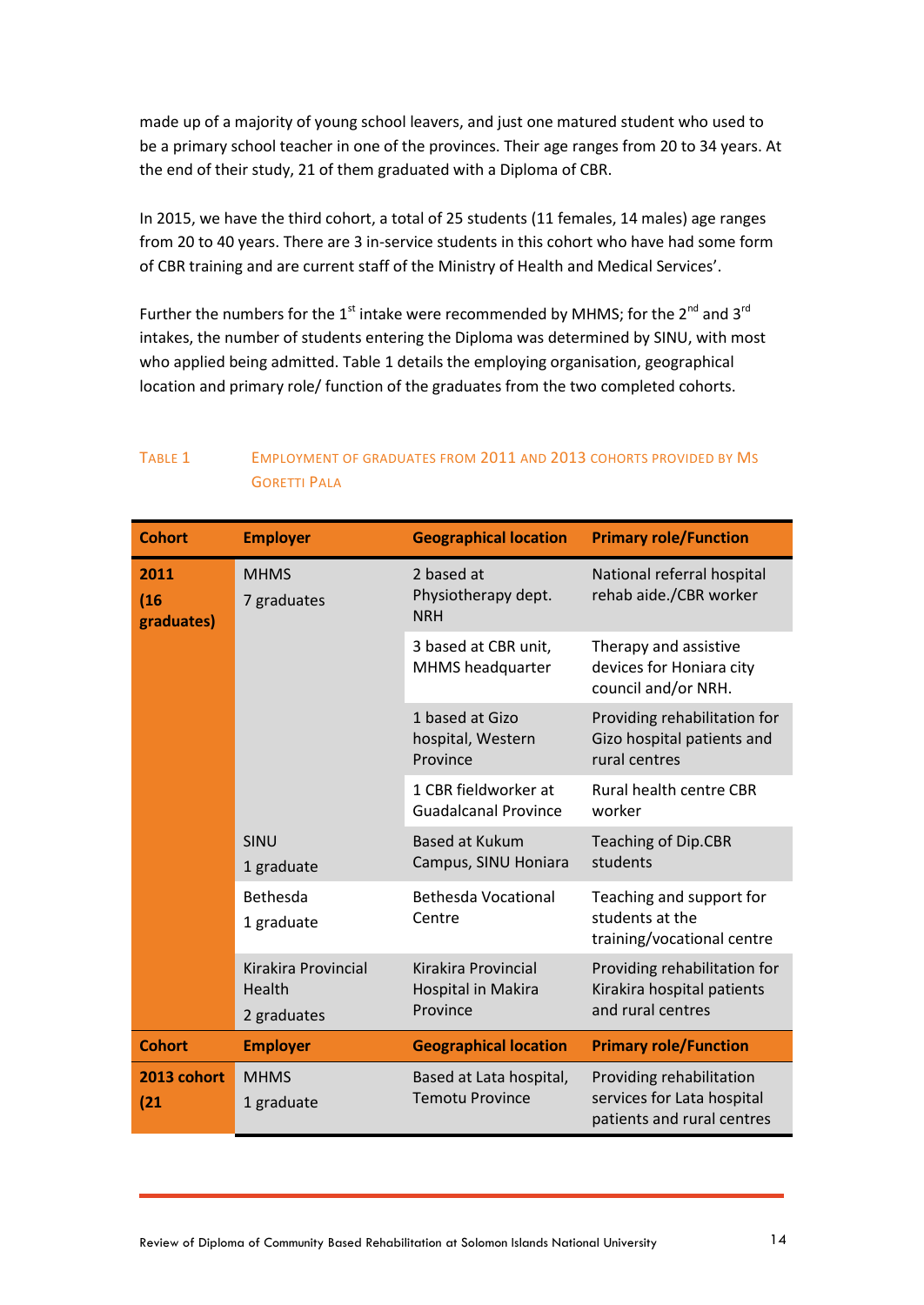| graduates) | Redcross Special<br>Development centre<br>1 graduate | Special development<br>centre, Honiara | Teacher/rehabilitation aide                                        |
|------------|------------------------------------------------------|----------------------------------------|--------------------------------------------------------------------|
|            | Kokonut Pasifiki<br>1 graduate                       | Kokonut Pasifiki<br>company, Honiara   | Work place job support for<br>persons with disability              |
|            | SINU - employed on<br>part time basis<br>2 graduates | SINU, Kukum campus,<br>Honiara         | Engaged in SINU's<br>rehabilitation teaching<br>clinic as masseurs |

## <span id="page-14-0"></span>**4. Course structure and units of study in Diploma in Community Based Rehabilitation**

### <span id="page-14-1"></span>4.1 Full Course Proposal 2009

Prior to examining the course structure and units offered in the Diploma course it is essential to understand the foundations upon which this course was built. As noted in the *Full Course*  Proposal for the Diploma in Community Based Rehabilitation<sup>6</sup>, the course was developed in line with the existing Job Description Form (JDF) of CBRU fieldworkers within the MHMS (p.14).

The major function of the Diploma graduates (built upon the JDF) was "to work with people with disabilities, families and communities at the community level to improve the quality of life of people with disability through providing services, assistance in accessing services, creating awareness and advocating for people with disability" (Full Course Proposal<sup>6</sup>, p.14). Major areas were delineated as follows: Work with People with Disability, Work with Families of People with Disability; Work with Communities; Administration and Paperwork; Program Management Tasks; and Education Role.

These job descriptors were translated into four course objectives:

Objective 1: Therapy Outreach Skills Objective 2: Community Rehabilitation Skills Objective 3: Community Development Skills Objective 4: CBR Practice Skills and Fieldwork

The course was proposed at Diploma level, to be of two years duration of full time study over 4 semesters, with 20 units in total and 5 units per semester.

Curriculum Development Taskforces were set up for each of the four course objectives of the curriculum. The Therapy Outreach Skills taskforce was primarily drawn from professional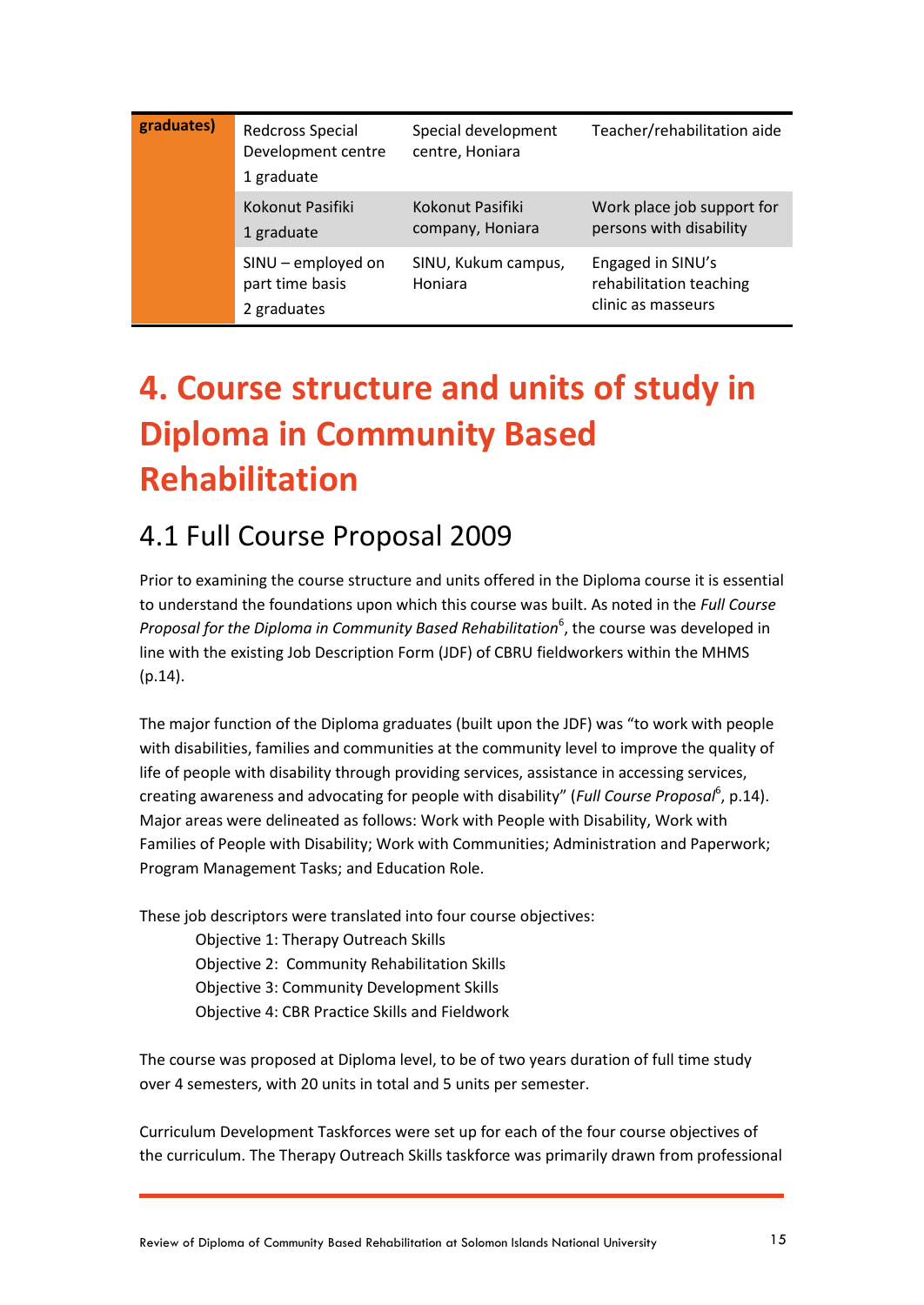therapy staff at the National Referral Hospital, Honiara. The Community Rehabilitation Skills and CBR Practice Skills and Fieldwork Taskforces were primarily staffed by CBRU with a representative from PWDSI. The final taskforce for Community Development Skills comprised the Course Coordinator who was based at MHMS as an AYAD volunteer and a health promotion representative.

In sum, the Diploma course was built upon an existing job description for CBRU fieldworkers within the MHMS. This job description had been designed from a health and medical perspective focused on rehabilitation. This health and medical/ rehabilitation perspective became the foundation for the curriculum design of the Diploma in CBR. This means therefore that the philosophy (foundation) of the curriculum comes from a health and medical perspective. This is apparent in the details of the course objectives taken from the Full Course Proposal. For example, under Objective 1: Therapy Outreach Skills, the primary task is for students to become familiar with particular impairments and health conditions. Building on this knowledge students will to be able to assess people with disabilities with regard to their functioning in self-care and grooming/ hygiene; leisure and social activities; and work and productivity; and subsequently plan, implement and evaluate and intervention (therapy) program containing short and long term goals to improve function and quality of life.

## <span id="page-15-0"></span>4.2 Course description, overview and unit descriptions

The Diploma course is situated within the School of Nursing and Allied Health Sciences at SINU. The health and medical curriculum foundation discussed above is consistently represented at each level of documentation. For example, the course description available on the SINU website reads as follows:

*The Diploma of Community Based Rehabilitation is a 2 years course designed to respond to the findings of a WHO study of SI population suffering from some form of disabilities. To address this, the course looks at the body functions in Semester 1 and then goes into methods and ways of addressing some of the common disabilities. The course involves a lot of fieldwork for greater student experience and understanding of the various types and forms of disabilities and ways of addressing them* 

(**<http://www.sinu.edu.sb/SNAHS/snahsDCBR.html>**).

The Course Overview which presents the units by semester and year is located at the same web address. The unit descriptions are accessed by clicking on the first unit of study. Of the 20 units in the Diploma, nearly half (9) are devoted to biological foundations/ medical conditions/ and therapeutic or community health interventions (physical, speech, occupational, and health promotion); a further one-third (8) to Fieldwork and professional practice; with the remaining 2 units addressing community development through project planning and CBR.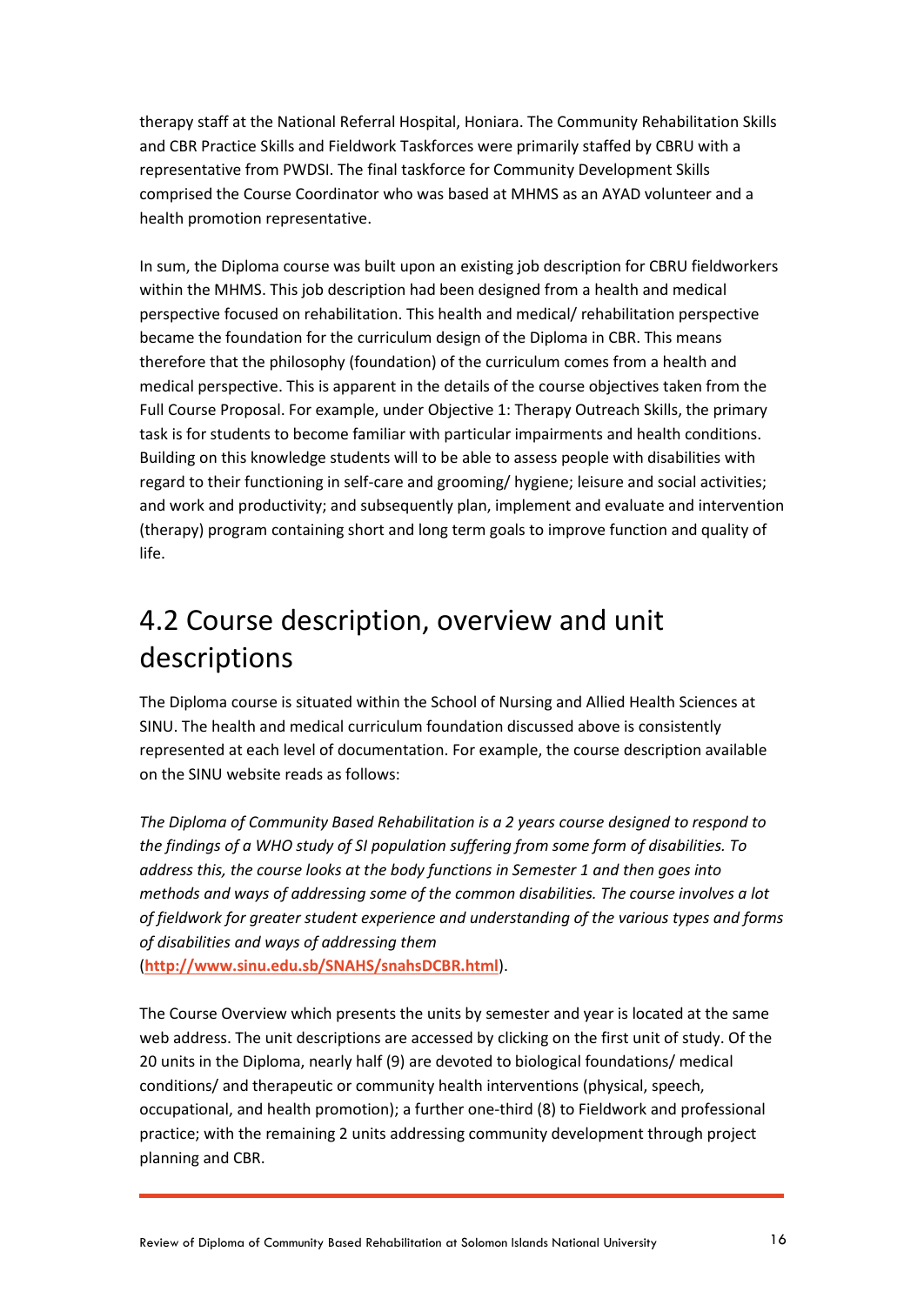This means that the Diploma course is heavily weighted in both theory and practice units to health and rehabilitation interventions at the level of the individual. This is also evident in the unit descriptions which are accessed by clicking on the first unit of study (see **<http://www.sinu.edu.sb/SNAHS/snahsDCBRUnitDescriptions.html#TOS1>**).

This health/ rehabilitation perspective is to be expected given the history of how the course developed. It is also to be expected when those most closely involved with teaching the Diploma both from SINU and MHMS and the National Referral Hospital in Honiara (NRH) are allied health/ rehabilitation professionals. In addition, there are very few rehabilitation/ allied health professionals in the Solomon Islands. So there is a high level of observable need and demand for rehabilitation/ allied health interventions which outweigh the services available. This adds another driver to retain a course primarily focused on individual rehabilitation interventions.

In other countries, a health and rehabilitation interventions course of this nature is more likely to be called Rehabilitation Therapy or Rehabilitation Aide or Allied Health Assistant. These courses prepare students to carry out rehabilitation interventions at the level of the individual. As with the Diploma of CBR at SINU they do pay attention to the community context in which the individual lives; the teaching staff have done a commendable job in introducing community content, however the primary focus remains on the individual. The focus is on the individual's health condition or impairment, their current functioning status, and interventions (including assistive devices and equipment) which can improve functioning, quality of life and participation.

In some contexts, Rehabilitation Therapy or Allied Health Assistant courses permit students to specialise in one of the following: Physiotherapy OR Occupational Therapy OR Speech Pathology OR Podiatry. Typically where specialisation is available, all students take prerequisite or foundation units, compulsory common units, and then core speciality units and elective units (see for example, descriptions of such an arrangement in a Certificate in Allied Health Assistance at **[http://www.royalrehabcollege.com.au/courses/certificate-iv](http://www.royalrehabcollege.com.au/courses/certificate-iv-in-allied-health-assistance/)[in-allied-health-assistance/](http://www.royalrehabcollege.com.au/courses/certificate-iv-in-allied-health-assistance/)**

## <span id="page-16-0"></span>**5. Current international and regional context in relation to CBR**

The strong health/rehabilitation foundation of the Diploma of CBR at SINU is in contrast to regional and international developments in community based rehabilitation since the early 2000's. As noted above, for the last decade CBR has been understood as a community development strategy first and foremost. CBR as a *community inclusive development strategy* is designed to reduce disadvantage for people with disabilities and to advocate for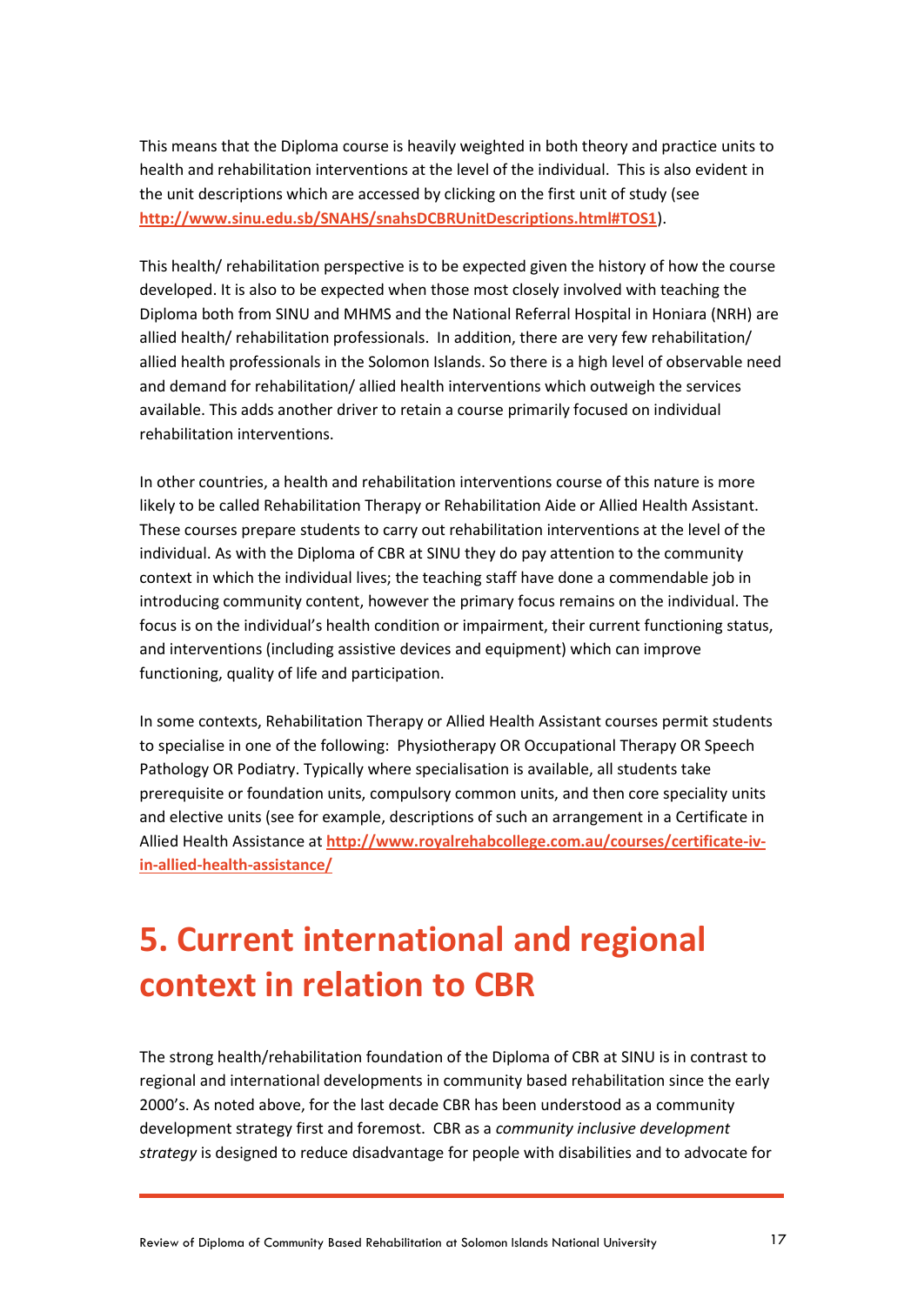their inclusion in all levels of community life, thus equalising their opportunities with their non-disabled peers<sup>4, 5,12, 13</sup>.

This community development orientation comes from a human rights and equity framework aligned with the UN Convention on the Rights of Persons with Disabilities<sup>14</sup>. As noted in the WHO CBR Matrix and Guidelines: "Inclusive development is that which includes and involves everyone, especially those who are marginalised and often discriminated against "<sup>4</sup> (p.20). The focus of community inclusive development strategies therefore is not the individual with disabilities and their health and rehabilitation needs (although if relevant these are addressed) but rather a focus on building strong communities where people with disabilities participate in all aspects of everyday life as do their non-disabled peers – in attending school, receiving health care, having a livelihood, participating in social and cultural events, and becoming empowered, advocating with others for equality of opportunities for people with disabilities.

Over the six year period since the initial course proposal for the Diploma of CBR there have been significant international, regional and sub-regional developments in community based rehabilitation. Some of the publications and events during this time include the release of the WHO *Community based rehabilitation CBR guidelines* in 2010<sup>4</sup>, the World Report on *Disability* in 2011<sup>12</sup>, the 1<sup>st</sup> Pacific Islands Community Based Rehabilitation Forum in June 2012, the 1<sup>st</sup> CBR World Congress in Agra in November 2012, and the WPRO Consultation Meeting for the Pacific and South East Asian on the Global Disability Action Plan in Manila, October 2013. Key stakeholders Goretti Pala, Community Based Rehabilitation Course Coordinator, SINU; Elsie Taloafiri, Coordinator, Community Based Rehabilitation Unit, Rehabilitation Division, Ministry of Health and Medical Services; and Mr Casper Fa'asla, President People with Disabilities Solomon Islands, have also been involved in one or more DFAT funded ALAFs in Australia in this time.

### <span id="page-17-0"></span>5.1 Recent regional documents

Three recent regional documents clearly articulate the human rights, equalization of opportunities, and equity foundations of CBR for the Pacific. The first document is the Communique, *First Pacific Islands Community Based Rehabilitation Forum*, held at Nadi, Fiji, June 2012 which explains this community inclusive perspective on CBR. This was a farsighted document in light of the recent developments to consider CBR as fundamental to community based inclusive development. In the Pacific where CBR is now keenly sought but yet to be well established (except in a few countries), CBR is a solid foundation for governments and civil society to implement the processes of community based inclusive development (CBID). Community based inclusive development is about bringing all

<sup>&</sup>lt;sup>12</sup> WHO (2011) *[World report on disability](http://www.who.int/disabilities/world_report/2011/en/)***.** Geneva: WHO. Accessed 14<sup>th</sup> September 2015.

<sup>13</sup> UNESCAP (2012). *[Incheon Strategy to "Make the Right Real" for persons with disabilities in Asia and](http://www.unescapsdd.org/files/documents/PUB_Incheon-Strategy-EN.pdf)  the Pacific*. Bangkok: UNESCAP. Accessed 14<sup>th</sup> September 2015.

<sup>14</sup> United Nations (2006). *[Convention on the rights of persons with disabilities](http://www.un.org/disabilities/convention/conventionfull.shtml).* Accessed 14th September 2015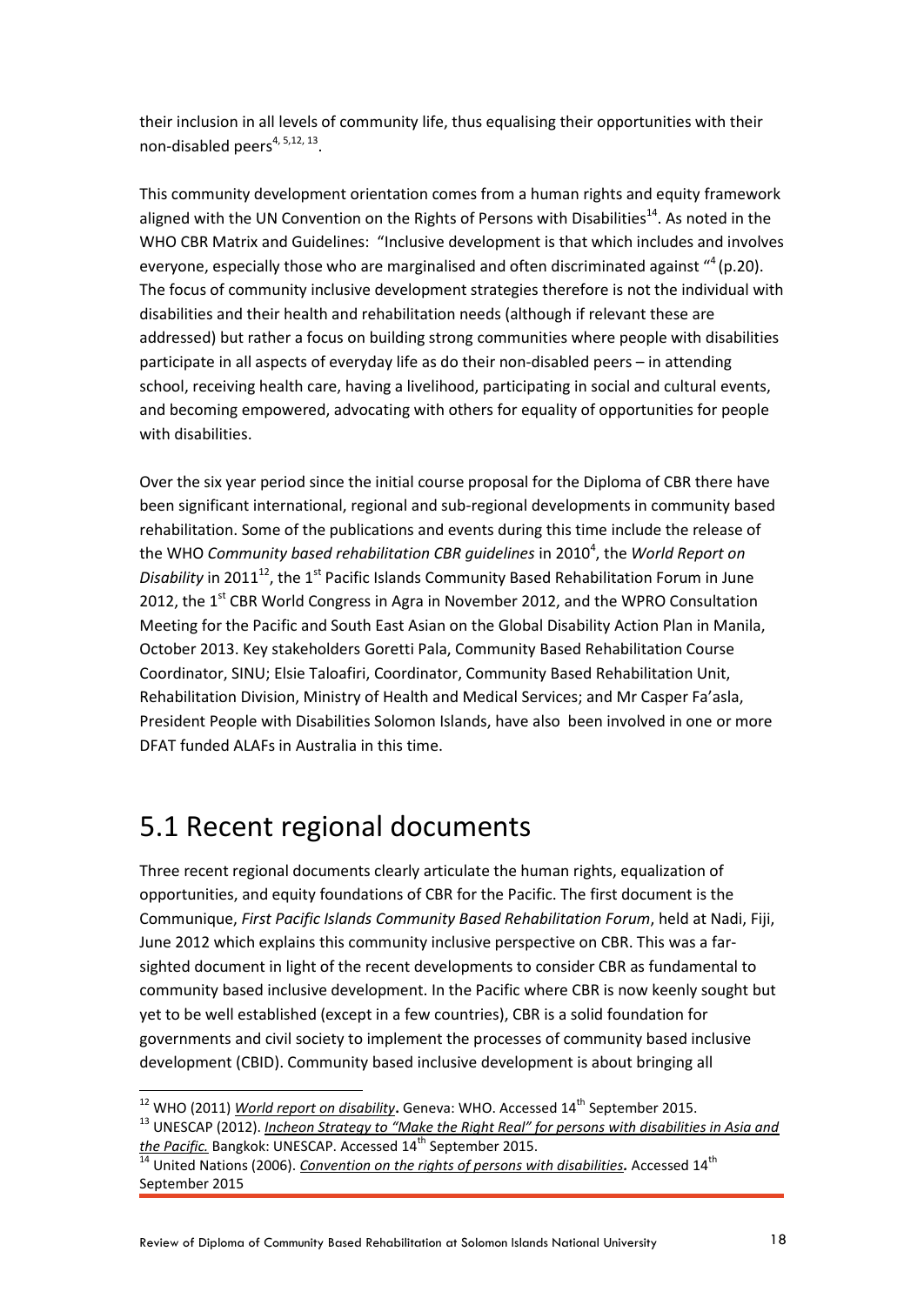stakeholders together to implement strategies to include all people in the community who are particularly vulnerable to poverty and disadvantage. This includes people with disabilities, older people and particularly older women faced with poverty. Community based inclusive development is also about including all children (boys and girls and those living in remote, inaccessible places) in school with educational opportunities to ensure sustainable livelihood development for all.

Note that several points in the Communique stress the community based inclusive development potential for CBR in addition to points which specifically address involvement of people with disabilities. These points begin as follows:

- CBR is a strategy that can be used to disseminate and implement the CRPD
- $-$  CBR is a comprehensive inclusive development strategy
- CBR is a dynamic, progressive and evolving strategy
- CBR is a strategy in which persons with disabilities play a central role, define their own needs and become empowered
- CBR builds strong equitable communities
- CBR is a catalyst for change in individuals, families and communities
- CBR is an effective strategy in all areas of development, including health, education, livelihoods and social development
- CBR benefits the whole community and not only persons with disabilities

The contribution of CBR to community based inclusive development will be highlighted further in the recommendations in this report.

The second regional document is the *Pacific CBR Plan of Action 2012-2014* which built on the work done at the 1<sup>st</sup> Pacific Regional Forum in 2012 and particularly on the points noted in the Communique. There are 6 objectives contained within this plan all of which have detailed actions to implement the objectives.

Of relevance to this Report is Objective 5 which states:

To increase human resource capacity for CBR in the Pacific and ensure people with disabilities are integrally involved in this. Under this objective there are five actions (page 8 of the *Pacific CBR Plan of Action*). Two of these five actions specifically address educational institutions in the Pacific. These two actions are:

- Support utilisation of the forthcoming WHO CBR Guidelines training package in the Pacific
- $-$  Increase CBR training opportunities for people with a disability.

These two actions: utilising (or developing) training packages for CBR and increasing CBR training opportunities for people with a disability will be discussed further in the recommendations section of the Report.

The third regional document that is relevant to this Review comes from the CBR Asia-Pacific Network. Their website is at **<http://www.cbrasiapacific.net/>**. Their Mission statement (in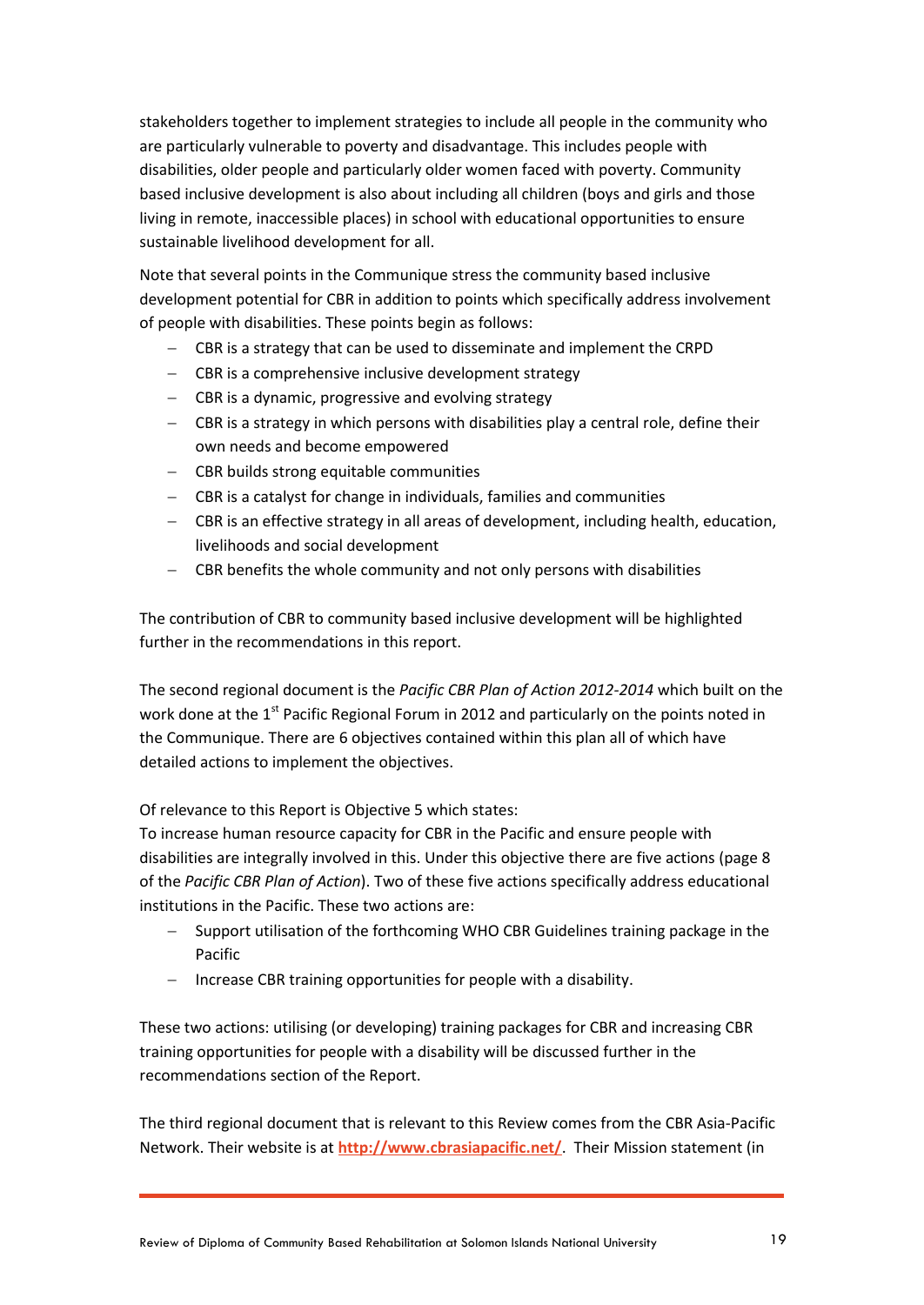part) reads:

"The main goal of CBR is "Community for All" with persons with disabilities as contributors and "Agents of Change" in their countries. We promote an inclusive, barrier-free and rightbased society for all." This is in line with the 2010 WHO CBR Matrix and Guidelines which is subtitled *Towards community-based inclusive development*. The focus in the WHO document on community-based inclusive development is often overlooked. This is unfortunate although not surprising given that many of the earlier CBR programs (1980s-1990s) focused primarily on health and rehabilitation of people with disabilities at the community level. The paradigm shift which has been occurring since the establishment of the CRPD and the publication of the 2010 WHO CBR Matrix and Guidelines has yet to be fully implemented in CBR training programs (and CBR programs) around the world. Regrettably there is still some way to go before people with disabilities are consistently regarded as contributors and agents of change in their countries and where community for all means everyone in the community regardless of age, gender, impairment or disability, poverty, and ethnicity.

## <span id="page-19-0"></span>5.2 Second Pacific CBR Forum

The 2<sup>nd</sup> Pacific CBR Forum was held in Nadi, 29<sup>th</sup>-30<sup>th</sup> September 2015. Pauline Kleinitz, Technical Lead, Disability and Rehabilitation, WPRO, WHO in her presentation to the Forum summarised CBR and service development in terms of needs, progress and future steps for the Pacific countries. She noted the critical importance of CBR as Community-based Inclusive Development (CBID) in which empowerment is the nucleus or foundation of any CBR program. She also noted that people with disabilities and their family members need to be leading decision-making processes, with nothing imposed on people with disabilities and their families. Rather in line with CRPD, persons with disabilities and their families are enabled to achieve equal rights and opportunities.

Ms Kleinitz also provided a useful historical perspective on CBR in the Pacific noting that it had existed for 10 years or more in PNG, Fiji, Solomon Islands, Samoa and Vanuatu – and that there was renewed support for CBR since the  $1<sup>st</sup>$  Pacific CBR Forum in 2012. She further noted that the joint approach between Pacific Disability Forum, Pacific Island Forum Secretariat and WHO had worked to provide direct support to countries to improve and strengthen existing CBR programs as well as direct support to countries to develop new CBR programs and building regional capacity development and information sharing.

Ms Kleinitz summarised the specific **Pacific Flavour** to CBR as follows:

- $-$  Rights based approach in line with CRPD
- CBR supports implementation of national disability policies
- Government ownership of CBR programs
- For new CBR programs, promotion of lead disability ministries to take ownership of CBR
- For established CBR programs, encouragement in line with CBR guidelines to broaden the focus of CBR from health to the other components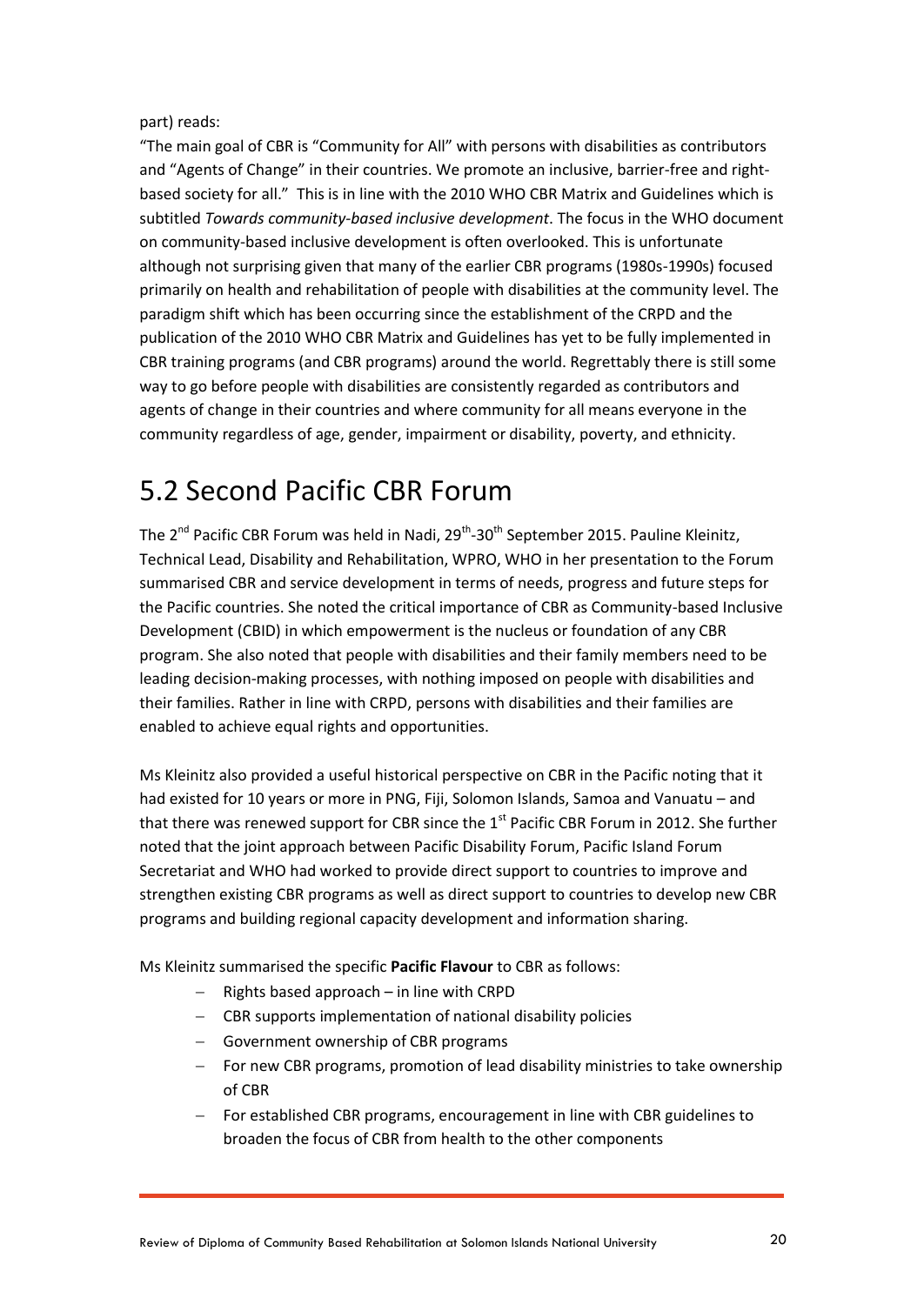Building on the Pacific Strengths, especially strong communities and families.

The Pacific flavour to CBR as articulated above, the regional CBR documents described above and the recent 2<sup>nd</sup> Pacific CBR Forum are all important components of the context in which CBR in the Solomon Islands is developing and particularly the approach, focus and content of the Diploma of CBR at SINU.

## <span id="page-20-0"></span>**6. Overview of Diploma offered in 2011, 2013, 2015**

Examination of the documents available for this Desk Review include the *Full Course Proposal* and the 20 unit outlines for the first two cohorts of 2011 and 2013 and the course schedule, overview, unit descriptions and 10 unit outlines for the current stage of the 2015 offering. These show that overall the curriculum remains essentially the same as the one proposed in 2009.

The first year of the course is primarily dedicated to theory courses (units) with Fieldwork Practice integrated in both semesters, with one day per week in Semester 1 and 2 days a week in Semester 2. The second year of the course follows a different pattern with substantial clinical practice block placements in semesters one and two. In Semester 1, Year 2, two theory courses of 6 weeks duration occur alongside a Fieldwork unit of one day per week. This is followed by a two weeks block of the WHO Wheelchair Service Training Program -Basic course with the remaining weeks of semester comprising a 6 week block Clinical Practice placement.

Review of the unit of study outlines for each intake year demonstrates iterative changes built on the experience of the Course Coordinator and staff teaching on the Diploma including occupational therapists on placement from Australian Volunteers International and staff from local NGOs and MHMS staff. MHMS –CBRU staff, SINU teaching staff and members of PDWSI have been involved in international (CBR conferences) and regional opportunities over the past five years. In addition, there have been learning opportunities for PWDSI funded by Australian Aid - Australian Leadership Award Fellowships (ALAFs) and Disability Rights Fund (2009, 2010, 2011), and more recently an Australian Development and Research Award (ADRA) 2012-2016 with Monash University. Despite these building capacity initiatives for PWDSI members, the organisation and its members appear to have very little input into, or involvement with the Diploma course. This is most unusual given the emphasis that is placed in publications on CBR (e.g. WHO CBR Matrix and Guidelines<sup>4</sup>) of the critical importance of engaging people with disabilities in planning, delivering and monitoring and evaluating CBR programs and training.

Availability of new international documentation and regional work-shopping of materials such as the WHO CBR Matrix and Guidelines*,* and professional development for those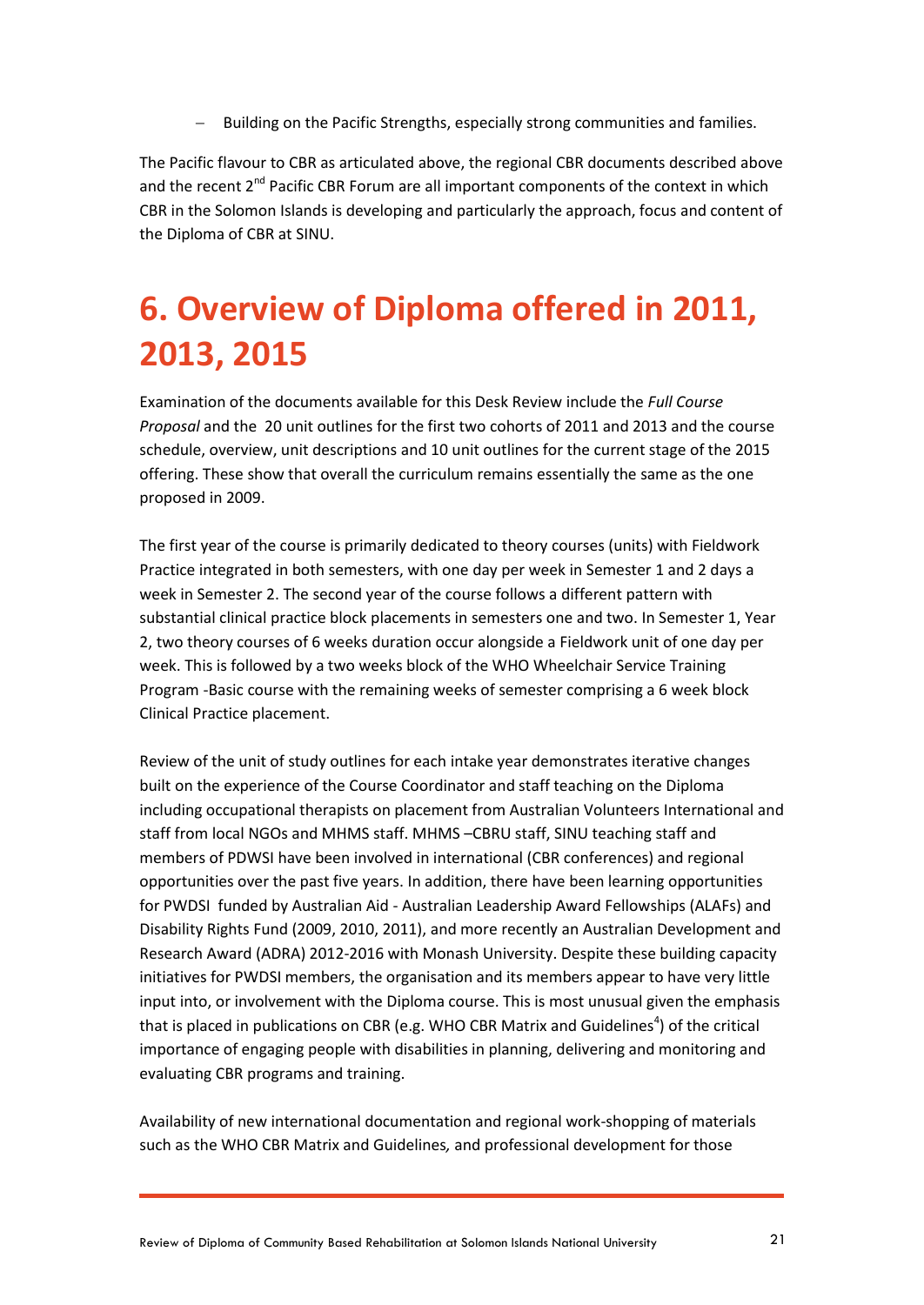involved in the Diploma course such as through ALAFs, have begun to influence unit content. For example, in the 2011 course the foundation resource in the unit CRS1 Introduction to Community Based Rehabilitation was the 2004 ILO, UNESCO and WHO Joint Position Paper<sup>3</sup>. By 2015, the foundation resource for CRS1 is the WHO CBR Matrix and Guidelines<sup>4</sup>. In addition, the WHO CBR Matrix now forms the structure for five weeks teaching in CRS1. Each of the five weeks addresses an element of the Matrix illustrated by case studies. As yet however, content from the WHO CBR Matrix and Guidelines has not found its way into the other 19 units in the Diploma course.

Another example comes from the integration of an international standard course available on wheelchair prescription into the curriculum. The unit TOS7 Seating and Positioning, usually offered in  $1<sup>st</sup>$  semester  $2<sup>nd</sup>$  year has been replaced. This unit content was based on Motivation Australia's Fit for Life Training program. The replacement material is the WHO Wheelchair Service Training Program-Basic (WHO WSTP-B). This is typically offered as an intensive block course of 5 days training with an additional 3 days clinical practice. WSTP-B was piloted in this format in May 2012 with all 18 students from the Diploma course. This 5 day time frame was considered too short for deep student learning, thus the WSTP-B will now be offered in the Diploma as a 2 weeks block training unit in Weeks 7-8 of Semester 1, Year 2.

Over the five year period in which the course has been offered three times – 2011, 2013, and 2015 – there have also been changes in the documentation for each unit. This is commensurate with a course which began in a college of higher education and is now offered at the national university. Typically there are more details provided in the 2015 unit outlines on unit learning outcomes, unit assessment, assessment description, supplementary examination, teaching hours and methods, and the teaching schedule with week, theory content, hours and tutorial supplemented by recommended textbooks or readings.

Some 2015 unit outlines however remain under-developed with few or no textbooks or references cited. Instead where textbooks are not available, selected readings and resources are given to students in a binder. This is a practical approach to providing a 'handy' manual and particularly for those students who work in more remote rural areas where there is little or no access to internet resources. An example of this is TOS5 Activity as Therapy which includes expansive readings and resources within the unit outline.

The efforts of the teaching staff in attempting to incorporate up to date information from conferences, courses and new international and regional publications are to be applauded. That said the overall course structure and units of study remain essentially the same as in the initial curriculum, partly due to the detailed and intensive process required to change content. Similarly the content and resource materials for most units of study remain essentially the same as offered to the initial intake of students in 2011.

Iterative adjustments year to year at the unit level are typical in higher education courses without substantive changes in overall course structure and reorganisation or redesign of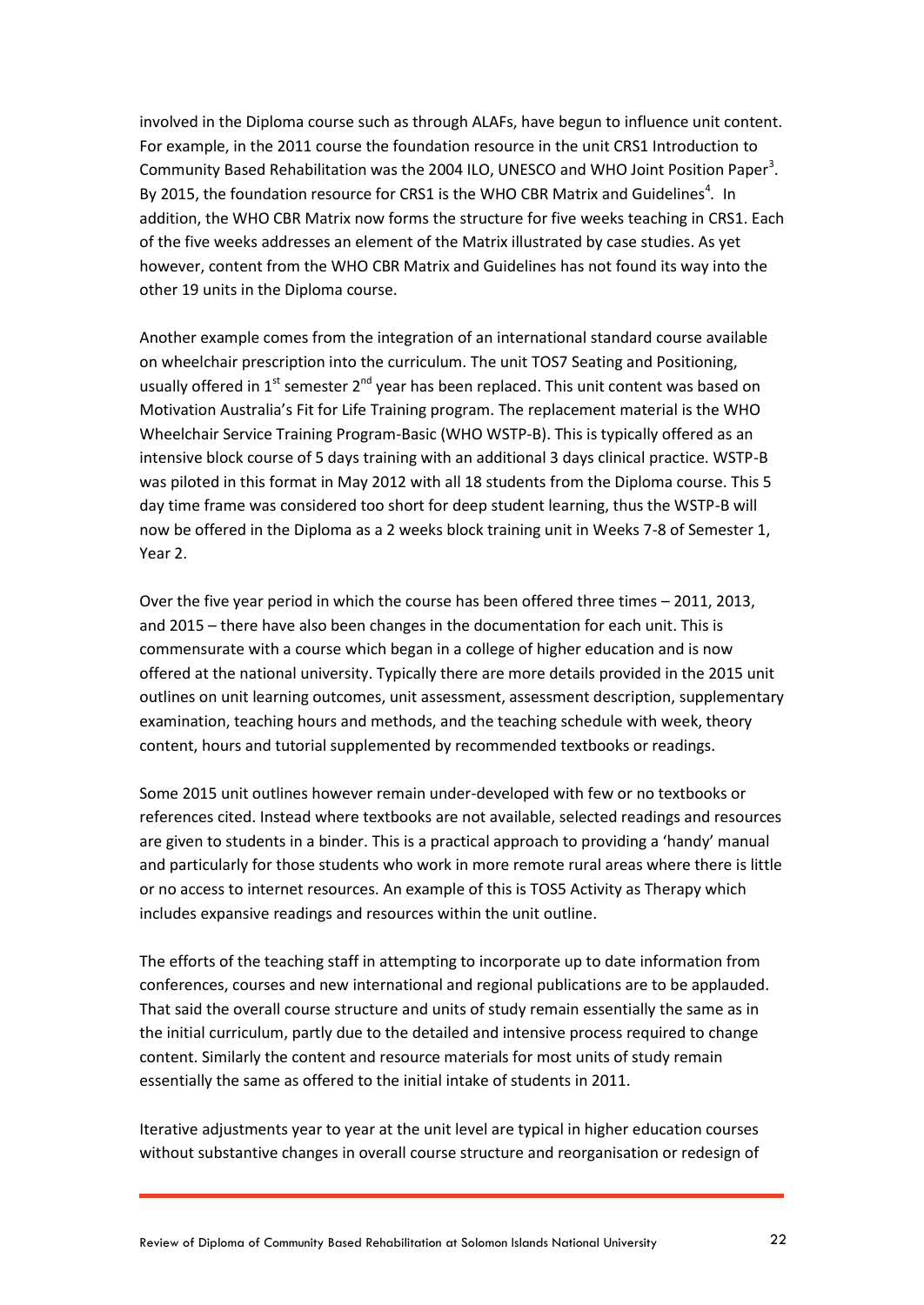units of study. In many higher education institutions, to make sure substantive changes can be made if required, there are mandatory schedules for course reviews. These schedules typically work on a five year cycle and require an extensive and full course review, involving Academic Board, staff, students, graduates and external stakeholders. This process provides the opportunity for and actively encourages in-depth analysis of a curriculum at all levels. This means review of all components of the curriculum including the philosophical/ theoretical foundations as well as the course structure, sequencing of units, unit content and resources and materials.

### <span id="page-22-0"></span>6.1 Tension in Diploma of CBR

There is an inherent tension in the Diploma of Community Based Rehabilitation which is likely to increase over time without substantive changes in the course. This relates to the curriculum foundation based on a health and medical/ rehabilitation perspective compared to the current understanding of CBR as a community inclusive development strategy within which rehabilitation is only one component within one of five elements (health).

The tension is also derived from the course as initially proposed in June 2009 coming from a certificate course originally designed as an Associate Diploma of Occupational Therapy. This philosophical foundation is reflected in unit names and content. For example, titles such as Professional Practice, Fieldwork, and Activity as Therapy reflect a rehabilitation therapy theoretical and practice orientation. Further, the specificity and content of units devoted to Foundations of Physical Therapy and Physical Rehabilitation (of which there are two) and Foundations in Speech Therapy reflect the course orientation towards individual rehabilitation treatment/ intervention planning. In other words, the primary orientation of the Diploma course is about providing rehabilitation services to address activity and selfcare, mobility, seating and positioning, and communication for individuals with disabilities within the community.

This approach which is useful for a Rehabilitation Therapy or Therapy Assistant course is in contrast with the accepted human rights and equalization of opportunities foundation which underpins the international understanding of community based rehabilitation. For example, the opening lines of the 2004 ILO, UNESCO and WHO Joint Position Paper reads as follows: "Community-based rehabilitation (CBR) promotes collaboration among community leaders, people with disabilities, their families, and other concerned citizens to provide equal opportunities for all people with disabilities in the community"<sup>3</sup> (p.1).

The WHO CBR Matrix and Guidelines align with the UN Convention on the Rights of Persons with Disabilities. The Matrix and Guidelines document clearly states that "CBR is a multifaceted bottom-up strategy which can ensure the Convention makes a difference at the community level. While the Convention provides the philosophy and policy, CBR is a practical strategy for implementation. CBR activities are designed to meet the basic needs of people with disabilities, reduce poverty, and enable access to health, education, livelihood and social opportunities  $-$  all these activities fulfil the aims of the Convention"<sup>4</sup> (p. 26).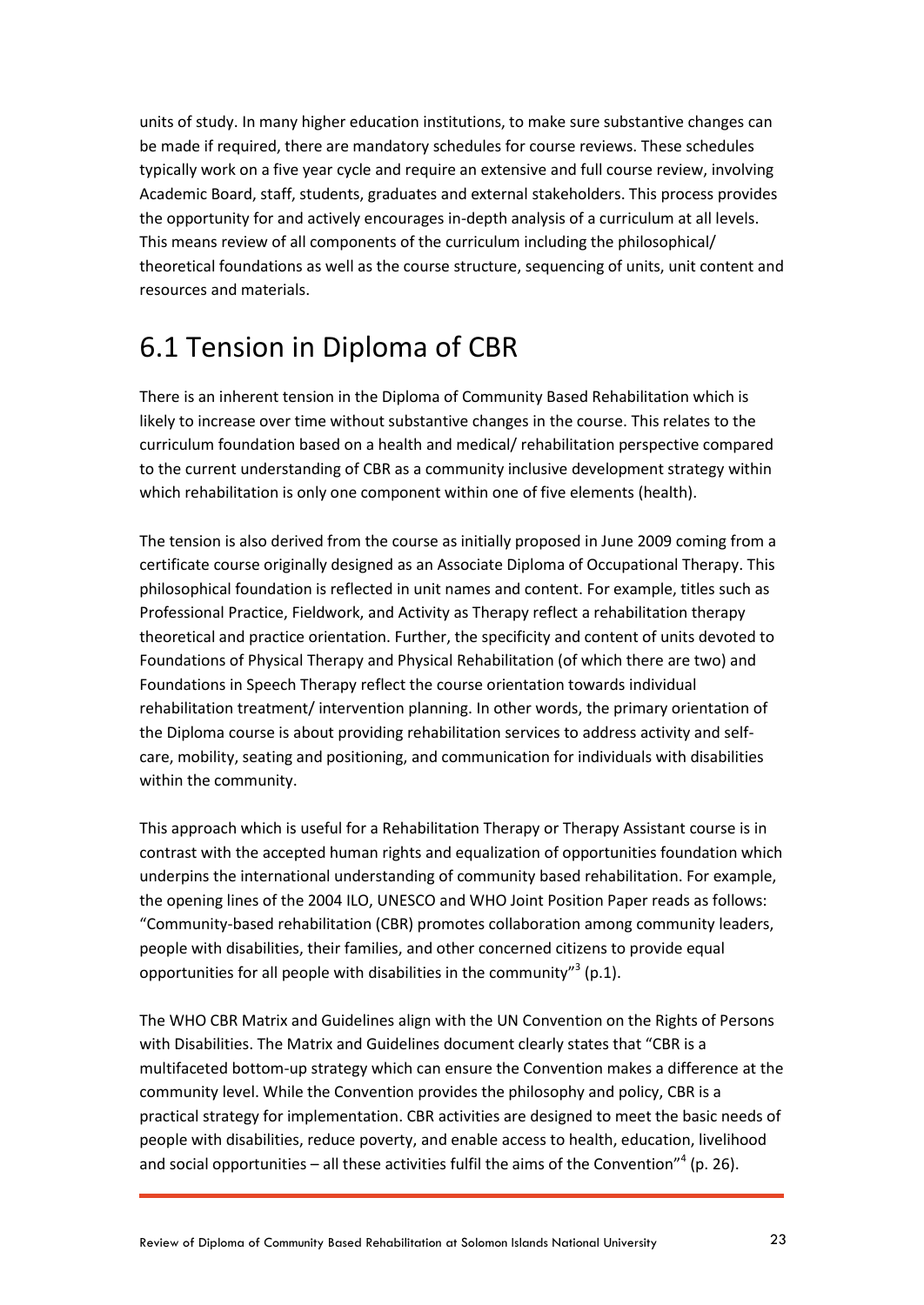Article 27 Habilitation and Rehabilitation of the Convention states that habilitation and rehabilitation programs "enable persons with disabilities to attain and maintain maximum independence, full physical, mental, social and vocational ability, and full inclusion and participation in all aspects of life<sup>"14</sup> (Article 27). Clearly health and rehabilitation programs are fundamental to active participation in the community. However in and of themselves they do not constitute, for persons with disabilities, full inclusion and participation in all aspects of life which is the aim of community based rehabilitation.

Further in the WHO Matrix and Guidelines, health is only one of five elements. The other elements are education, livelihood, social and empowerment. Within health, rehabilitation and assistive devices are only two of five components. The other four are health promotion, prevention, and medical care. As noted in the WHO CBR Matrix and Guidelines, " In addition to implementing specific activities for people with disabilities, CBR programmes will need to develop partnerships and alliances with other sectors not covered by CBR programss to ensure that people with disabilities and their family members are able to access the benefits of these sectors"<sup>4</sup> (p.24).

The Italian Aid Agency, AIFO have produced an on-line introductory course explaining community based rehabilitation. This course which based on the WHO CBR Matrix and Guidelines that can be found at

**[http://english.aifo.it/disability/courses/basics\\_cbr/index.htm](http://english.aifo.it/disability/courses/basics_cbr/index.htm)**. After a general introduction to CBR the course explains each of the five components. At the end, there are some self-test questions. This on-line course is a very useful starting point to begin discussions about the foundation/ philosophy that is required for training programs in CBR. And, in particular, how a curriculum might be structured to ensure that graduates are prepared to work in ways consistent with the WHO CBR Matrix and Guidelines.

Currently, the strong health and medical/ rehabilitation and therapy foundation of the SINU Diploma of CBR offers very few opportunities to bring recent developments in international thinking and published material on CBR into the curriculum. There are only (at best) three units which openly articulate a community (rather than an individual) orientation. It would be possible to rewrite these to include up to date human rights/ equity/ community inclusive development approaches to CBR. However these units would still remain as less than one-seventh of the Diploma program. This is a very important point. Students derive their perspectives and their understandings of their role as graduates from the orientation of the curriculum. When a curriculum has a strong health and medical/ rehabilitation/ therapy orientation focused on providing services to individuals, this is what students will expect to do as graduates. (It is also what others expect them to do as this is what the course they have studied prepares them to do).

In contrast, when students are in a course with a strong community inclusive development foundation, they expect to be community facilitators. This means working with DPOs and self-help groups in the community, developing relationships with other sectors and advocating for people with disabilities to have equitable opportunities in daily community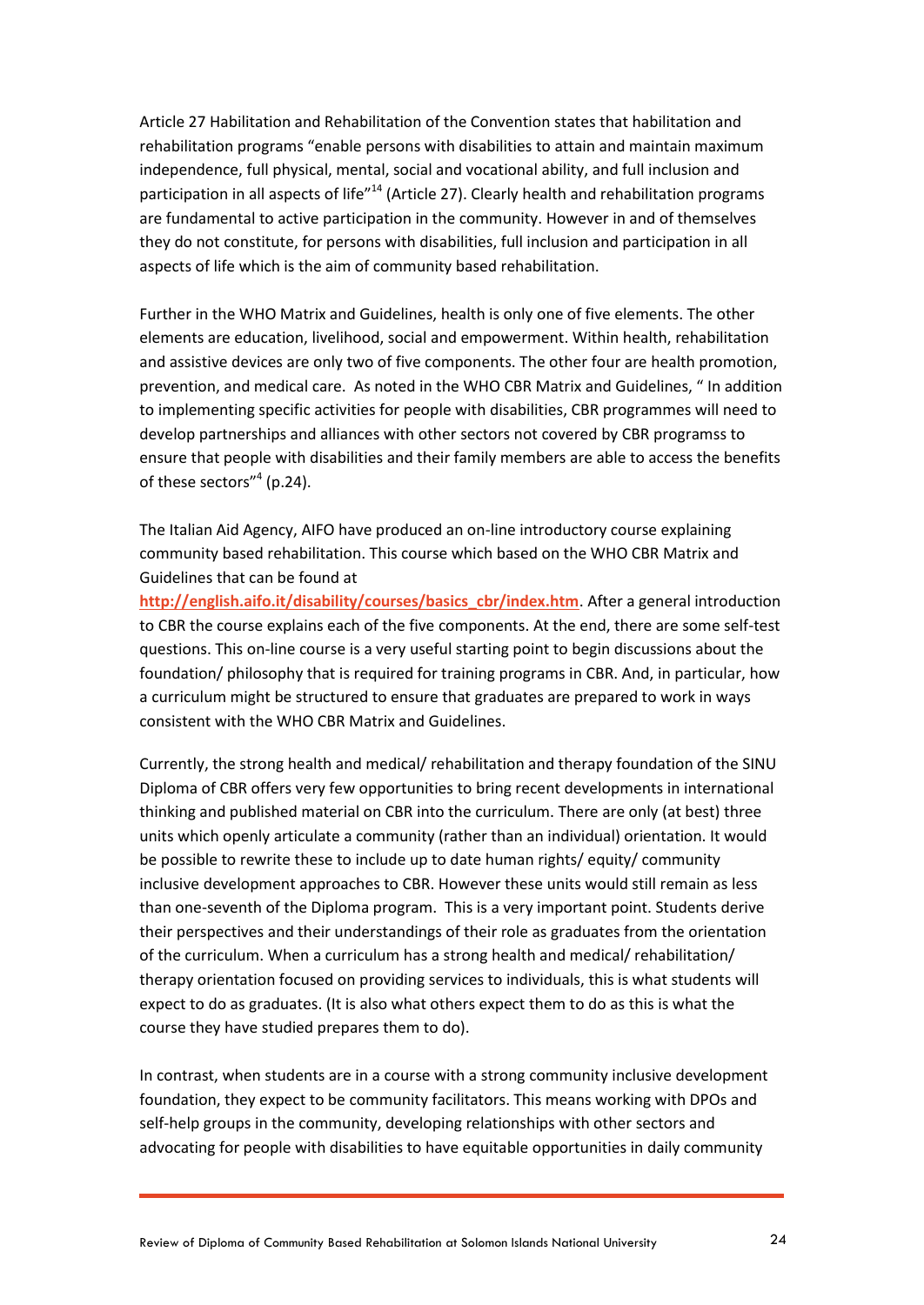life. (And again, this is what others expect them to do, as this is what their course has prepared them to do). Their efforts then are not focused on providing services to individuals. Instead their efforts are focused on working with each sector – education, livelihoods, social, community as well as health – as all sectors impact on the lives of people with disabilities.

## <span id="page-24-0"></span>**7. Approaches to CBR training internationally**

## <span id="page-24-1"></span>7.1 Overview of development of CBR training models

The CBR worker is pivotal in the realisation of CBR as outlined in the WHO Guidelines (Mannan et al, 2012; Mannan & MacLachlan, 2010). As CBR has advanced around the world, the issue of the skills required to be a CBR worker and the type and level of training have surfaced. Initially, and in some countries, those implementing CBR were health-related rehabilitation professionals who saw CBR as an excellent way to bring basic rehabilitation techniques to the village level (Thorburn, 2000). This approach was particularly popular where villages were isolated from major centres, travel distances were great, and there was no or very little outreach of health-related rehabilitation services from major hospitals in urban centres. In these countries when training for CBR workers was introduced it was most likely to be planned and implemented by health rehabilitation professionals and within this medical/ health and rehabilitation/ therapy perspective (as was the case in the Solomon Islands).

In other countries where non-government organisations were working at the community level, they saw in community-based rehabilitation, an opportunity to bring a human rights and equity approach to including people with disabilities in their local communities. This model was popular in those countries with strong local community governance and where NGOs and INGOs were very active building on the ideas promoted in the 1993 *Standard Rules on the Equalization of Opportunities for Persons with Disabilities*<sup>15</sup> which was the precursor international instrument to the UN Convention on the Rights of Persons with Disabilities. In these countries, when training for CBR workers was introduced, it was most likely to be planned and implemented by NGOs and INGOs in the development sector utilising community development/ empowerment approaches (as was the case in some countries in the African sub-continent) (Ojwang & Hartley, 2002).

In practice CBR programs on the ground have developed in response to the local context and vary greatly. They do not have a unified purpose, neither are CBR programs static (Thorburn, 2000). Rather these programs develop over time in relation to changing needs in the country

<sup>&</sup>lt;sup>15</sup> United Nations (1993). *The standard rules on the equalization of opportunities for persons with [disabilities](http://www.un.org/disabilities/default.asp?id=26)***.** New York: United Nations. Accessed 14 September 2015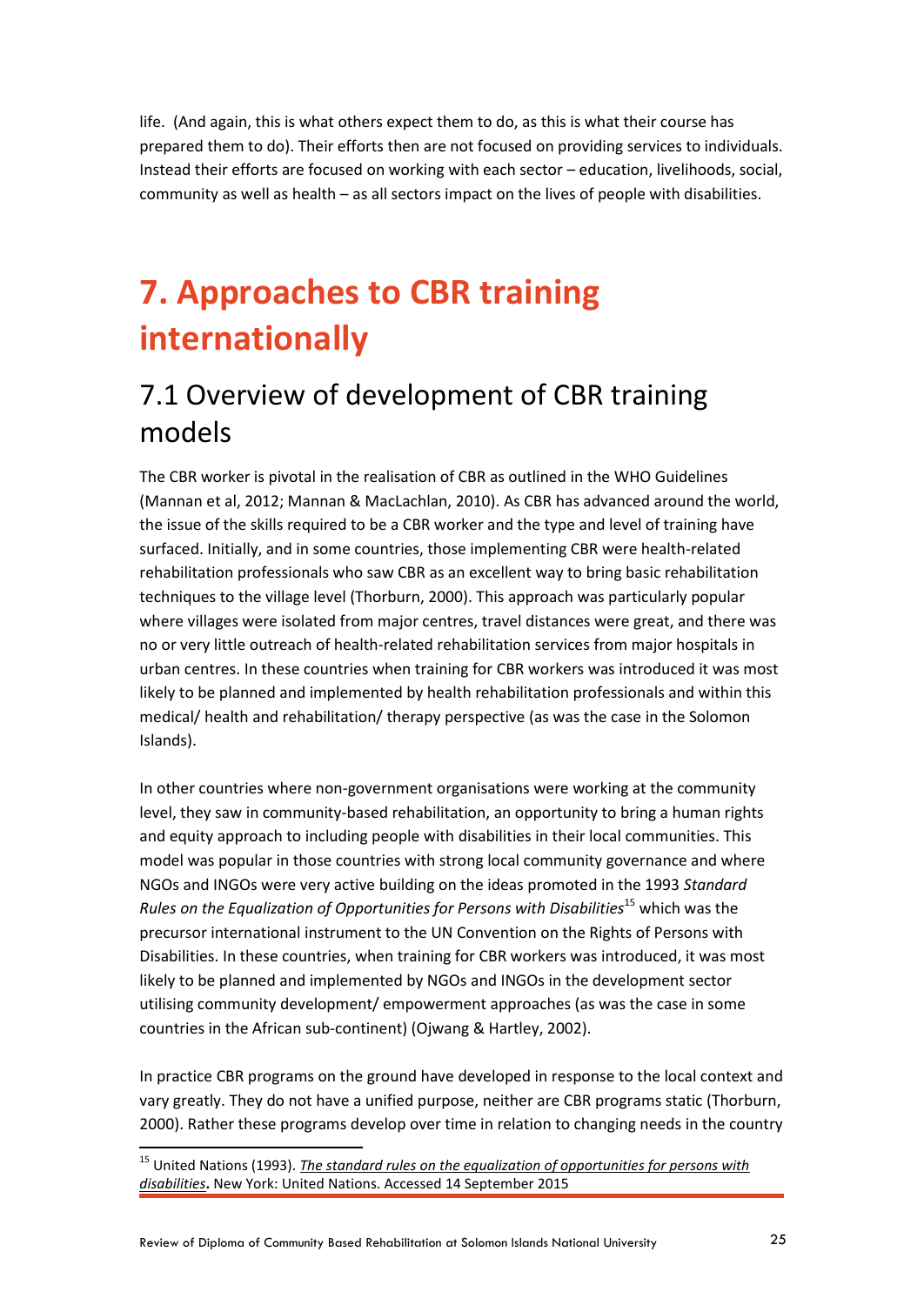context, to influences from national, regional and international trends in CBR, and, in some areas of the world, to rapid country development with expanding expectations of the services (including health rehabilitation) which ought to be provided by government for all in the community.

In sum, the way in which CBR programs have developed depends on the context. The WHO CBR Matrix and Guidelines<sup>4</sup> for example provides an Annex (pp. 67-70) in the Introductory Booklet with four different management structures for CBR: CBR programs at local level, CBR programs at district/ sub-district level by local government or NGOs; CBR programs by public-private partnership; and CBR programs by Ministry of Health. These four different examples of management structures illustrate the variety of organisational approaches to CBR. Program development, design and management structure all influence the location of training, curriculum foundation, level and length of training and expectations of graduates in their CBR worker role.

Turmusani, Vreede & Wirz (2002) in discussing ethical issues in CBR programs suggest a more detailed analysis of the existing types of CBR programs. For these authors, the first type is programs which provide effective rehabilitation activities for children and adults with disabilities. This type of program is easily recognizable as CBR as health rehabilitation (and was described briefly above). The second type of CBR programs are those that work with communities to ensure people with disabilities are included in the community. This type was also described briefly above and can be thought of as CBR programs addressing equalising opportunities. The remaining four types of CBR programs identified by these authors could be thought of as sub-types of CBR as equalising opportunities model. The areas of focus for these remaining four are:

- Mainstreaming such that all community development programs should include people with disabilities and the CBR program focuses on facilitating this
- Poverty is the most important issue for improving the lives of people with disabilities therefore income generating activities or loan schemes are the primary activity
- DPOs are emphasized as the providers of services as they are most appropriate for assisting people with disabilities
- The inequality of the position of people with disabilities in the community is highlighted such that the CBR program focuses on addressing societal and attitudinal barriers.

Several writers have focused their attention on the multi-skilled nature of the role of the CBR worker. Not surprisingly, the type of program (as per above as health rehabilitation OR as equalization of opportunities) to which the authors refer influences the type, level, and nature of the skills thought to be needed for CBR workers. The WHO CBR Matrix and Guidelines acknowledges the wide range of CBR training programs that exist. To illustrate the relationship between philosophy or nature of CBR and the objectives and expected outcomes of training programs we have analysed a number of CBR training programs from different continents. The results of this analysis are included as a table in Appendix 2.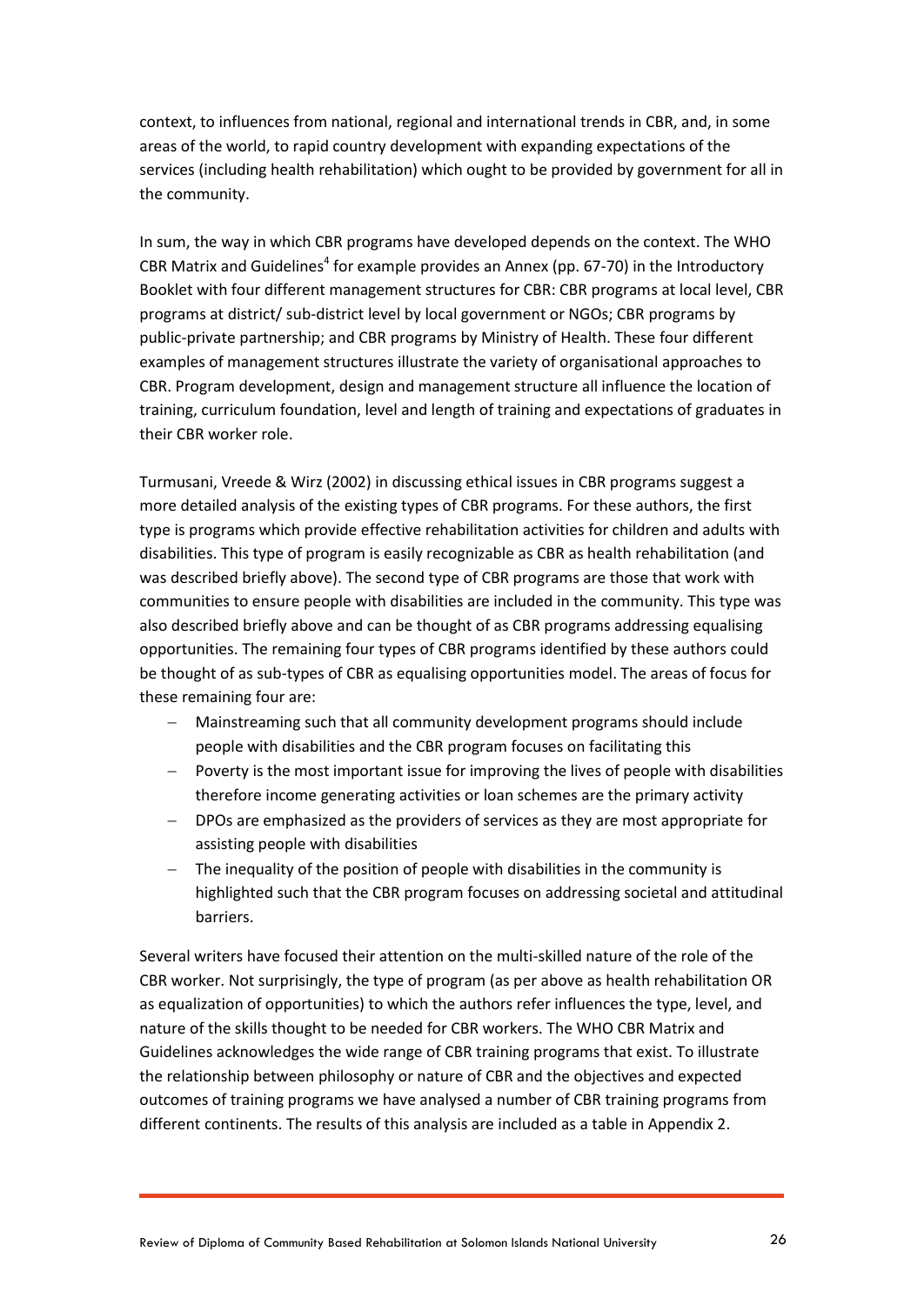The foundation for this analysis was the two contrasting types of CBR programs as already described. Review of readily accessible training programs online and accompanying relevant materials resulted in determination of each training program as primarily the first type – that is, health rehabilitation, described in the table as *individual rehabilitation intervention*  or the second type, that is addressing equalization of opportunities described in the table as *inclusion in community and empowerment.* As can be seen from this table in Appendix 2 and as noted in the WHO CBR Matrix and Guidelines, "(they) are all different in terms of their content and duration, and offered by a variety of providers. For example, in some countries tertiary institutions offer diploma course for CBR personnel, whereas in other countries training programs many not be accredited and may only last for a few weeks or months"<sup>4</sup> (p. 55).

## <span id="page-26-0"></span>7.2 Issues discussed in the literature in relation to CBR training programs

To identify papers addressing CBR training programs, an expansive (but not exhaustive) three stage search process was undertaken. The first stage was a Google scholar search using the search terms community based rehabilitation and qualification" and "community based rehabilitation and diploma". The reference lists of these papers were then hand searched for additional references addressing CBR training. At the same time, experts in the field of CBR and particularly CBR training were contacted. Emeritus Professor Sally Hartley provided helpful assistance including the on-line repository of *Community-Based Rehabilitation (CBR) as a Participatory Strategy in Africa* (Hartley, 2002) an edited collection of papers from a 2001 conference in Uganda which addressed many issues in relation to CBR program development, implementation and training. The third stage was the identification of online information about CBR training courses which was then analysed and presented in Table 2.

There are four primary themes evident in this literature about training for CBR programs. These are: underlying concepts of disability; expected role of CBR personnel; breadth of skill set required; and, expectations of the training program. Each is discussed in turn.

#### **7.21 Underlying concepts of disability**

This theme speaks to the tension inherent in the SINU DipCBR mentioned earlier. That is, training programs which have been designed based on a health and medical/ rehabilitation and therapy perspective attempting to incorporate the more recent (2000s and on) thinking about CBR as a community inclusive development strategy. Wirz (2000) identified this tension, clearly noting that professional therapy training programs have historically been based on an impairment or medical model of disability. She notes that this is also inconsistent with a rights based framework in which disability is understood as arising from barriers to participation in society.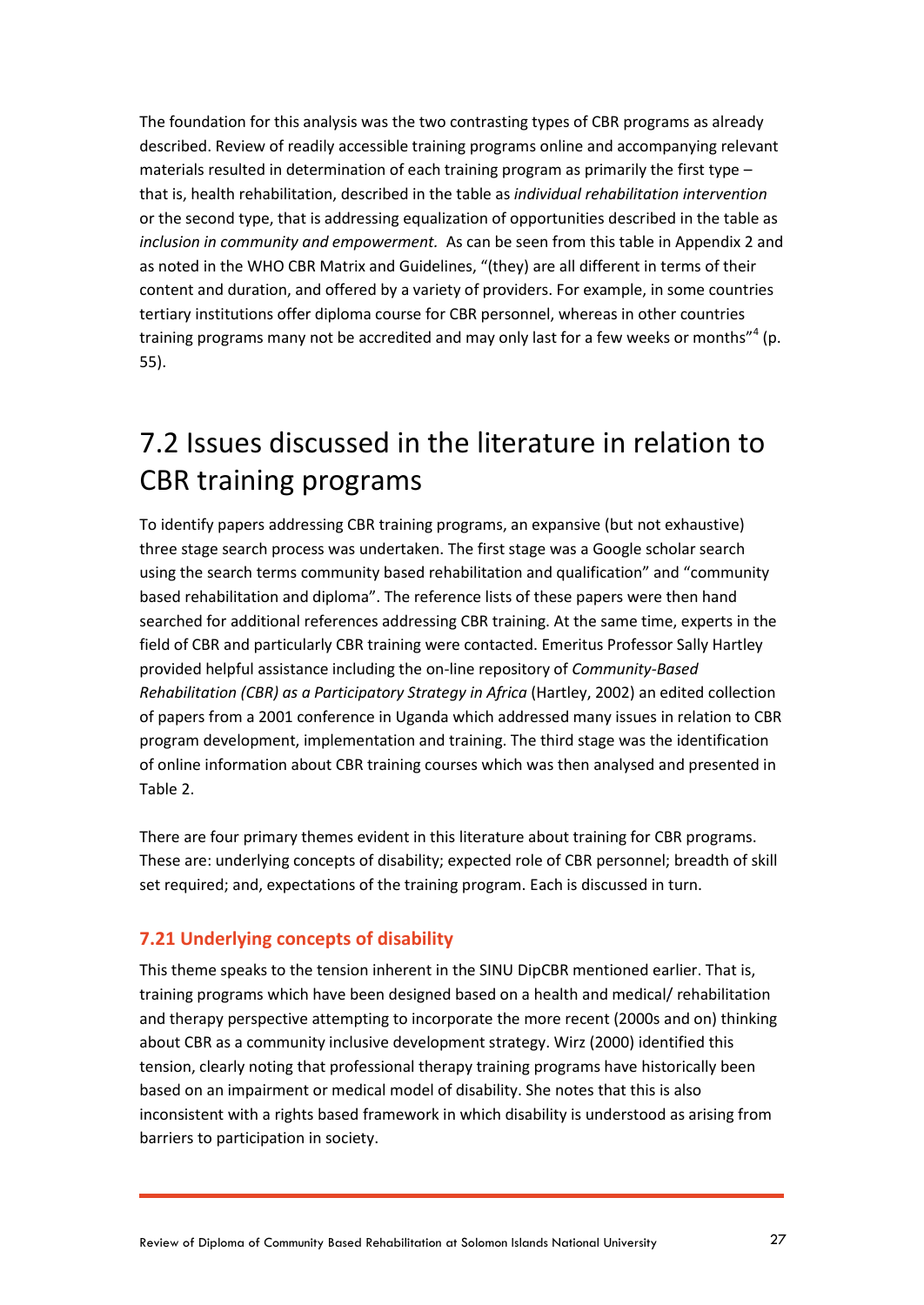Wirz (2000) goes on to argue that in a medical or impairment model the professionals are regarded as experts with knowledge in diagnosing and treating impairments that they pass on to service users at their discretion. This sets up a power imbalance between professional and service user and is counterproductive to an ethos of empowering people with disability. It is also unlikely to focus attention on the environmental and social barriers, given that the focus is on impairment rather than the interaction of the person with disability and their environment. For Wirz (2000) there are a number of strategies that therapists trained in this medical/ impairment model need to embrace in order to work effectively in CBR programs. These include: Giving up exclusive rights to knowledge about impairments; working as trainers; developing referral patterns; listening to people with disabilities and framing intervention around disability rather than impairment; and, being innovative in service planning.

A later paper by Rule (2013) is useful to understanding the outcomes of a CBR training program which was changed following the release of the WHO CBR Matrix and Guidelines. She noted that there was inconsistency between the stated objectives of the course and the delivery of course content, resulting in confusion for students in terms of their understanding of disability. For Rule (2013) it is critical that there is coherence between values and ethos, official documentation, and delivery of training to not send *mixed messages* to students. She offers some practical suggestions for training delivery that is consistent with a 'CBR as equalization of opportunity' program. These include employing empowered people with disabilities as trainers to provide relevant role models for students. Settings for field training are also considered critically important. Practical experiences in hospitals and health services overtly (and covertly) reinforce a health/medical impairment orientation. Whereas, placements with NGOs or DPOs working in the community and focusing on advocacy and inclusive development provide exemplars for a curriculum founded on an equalization of opportunities approach.

#### **7.22 Expected role of CBR personnel**

In her 2000 paper, Wirz (2000) refers to three types of CBR personnel which are found in some contexts (although not in others). She identifies: Grass roots (level one) workers who deliver service in a community; mid-level workers who organise and support these workers; and professionals to whom referrals can be made from the community or who refer users to the community. This paper primarily discusses mid-level worker training as in the African context, as Wirz (2000) notes much of the training is focused at this level. However even here where this level of worker is relatively common there is variation in the role that they play. She asks the question: are these mid-level workers primarily supervisors or are they program managers? How their role is understood and constructed will influence the type of training they receive (or more precisely, ought to receive). She postulates for example, that if the role is primarily one of supervisor, then this mid-level worker will require training that focuses on skills and knowledge that they can pass on to the grass roots worker. If however, the CBR mid-level worker is primarily a program manager they require management and problem solving skills.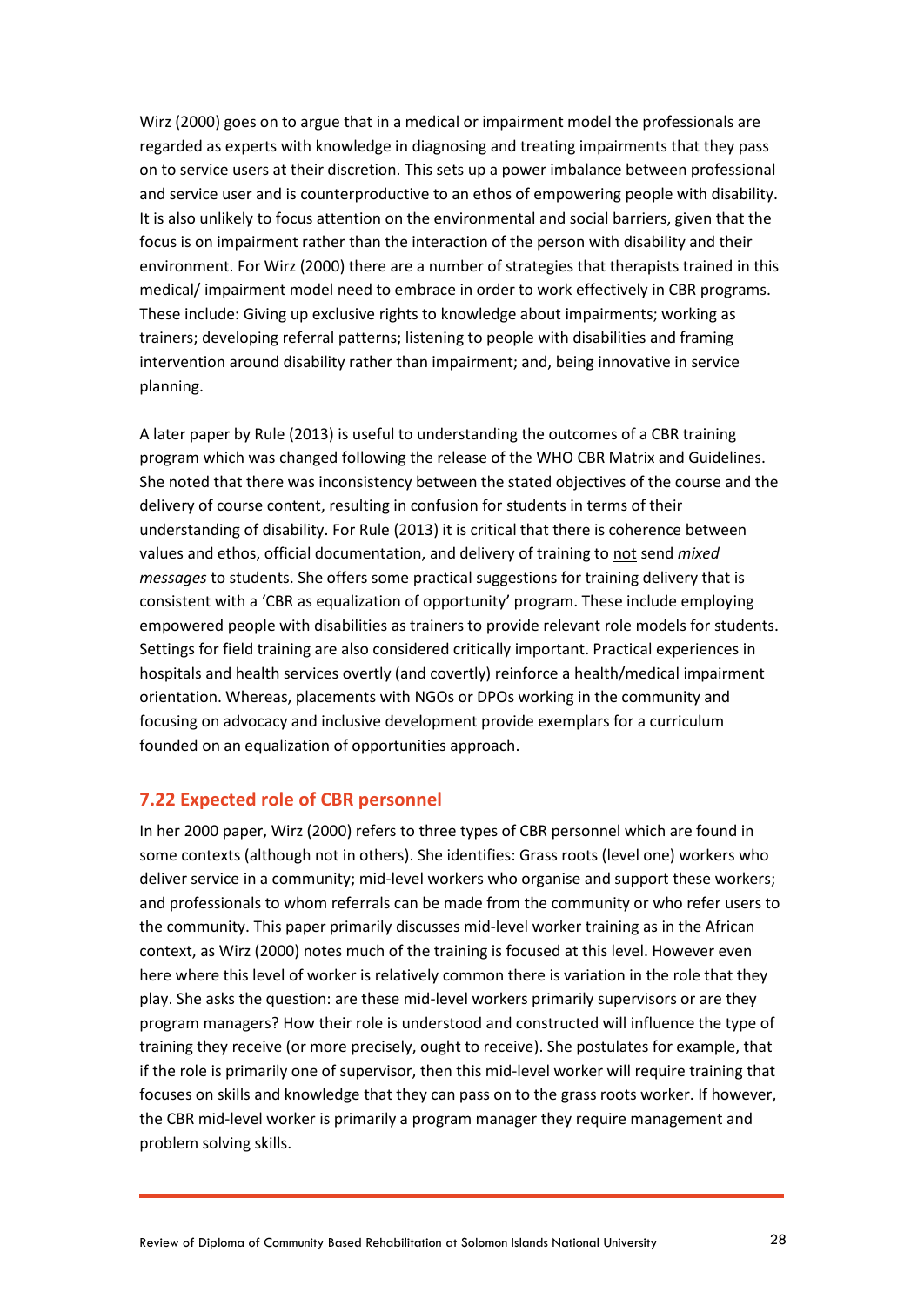Workforce for CBR is a major theme for authors writing about CBR. This is particularly so in the absence of agreed international, regional or national CBR training standards (and purpose, context, level, content and so on). In this situation, the training considered necessary will reflect the types of CBR programs with which stakeholders are familiar. In other words, the role of the CBR worker will vary from program to program and will reflect the way in which that program has evolved to meet need in the local context (Ojwang & Hartley, 2002; Sharma & Deepak, 2001). In addition, the roles that CBR personnel will take on as graduates clearly influence the type of training they receive (this is discussed in more detail below).

A frequently posed question is: Will the training focus on skills and knowledge, or will it focus on problem solving and creative thinking? If a CBR program is primarily health rehabilitation, it is more likely to require training which emphasizes the supervisory role from its mid-level workers. This is because the focus in such a program is on provision of skilled intervention for individuals. On the other hand if a CBR program focuses on equalization of opportunities, training addressing management skills would be more appropriate. This is because graduates will be required to coordinate different strategies for building relationships across sectors, facilitating access to services, advocacy and empowerment work with persons with disabilities and their families.

#### **7.23 Breadth of skill set required**

Several authors have commented on the breadth of skills required for CBR personnel irrespective of the program type **(**Maclachlan, Mannan & McAuliffe, 2010; Fabian, McInerney & Rodrigues, 2005). So for example, in CBR as health rehabilitation programs, personnel require skills across multiple professions (such as physiotherapy, occupational therapy, speech pathology) and knowledge of many different health conditions (predicated on providing interventions related to impairment type). In CBR programs which address equalization of opportunity other skills are required across a broad range of information provision, advocacy, negotiating, facilitating, building relationships, community building, and building capacity in empowering activities. Courses which have attempted to integrate an equalization of opportunities approach into an existing health rehabilitation curriculum face certain difficulties. Although individual units may focus on one or other of the two program types identified, the proportional weighting of each approach needs to be considered as well as the *mixed messages* that students are likely to receive.

The difficulty with integrating two quite different philosophical approaches into one curriculum led Maclachlan et al. (2011) to suggest that CBR training would be significantly advanced if training programs were based on a skills needed model rather than a staff type approach as is currently the case. So for example where currently units may be titled *foundations of physiotherapy* this assumes that the skills 'owned' by physiotherapy are relevant to CBR personnel. The alternative approach proposed by these authors, is the identification of the tasks required by CBR personnel as suggested in the WHO CBR Matrix and Guidelines. Training programs would then be developed based on needed skills not professional identities.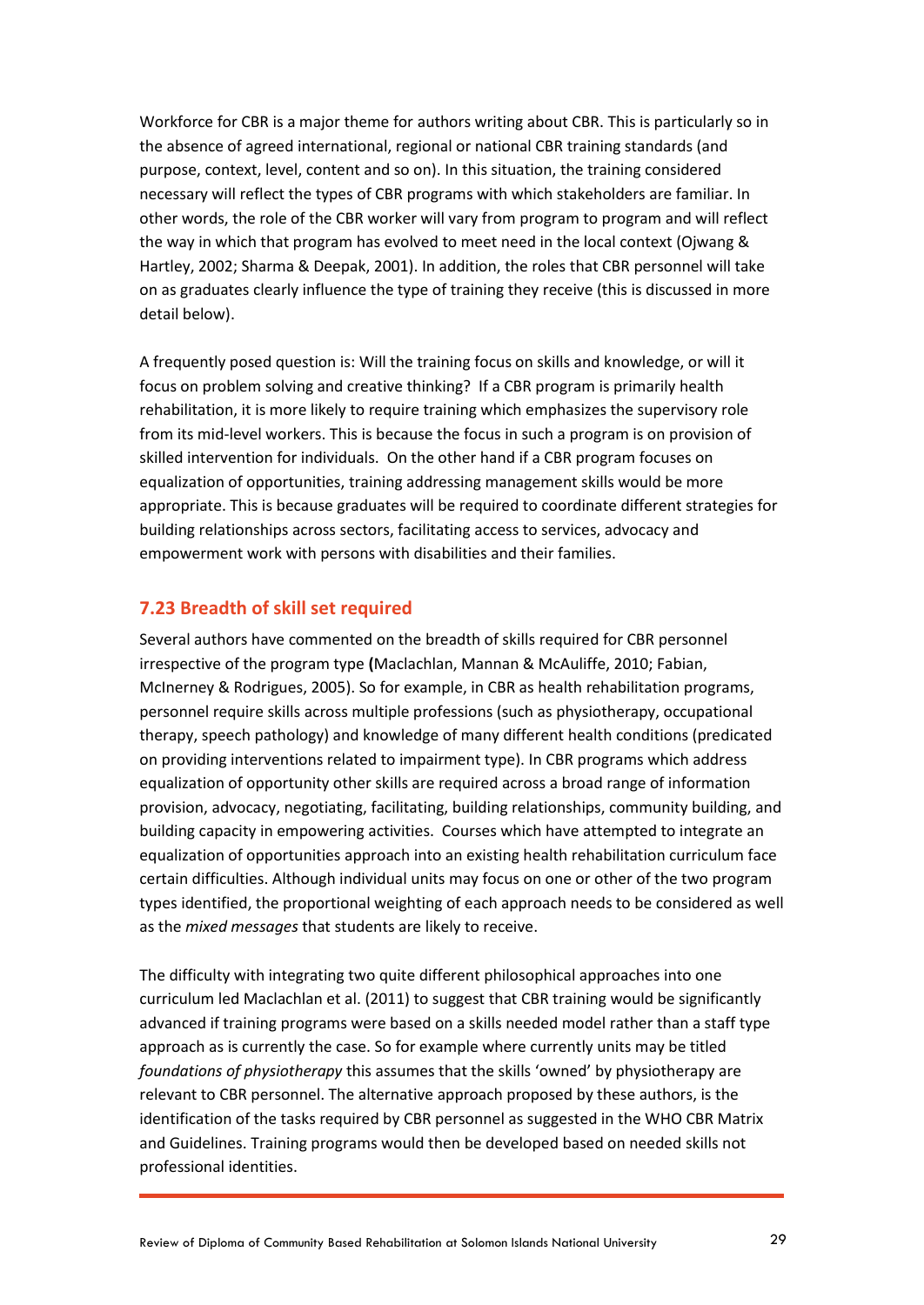Along these lines, Lorenzo, VanPletzen and Booyens (2015) sought to identify the competencies of community disability workers (CDWs) in rural areas of South Africa, Botswana and Malawi. They interviewed community disability workers about their work experiences and identified three themes of competencies: integrated management of health conditions and impairment within a family; negotiating for disability inclusive community development; and coordinated and efficient inter-sectoral management systems. These authors concluded that the community disability worker position (the term used in their study) must be recognised as a cross-disciplinary role. Note that the latter two themes fit well within a CBR program as equalization of opportunities approach. However, the first theme may be more relevant in a CBR as health rehabilitation program. This finding illuminates the tensions that may exist within CBR programs (and therefore the competencies identified by workers in those programs). It also suggests the urgent need to attend more closely to the training needs of CBR workers so that they are well trained to work within the WHO CBR Matrix and Guidelines approach.

A frequently posed question is how much time ought to be dedicated to each area within the syllabus. Rule (2013) undertook to answer this question by analysis of a CBR course in South Africa that included empowerment as a key outcome. Her analysis of the teaching program demonstrated that despite this particular key outcome, almost half of the time was dedicated to health based interventions. She suggested this reflects the underlying philosophy of the CBR training course. This provides another example of the importance of a coherent and consistent suite of units of study aligned with the curriculum/ foundation. It may be the case that since the release of the WHO CBR Matrix and Guidelines that some (or perhaps many) CBR training courses have taken on some components and key objectives as part of their curriculum language but have not yet changed the overall curriculum philosophy to embrace the change from health rehabilitation to equalization of opportunities.

It has been observed that many CBR training programs are affiliated with health professions either in the host institution or the professional background of educators who design and teach the CBR program. This is the case for example with the Diploma of Community Based Rehabilitation located within the School of Nursing and Allied Health Sciences at SINU. It is also the case with the one year Certificate in Disability and Community Based Rehabilitation at Fiji National University. This course is based in the College of Medicine, Nursing and Health Sciences at this university.

Rule, Lorenzo and Wolmarans (2006) describe the difficulties that can arise from this affiliation. In South Africa she notes that a cadre of community rehabilitation facilitators (CRFs) were trained by a program that was started at the Institute of Urban Primary Health Care and continued at CBR Education and Empowerment (CREATE). The course attempted to integrate rehabilitation therapy skills and social inclusion. Interestingly, the CRFs were allowed to register with the Occupational Therapy Board which then permitted their employment within the Department of Health. However the outcome of this was that the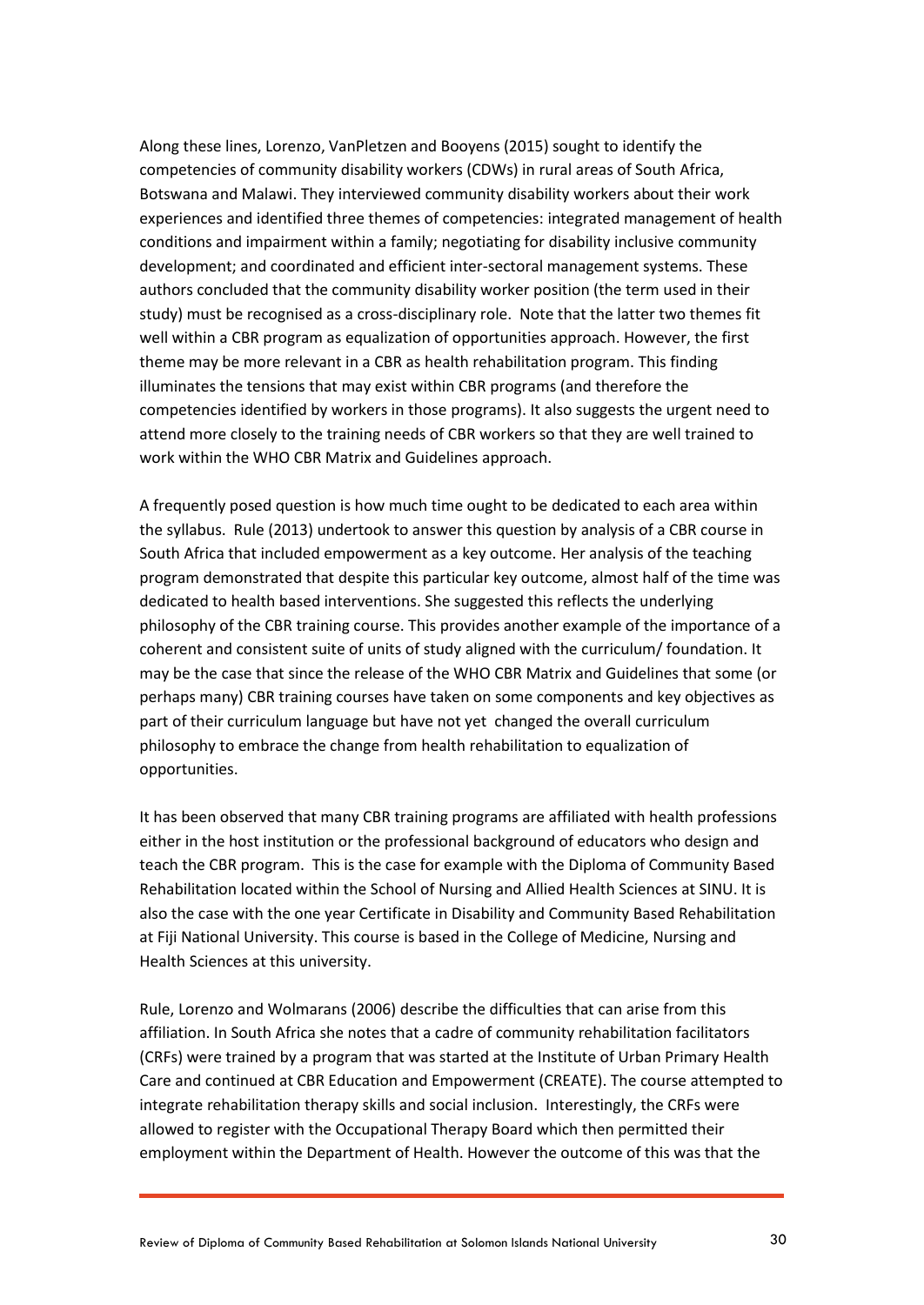CBR training required accreditation (as per the Occupational Therapy Board requirements). The changes required by the Board demanded a focus on Occupational Therapy skills which is not surprising. However these changes would not be reflective of the CBR programs in which CRFs work and that provide services that are broader than therapy alone. Unfortunately it was not possible to find out how this situation was resolved (or not).

#### **7.24 Expectations of training**

The last theme which is evident in the literature is that of potentially differing expectations between educators and students (trainers and trainees, in some contexts). Wirz (2000) identifies three areas where expectations may diverge.

The first of these is in relation to the objectives of training. For example, are the reasons that students undertake a course the same as the reasons for educators/ trainers that offer the course? Students could have a range of reasons underneath their motivation and desire to do a CBR training course. These could include greater chance of employment, improving skills and knowledge, or interest in and desire to improve the lives of people with disabilities. This could influence the extent to which they learn what the course providers have identified as objectives for the course. In some courses, a weighting is given in relation to entry criteria for people with disabilities, and for students who have a family member or are familiar with people with disability. This is one way in which the philosophical foundations of a course oriented to equalization of opportunities can be made transparent and put into action.

The second is related to training process. The question here relates to what do students undertaking the course expect from the type of training they will receive? What style of learning are they used to from previous education experiences? In courses which accept high school leavers, experienced community development personnel, and people with disabilities for example, the students' background education experiences will be diverse and potentially not compatible. An additional concern expressed by Wirz (2000) is that in many educational systems a passive style of learning is pre-eminent. Students entering a CBR training program from high school (or indeed as mature age learners) may have a great deal of difficulty with teaching styles and learning materials which require problem solving and creativity. This is particularly problematic in CBR training programs which address equalization of opportunities given the inherently flexible and accommodating approach that students need to learn to work effectively with the needs of the community, available resources, collaborative (or not) partnerships and so on.

The third area relates to course content and expectations of learner outcomes. The questions here become: Are the course participants expecting to learn facts or develop the ability to find answers? Are they expecting to develop skills or increase their confidence as practitioners? Clearly the stage at which the students enter the training program can influence the second question. For example currently in the 2015 intake for the SINU DipCBR there are students who are currently employed as CBR personnel. Their expectations and the prior learning they bring to the training program will differ markedly from that of the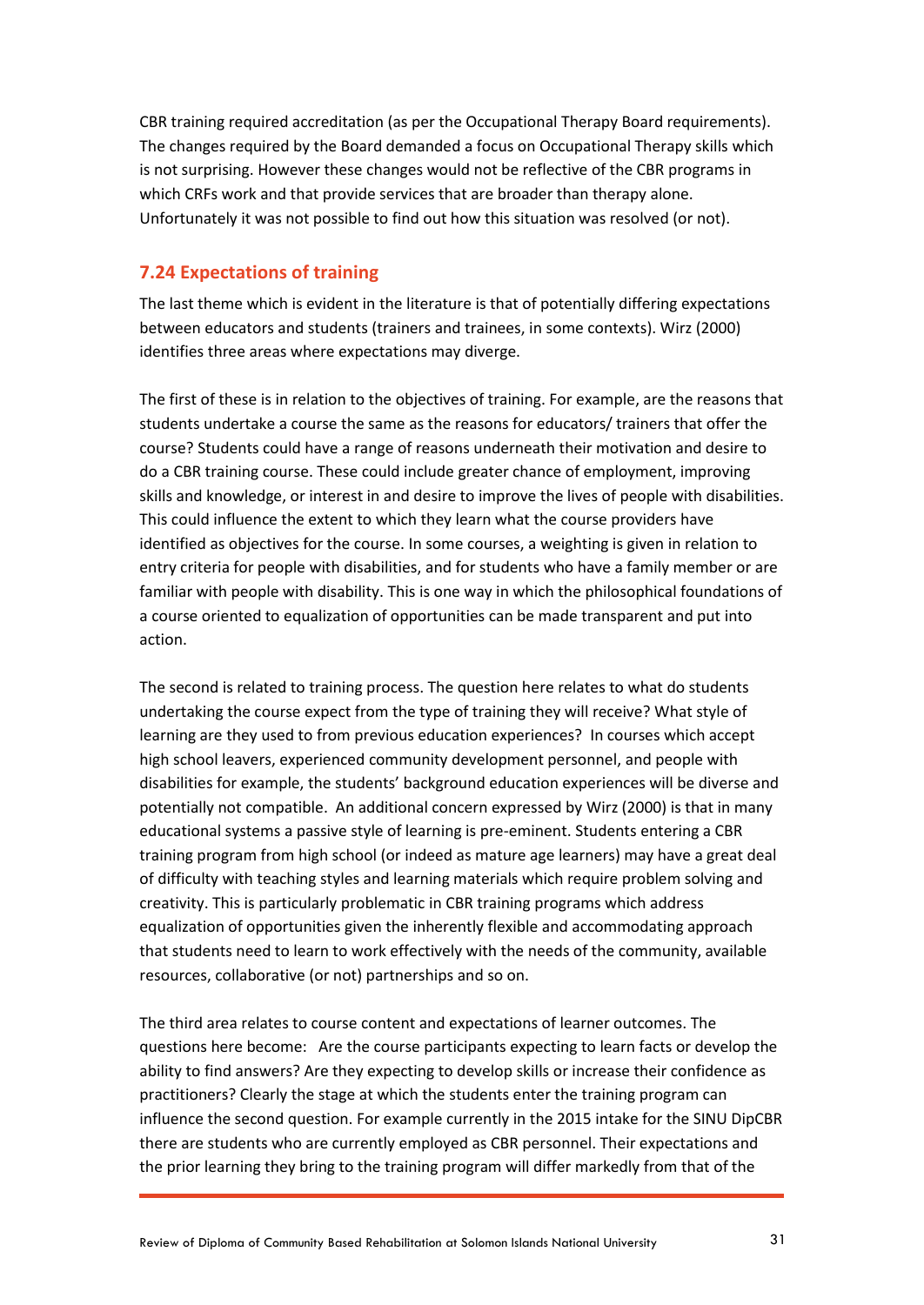majority of students who are school leavers. Further, CBR programs that primarily promote health rehabilitation techniques require greater absorption of facts. This is because emphasis is placed on learning about medical diagnosis, impairments and health conditions. Rehabilitation techniques too need to be learned and mastered (typically under supervision) to ensure that the student will graduate as a safe, competent beginning practitioner.

These requirements are in stark contrast to those in a CBR training program which primarily come from an equalization of opportunities standpoint. (That is, knowledge of the lives of people with disabilities in their local context understood within the international human rights and equity perspective embodied in the UN Convention on the Rights of Persons with Disabilities and practically applied in the WHO 2010 CBR Matrix and Guidelines). In this case, the student must work to understand and embody attitudes of equal participation about people with impairments, and understand the disabling influence of social, physical and cultural environments. And, they must work to do this in the face of community attitudes of stigma, and de-personalisation and exclusion of people with disabilities and their family members. They are required to review and reflect on how they too embody these negative community attitudes (as a member of their community). They need to learn skills and strategies to negotiate through and across the disadvantage and discrimination involving the people with disabilities with whom they work. This understanding requires a different order of learning (and practice) to that required to learn rehabilitation therapy techniques. In sum, the philosophical foundations of the CBR programs in the local context and the expected role for CBR workers will influence the design and implementation of training in the three areas outlined above.

#### **7.25 Conclusion**

This brief analysis of the collated literature highlights the critical importance of identifying and making transparent the philosophical foundations – the curriculum foundation – before considering whether a particular education or training program is appropriate for a particular context or setting. Too often, educational programs attempt to meet 'everyone's demands'. In the context of CBR that may mean health rehabilitation at the community level (as in the earlier iterations of CBR) as well as equalization of opportunities (in line with the UN Convention and the WHO CBR Matrix and Guidelines).

The literature point to the importance of, in the first instance, identifying the purpose of the curriculum not only as it is written in the official documents but also by analysis of the setting in which it is hosted. Secondly, it is critical to identify the drivers in the university and community that are influencing the course educators and the host institution in developing the curriculum and offering the CBR course. And thirdly, the need to identify the shared (or not) understanding by the key stakeholders of the purpose and intent of the CBR training program and the philosophical foundation on which it is based. When there is a shared understanding of these matters, the course curriculum will more closely align with the multiple (and often competing demands) placed on course content, educators and the students who undertake the program.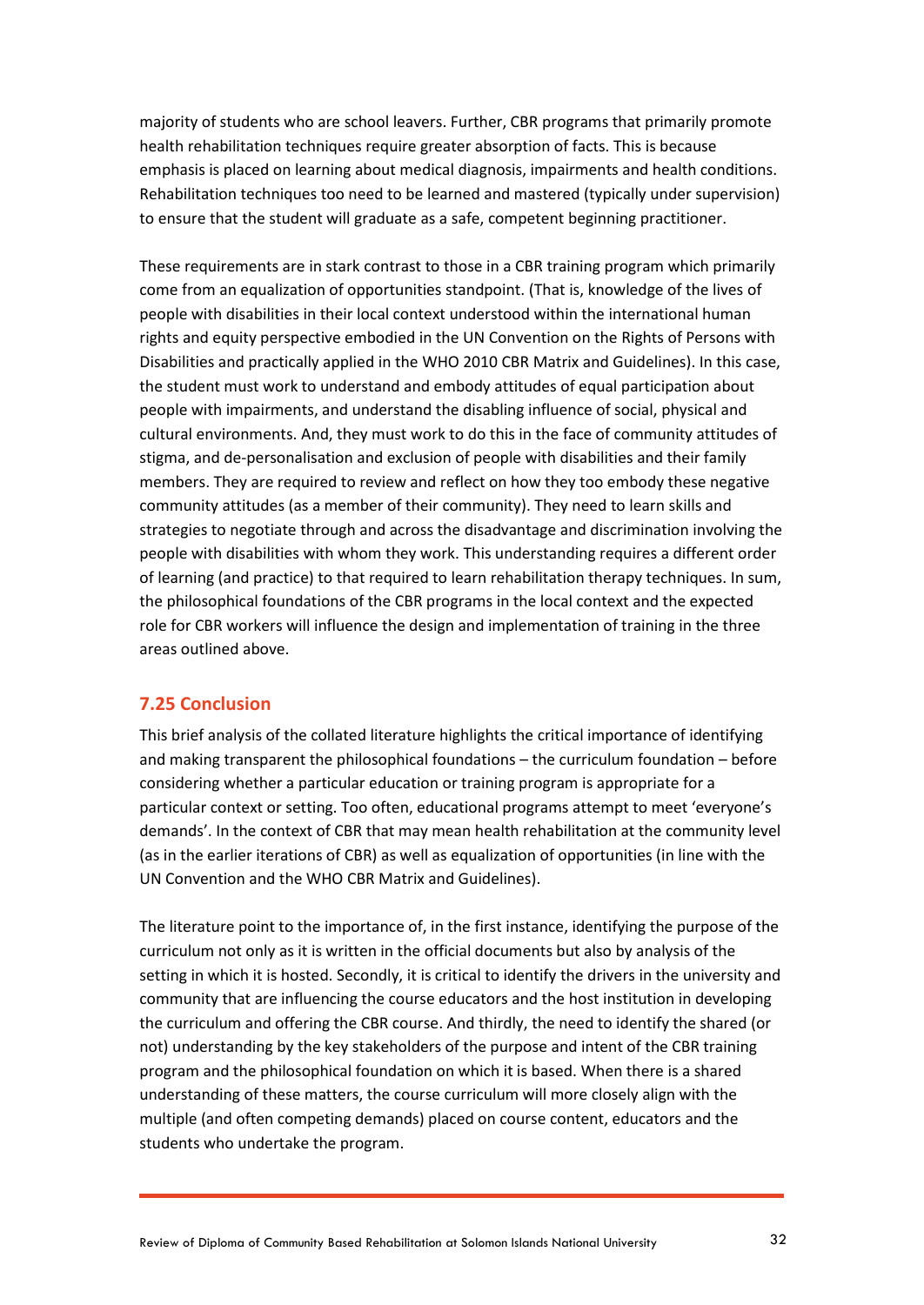## <span id="page-32-0"></span>7.3 Literature CBR training References

Fabian, E. S., McInerney, M., & Rodrigues, P. (2005). International education in rehabilitation: A collaborative approach. *Rehabilitation Education, 19*(1), 15-24

Hartley, S. (2002). *Community-based rehabilitation (CBR) as a participatory strategy in Africa.* Available from Cornell University ILR School DigitalCommons@ILR. [\(http://digitalcommons.ilr.cornell.edu/cgi/viewcontent.cgi?article=1059&context=gladnetco](http://digitalcommons.ilr.cornell.edu/cgi/viewcontent.cgi?article=1059&context=gladnetcollect) [llect\)](http://digitalcommons.ilr.cornell.edu/cgi/viewcontent.cgi?article=1059&context=gladnetcollect) Accessed 14<sup>th</sup> September 2015

Lorenzo, T., Van Pletzen, E., & Booyens, M. (2015). Determining the competences of community based workers for disability-inclusive development in rural areas of South Africa, Botswana and Malawi. *Rural and remote health, 15*(2919)

MacLachlan, M., Mannan, H., & McAuliffe, E. (2011). Staff skills not staff types for community-based rehabilitation. *The Lancet, 377*(9782), 1988-1989

Mannan, H., Boostrom, C., MacLachlan, M., McAuliffe, E., Khasnabis, C., & Gupta, N. (2012). A systematic review of the effectiveness of alternative cadres in community based rehabilitation. *Human resources for health, 10*(1), 20

Ojwang, V. P., & Hartley, S. (2010). Community based rehabilitation training in Uganda: an overview. *Community-Based Rehabilitation (CBR) as a Participatory Strategy in Africa*

Rule, S. (2013). Training CBR Personnel in South Africa to contribute to the Empowerment of Persons with Disabilities. *Disability, CBR & Inclusive Development, 24*(2), 6-21

Rule, S., Lorenzo, T., & Wolmarans, M. (2006). Community-based rehabilitation: new challenges. In B. Watermeyer, L. Swartz, T. Lorenzo, M. Schneider & M. Priestley (Eds.), *Disability and social change: A South African agenda* (pp. 273-290)

Sharma, S., & Deepak, M. (2001). A participatory evaluation of community-based rehabilitation program in North Central Vietnam. *Disability and Rehabilitation, 23*(8), 352- 358

Thorburn, M. (2000). Training of CBR personnel: Current issues and future trends. *Asia Pacific Disability Rehabilitation Journal, 11*(1)

Turmusani, M., Vreede, A., & Wirz, S. (2002). Some ethical issues in community-based rehabilitation initiatives in developing countries. *Disability and Rehabilitation, 24*(10), 558- 564

Wirz, S. (2000). Training of CBR personnel. *Asia Pacific Disability Rehabilitation Journal*, 11(1);100-112.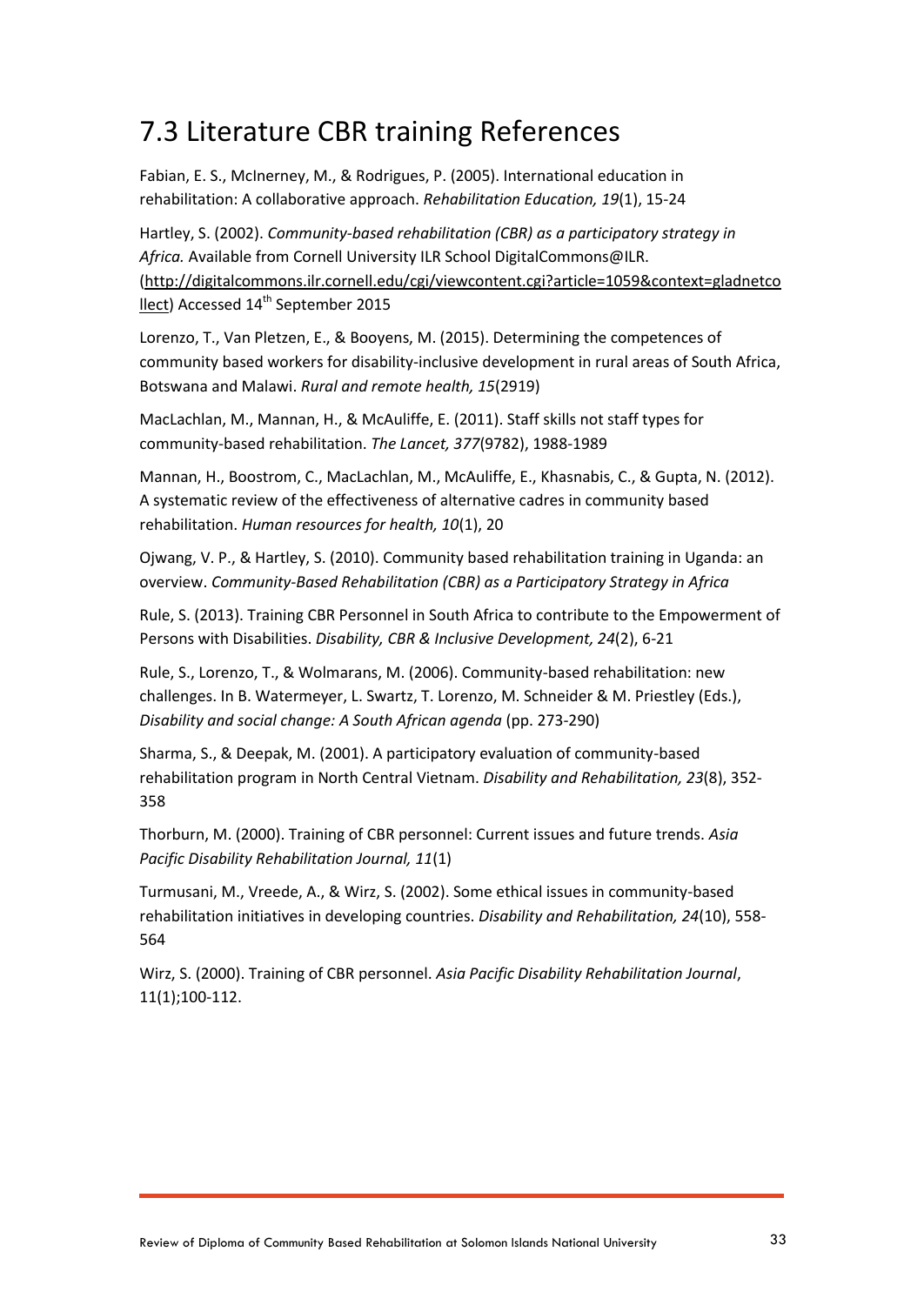## <span id="page-33-0"></span>**8. Reflections from key stakeholders to exposure draft**

The exposure draft was delivered to four key stakeholders from SINU, MHMS and PWDSI in the last week of September 2015. Their responses provide further insights into the development of CBR training in the Solomon Islands, the current staffing context related to CBR designated positions, the resources demands and lack of consistent staffing and stability in the DipCBR, and their perspectives on ways forward for CBR training in the Solomon Island context.

## <span id="page-33-1"></span>8.1 CBR designated positions in the Solomon Islands

The Ministry of Health and Medical Services is the designated focal point for disability in the Solomon Islands. There have been some changes in structure within this ministry with the physiotherapy department incorporated into a Rehabilitation Division. This Division along with the CBR department within this division comprise the focal point for disability. Staff designated for CBR are employed primarily by MHMS. Some are permanent public servants; others are direct wage employees and particularly this is the case in the provinces. There are a small number of the just over 30 designated CBR staff in the Solomon Islands (number supplied by Ms Elsie Taloafiri) employed by a department or agency other than MHMS. These are 1 employed by Ministry of Education and Human Resource Development, 3 by Kokonut Pacifiki, 1 at Bethseda Disability Centre and 2 at SINU. Also, although MHMS positions are designated as CBR Field Workers not all are filled by DipCBR or previous SINU qualified staff. Five of the positions include untrained CBR workers who are waiting for MHMS scholarships to undertake the SINU DipCBR. Others may be filled for example in Maliata by a Physiotherapist or worker designated as Prosthetic Technician (to undergo training in 2016). It is also the case that DipCBR graduates enter MHMS positions at Level 4/5 and are expected to undergo a 6 month internship. On successful completion of this they may be offered a public service post at Level 5.5. Table 2 presents information on the current MHMS CBR designated public servant positions by province and training qualifications.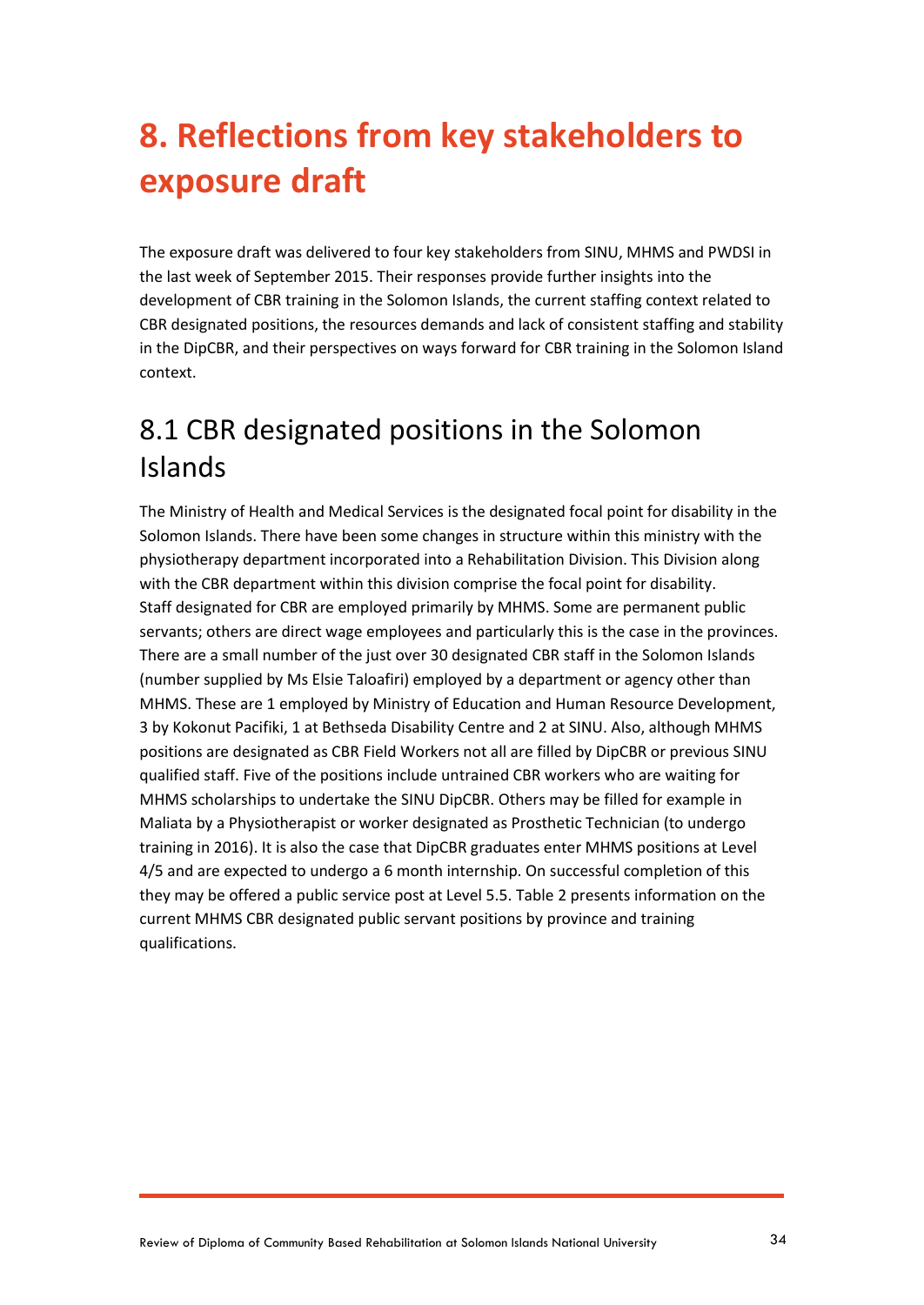| <b>Province</b>                                 | No.<br>of<br><b>CBR</b><br>work<br>ers | <b>Training</b><br>Cert.<br>$(2006 -$<br>2008)  | <b>Trainin</b><br>g<br><b>Dip</b><br>2012 | <b>Trainin</b><br>g Dip<br>2014 | <b>Untraine</b><br>$\mathbf d$<br><b>CBR</b><br>worker       | $\ln$<br>trainin<br>g<br>intake<br>2015 | <b>Technicia</b><br>$\mathbf n$ | <b>CBR Provincial</b><br>Coordinator /<br><b>Other staff</b> |
|-------------------------------------------------|----------------------------------------|-------------------------------------------------|-------------------------------------------|---------------------------------|--------------------------------------------------------------|-----------------------------------------|---------------------------------|--------------------------------------------------------------|
| <b>Temotu</b>                                   | $\overline{2}$                         | $\mathbf{1}$                                    | $\mathbf{1}$                              |                                 |                                                              |                                         |                                 | PH Nurse In-<br>charge                                       |
| <b>Makira</b>                                   | $\overline{4}$                         | $\mathbf{1}$                                    | $\overline{2}$                            | 0                               | $\mathbf{1}$                                                 |                                         |                                 | PH Nurse In-<br>charge                                       |
| <b>Guadal-</b><br>canal                         | $\overline{4}$                         | $\mathbf{1}$                                    | $\mathbf{1}$                              | $\pmb{0}$                       | $\mathbf{1}$                                                 |                                         |                                 | Physiotherapy<br>Assistant                                   |
| <b>Isabel</b>                                   | $\mathbf{1}$                           | $\mathbf{1}$<br>(Trainin<br>g now in<br>DipCBR) |                                           |                                 |                                                              | $\mathbf{1}$                            |                                 | PH Nurse In-<br>charge                                       |
| <b>Malaita</b>                                  | $\overline{\mathbf{4}}$                |                                                 |                                           |                                 | $\overline{2}$                                               |                                         | $\mathbf{1}$                    | Physiotherapis<br>$\mathsf{t}$                               |
| <b>Honiara</b><br><b>City</b><br><b>Council</b> | $\mathbf{1}$                           | $\mathbf{1}$                                    |                                           |                                 |                                                              |                                         |                                 | PH Nurse In-<br>charge                                       |
| <b>Western</b>                                  | 3                                      | $\mathbf{1}$                                    | $\mathbf{1}$                              |                                 | $\mathbf{1}$                                                 |                                         |                                 | Physiotherapis<br>$\sf t$                                    |
| <b>Rennbel</b>                                  | $\mathbf 0$                            |                                                 |                                           |                                 |                                                              |                                         |                                 | <b>NIL</b>                                                   |
| <b>Central</b>                                  | $\mathbf{1}$                           | $\mathbf{1}$                                    |                                           |                                 |                                                              |                                         |                                 | PH Nurse In-<br>charge                                       |
| <b>Choiseul</b>                                 | $\overline{2}$                         | $\mathbf{1}$                                    |                                           |                                 | $\mathbf{1}$<br>(training<br>now in<br><b>DipCBR</b><br>Now) | $\mathbf{1}$                            |                                 | PH Nurse In-<br>charge                                       |
| <b>National</b><br><b>Office</b>                | 11                                     |                                                 | $\overline{\mathbf{4}}$                   |                                 |                                                              | $\overline{2}$                          | $\mathbf 1$                     | $\overline{\mathbf{4}}$                                      |
| <b>Total</b>                                    | 33                                     |                                                 |                                           |                                 |                                                              |                                         |                                 |                                                              |

#### TABLE 2 MHMS PUBLIC SERVANT CBR DESIGNATED POSITIONS (OCCUPIED CURRENTLY)

## <span id="page-34-0"></span>8.2 Resources demand on developing Diploma of CBR curriculum

The DipCBR was initially developed with input from expatriate volunteer clinicians. In this situation it is not unusual for much of the curriculum content, unit outlines and teaching resources to be quite fundamental and without supplementary teaching materials. Course materials typically also strongly reflect the volunteer's own professional background rather than the broader approach as for example required in CBR training particularly so since the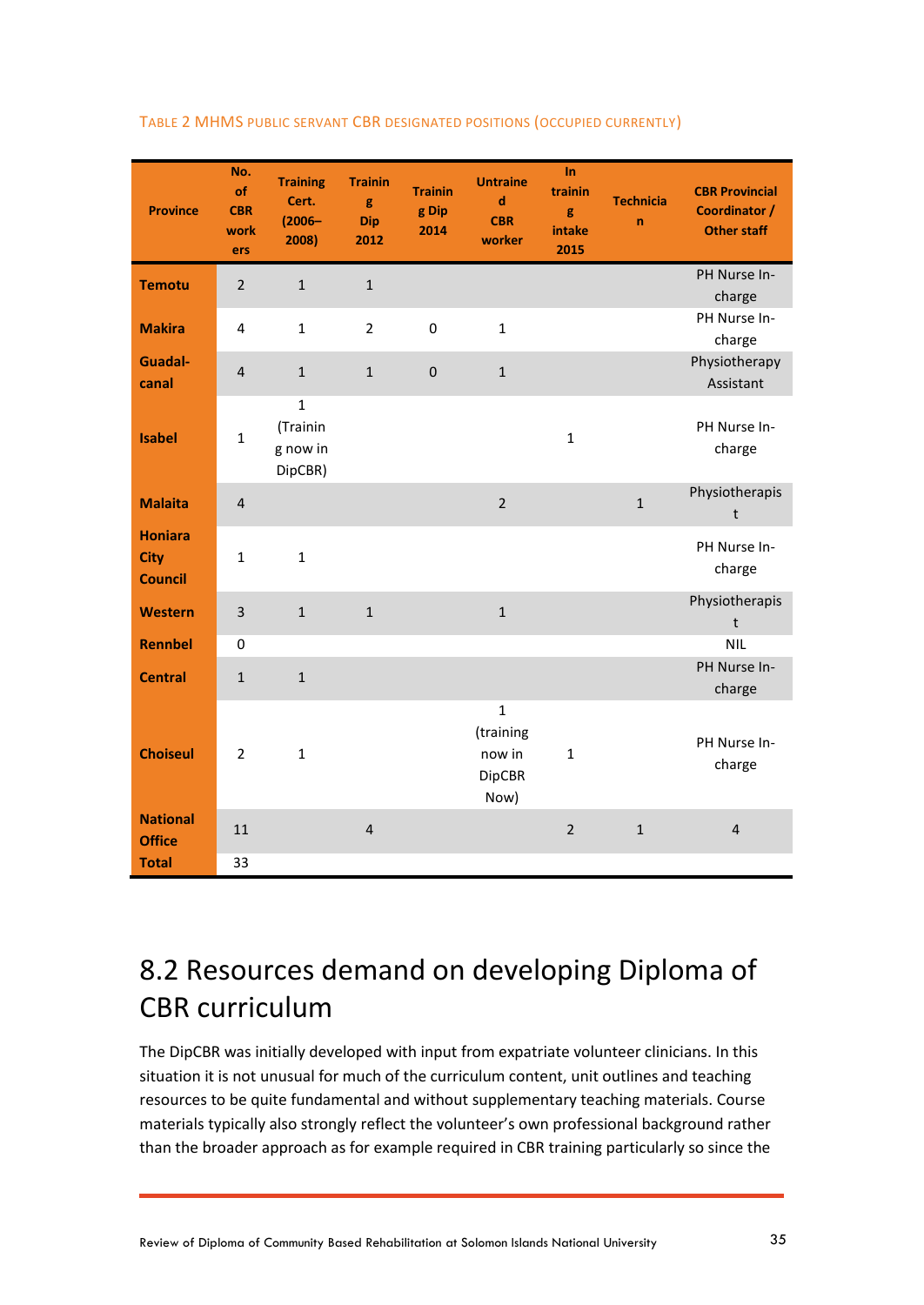release of the WHO CBR Matrix and Guidelines. It is unusual for volunteers to have experience in developing curricula; often volunteers are new graduates who are recruited because of their professional qualifications in a health sciences discipline, and where their only resources are the course materials they received when attending university. In addition, many guest lecturers are usually involved in early developments within a course such as this: this inevitably leads to lack of consistency over time including loss of materials if these are not secured at the time of teaching. Having a consistent bank of well organised and documented course materials requires good computer or hard storage filing systems, and consistent staffing with the time and resources available to ensure keeping these materials current. All of these factors have influenced the development of the DipCBR over the last few years – so that the staff who were teaching the first and second intakes were faced with the situation of designing lectures and tutorials at the same time as teaching. The situation with the return of the Course Coordinator, Ms Goretti Pala, will become more stable over the next few years.

Two areas for future development were expressed by those teaching on the DipCBR. The first is broadening the focus of the course from health to include the other CBR components present in the WHO CBR Matrix and Guidelines. This is considered a *priority task* by the staff and every effort is being made to do so within the constraints of time available, and resources to support these efforts. It was noted that the unit outlines available for this Review do not always accurately reflect the quantum of information included in the course from the WHO CBR Matrix and Guidelines. (This reflects the situation noted above where the teaching materials are not as well organised as staff would like and formal documents such as unit outlines not up to date and reflecting the material taught). One example of where the WHO CBR Matrix and Guidelines have been extensively used is in CDS 2 (both in 2012 and in 2014). Much of the material in this unit, Project Planning in Community Development, is based on the Introductory Booklet from the WHO CBR Matrix and Guidelines in which four stages of the Management Cycle are identified: situation analysis, planning and design, implementation and monitoring, and evaluation.

### <span id="page-35-0"></span>8.3 Priorities for the future

Each of the four key stakeholders were asked to consider their priorities for the future of the Diploma of CBR at SINU and what they would like to see coming out of this Review. The following section presents and analysis and synthesis of perspectives from these key stakeholders informed by understanding of the Pacific and international context. This is arranged under several headings. The first is influence in the government and community sectors.

#### **8.31 Influence in the government and community sectors**

There is a strong desire to ensure the DipCBR reflects international practice incorporating the WHO CBR Matrix and Guidelines. This includes ensuring that CBR is understood in the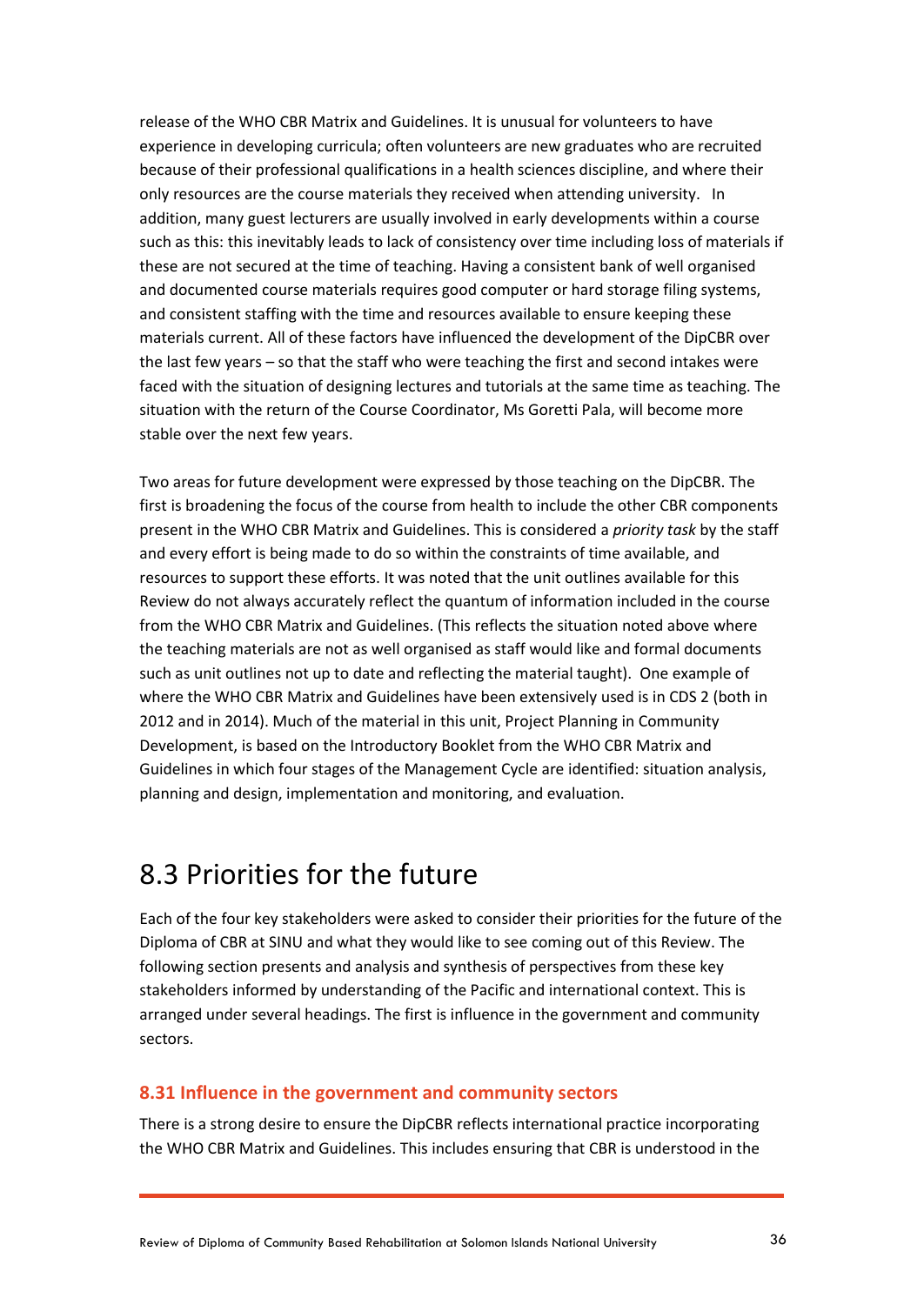Solomon Islands, fundamentally, as a community based inclusive development approach. This requires a marked shift in current thinking in the Solomon Islands about CBR as primarily about health-related rehabilitation at the community level to one where CBR is the foundation of community based inclusive development.

It is understood that the curriculum will need to be dynamic to represent best practices in CBR education and training as these develop internationally. This is critically important to ensure that the Diploma has international standing and is therefore regarded highly by government in the Solomon Islands and governments in other Pacific Islands.

The anticipated international standing of the DipCBR and leadership from the university is critically important to influence government policy makers and civil society organisations and their management to understand and utilise CBR as the foundation for communitybased inclusive development. The leadership of the university in this respect cannot be overestimated in influencing the higher levels of government discussion and policy making; and, at the community level, through the work of the graduates from the DipCBR. There is an opportunity through university leadership and capacity building in the Ministry of Health and through the input of DipCBR graduates to bring about a change in national policy about disability from a 'special needs' group approach to one of community based inclusive development for all.

Following on from these two points, strong leadership from SINU in presenting CBR as community based inclusive development and influencing government and CSOs in this regard will have flow on effects in sectors other than health (currently the focal point for disability). Importantly, a flow on effect is anticipated in education and with the Ministry of Education. This will ensure that all children are enrolled in school and provided with the learning opportunities required to succeed in education and to progress to a sustainable livelihood. It is also anticipated that strong leadership from the university utilising the community based inclusive development approach inherent in CBR can influence employment and poverty reduction policy and programming by governments and civil society.

#### **8.32 Broadening the student base**

There is a high level of motivation to ensure the DipCBR meets the academic standards and requirements of SINU. This is understandable and certainly necessary for regional and international recognition of the course. There is however a particular challenge for university regulations and processes that may not take account of the requirements derived from the rights based underpinnings of CBR. The WHO Guidelines and Matrix is underpinned by the CRPD and draws attention to empowerment and building capacity in people with disabilities and their families. Essentially this means that CBR training programs need to involve persons with disabilities –as students, in curriculum advisory capacity roles, and as teachers. These requirements can be in tension with university management when accepting students with disabilities may not have been previously considered (or needed accommodations are not in place); having external stakeholders having a say in curriculum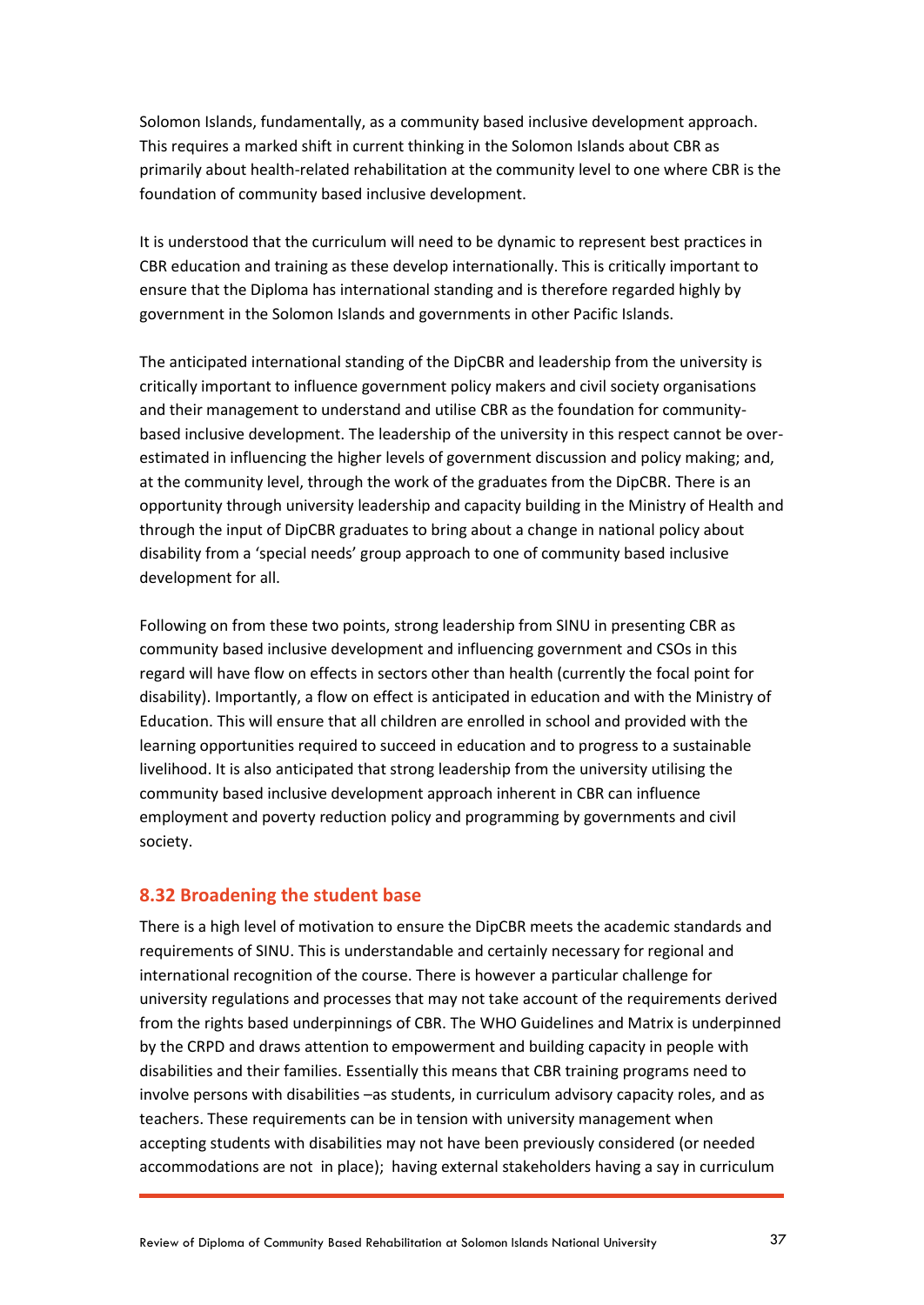matters is not accepted practice within the university; and, employing people with disabilities as teachers on the basis of their lived experience and qualifications in leadership and advocacy does not sit easily with university control over staffing, curricula design, and student enrolment

To reiterate, CBR is a community inclusive development approach aligned with the philosophy of the CRPD. It is then to be expected that students with disabilities will enter – and succeed – in the DipCBR. Graduates with disabilities from this course will be well placed to bring this university level educational qualification and their lived experience (and that of their families) to influence policy development and programs at all levels of government and civil society. Because of the long history of children and young people with disabilities being excluded from school and/ or offered limited educational opportunities there may need to be a transition strategy to ensure young people with disabilities can attend university and enrol in the DipCBR. One approach to this could be to offer a pre-requisite Certificate program to build capacity for persons with disabilities to enter university at the diploma level.

Such a program would benefit more than young people with disabilities. There is a potential student cohort of parents and caregivers of persons with disabilities, community field workers, church leaders, women and youth leaders in the Solomon Islands who could undertake such a certificate course with a view to enrolling in the DipCBR. This would create a critical mass of concerned, committed individuals with lived experience, who, as Diploma graduates would be leaders in moving the Solomon Islands forward as a nation committed to inclusive communities for all.

#### **8.33 Graduate opportunities across sectors**

The current focus of the DipCBR is health related which as noted earlier is not surprising given the history of CBR in the Solomon Islands, the qualifications of the teaching staff, the close relationship with MHMS , and the opportunities for graduates from the course. The key stakeholders are knowledgeable about developments internationally in CBR and are familiar with and experienced in applying the WHO CBR Guidelines and Matrix in different contexts (for example, in monitoring and evaluating CBR programs). They are acutely aware of the potential to broaden the curriculum content to enable graduates to work in sectors other than health. There is much discussion about how to do this. Several options have been suggested, for example, developing new programs which contain an additional year of classes to specialise in a particular field such as education or livelihood. Another option could be graduates from the DipCBR gaining additional qualifications from already existing programs for example in Special Needs Education.

These options are however resource intensive for students (time, funding and materials) as these would add up to a year or even two years to their initial two year Diploma course. Another alternative would be to consider re-design within the existing DipCBR curriculum. There are two complementary approaches worthy of consideration for implementation together in developing the DipCBR curriculum. The first is ensuring overall curriculum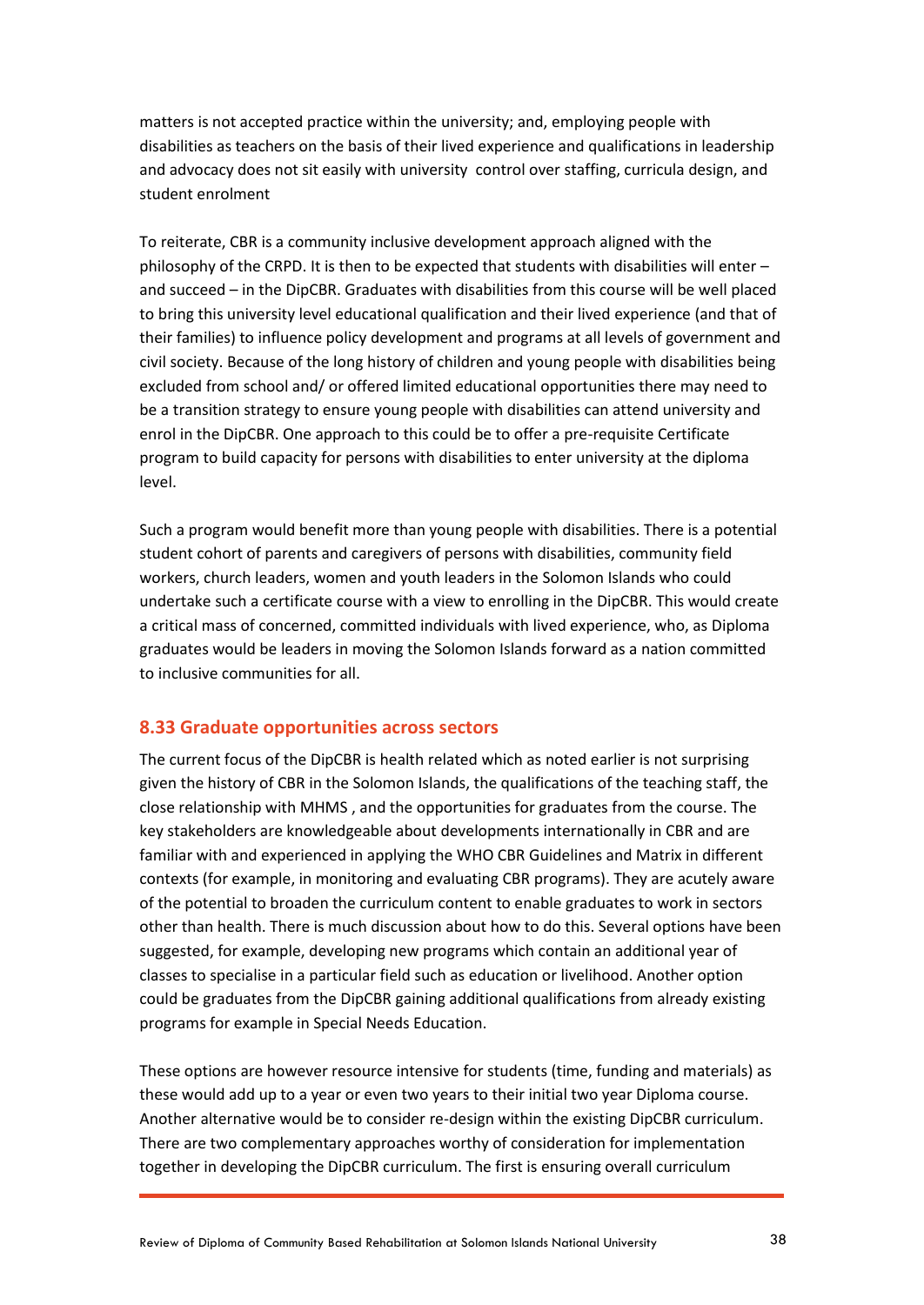content is broadened to include more equal weighting in each of the five key components of CBR: health, education, livelihood, social and empowerment. This as noted earlier in the Report would bring the DipCBR into line with best practice CBR education internationally.

The second and complementary approach is devising sector pathways in the latter part of the two year structure. This would allow the students to gain additional knowledge and capacity and better prepare them for employment in a sector of their choice. The approach requires the development of sector related units for the last semester of second year, and the development of placements with in-depth practical placement projects in the relevant sector. Given that curriculum development is resource intensive it would be expected that these sector pathways would be developed one at a time, not attempted concurrently. It would also be expected that a pragmatic approach would be taken; that is the first sector pathway would be developed where there are already strong existing relationships and networks. This is essential so that the curriculum content, the placement and the in-depth placement project are developed in collaboration with key stakeholders from the sector. Education/ schooling may be appropriate as the first sector pathway to be developed; followed for example, by developing a sector pathway in vocational training/ livelihood/ employment.

#### **8.34 Pathways for career progression**

Identifying career pathways is an immediate and longer term concern for staff teaching on the DipCBR and other stakeholders. At an immediate and practical level, it appears there may be no more MHMS CBR positions until 2017 (after the current round of advertisements in late November 2015). Questions arise such as: Will the graduates be employed in positions commensurate with their university education? In what sectors will the graduates be employed? Will they be employed in positions which utilise their skills and capacities?

There is also a need to consider sustainable positions (rather than short term contract funding) and rewarding careers over time. The issue of graduate employment is of concern not only to MHMS but potentially also in other ministries and other fields. The employment of graduates from the first two cohorts demonstrates positions in other sectors than health. This is in line with the foundation of CBR as community based inclusive development however there is a question of whether the students have adequate skills to work in sectors beyond health. To overcome this concern, teaching staff have been developing other placement opportunities to give students exposure to other agencies and different areas of practice such as in supporting employment of people with disabilities and a SINU Teaching Rehabilitation Clinic. A more coordinated and proactive multi-sectoral approach to the employment of DipCBR graduates could be undertaken by the proposed coordinating committee under the new Disability Inclusive Development Policy. A coordinated multisectoral approach would bring key stakeholders from each sector together with teaching staff to develop multi-sector placement opportunities (to ensure student skills) and graduate deployment. Note that 8.33 above suggests a curriculum re-design and development approach which also takes into account this multi-sectoral and collaborative approach.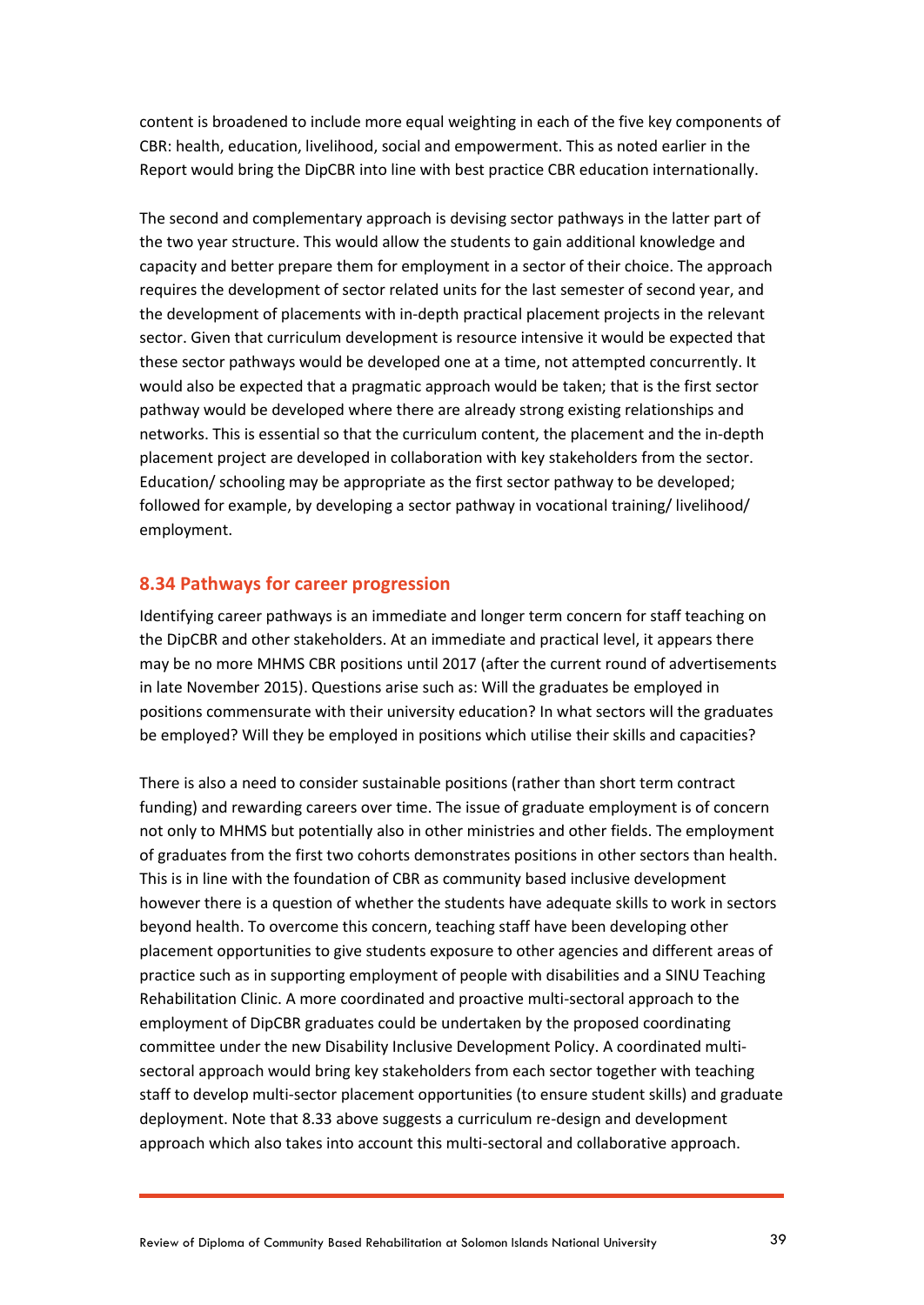Another area for consideration is the career progression of graduates. There are two aspects to this. The first is career progression within the employing agency. This is outside the direct responsibility or control of the university. It is however within the mandate of the university to prepare graduates for future leadership and management positions in their chosen field, including high level negotiation skills. This recognises that over time some graduates will move into leadership and management positions; it also recognises that all community workers such as CBR practitioners need to be familiar with leadership and management requirements, challenges and processes (at a beginning level as befits a Diploma course). This requires the DipCBR to include beginning level curricular content in leadership, management and negotiation.

The second is the eligibility of DipCBR graduates for entry to other university courses including those in health and rehabilitation, education and special education, employment and vocational counselling, and community development and advocacy. One example reflects the likely need for many more rehabilitation professionals in the Solomon Islands over the short to medium term. One way to do this would be to gain recognition for the SINU DipCBR as prior learning for entry to a health professional baccalaureate course in the Pacific or further afield. Given the strong relationships between the Solomon Islands and the University of Sydney, Queensland University of Technology and Monash University underpinned over recent years with Department of Foreign Affairs and Trade programs and sponsorship, ensuring eligibility of SINU DipCBR graduates to degree programs at these universities could be investigated.

#### **8.35 Relevant to other Pacific countries**

The DipCBR and predecessor CBR training courses in the Solomon Islands have a long history of producing CBR workers in the Pacific context. Other Pacific countries (with the exception of Fiji and Papua New Guinea) are in the early stages of implementing CBR programs and considering the requirements for their CBR workforce. The Solomon Islands through its Dip CBR at SINU is well placed to build capacity in the CBR workforce across the Pacific. There are several actions that need to be undertaken to achieve this outcome. The first is that the DipCBR is developed to reflect international best practice so that the graduates are held in high regard both within their own Pacific countries and also internationally. That the DipCBR reflects international best practice in CBR training is also important so that the graduates can, if they so desire, pursue career pathways at degree and higher degree levels in the Pacific and internationally. A second requirement is that the DipCBR represents the CBR Pacific flavour as outlined by the CBR regional documents and summarised by Ms Pauline Kleinitz in her recent address to the  $2^{nd}$  Pacific CBR Forum. This will be critical to attract students from other Pacific countries and also to the governments of other Pacific nations sponsoring these students and to students paying their own way. A third action is to ensure that eligibility requirements, costs, and resources required are appropriate and readily met by intending students from other Pacific nations.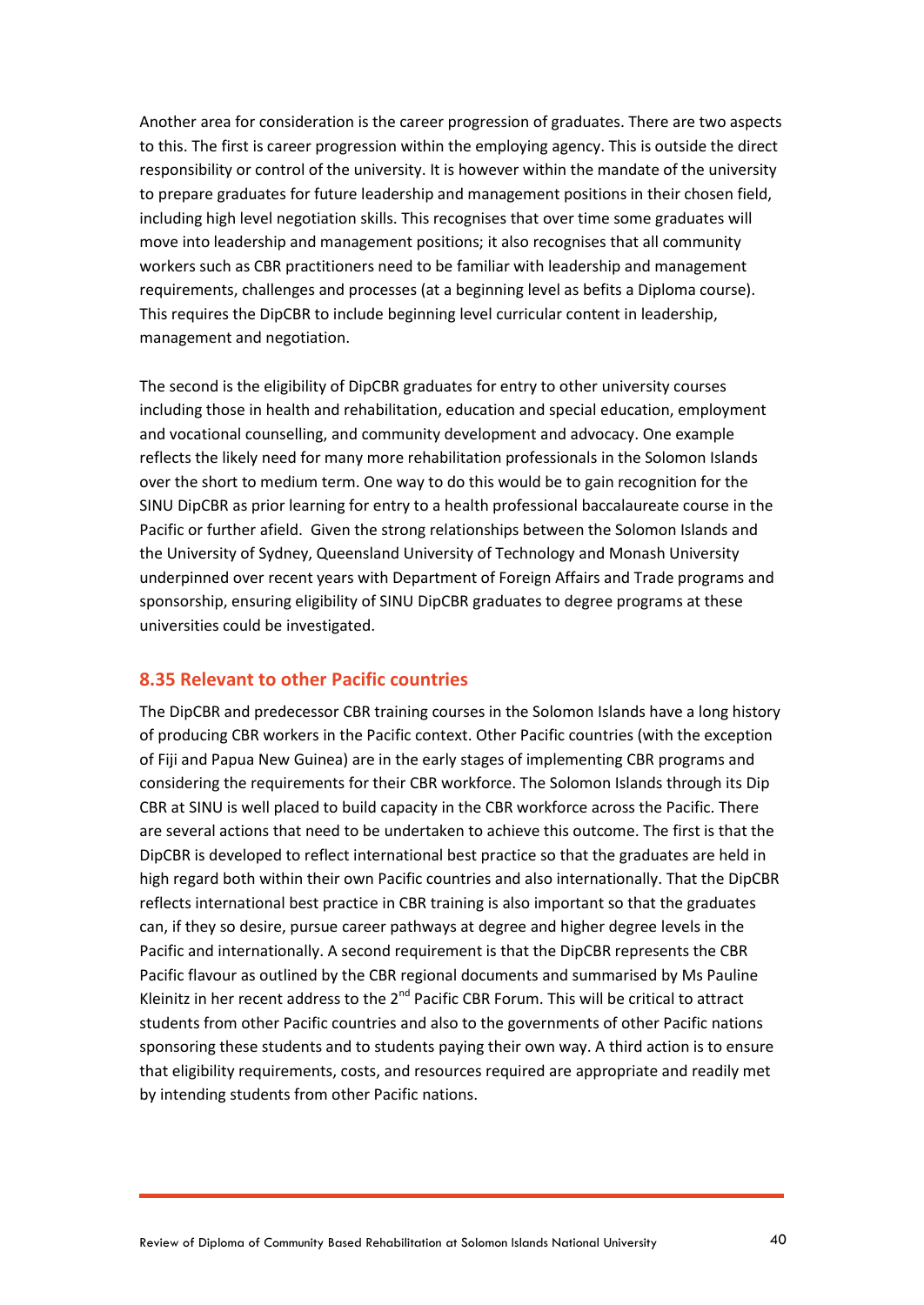## <span id="page-40-0"></span>**9. Summary points from country visit December 2015**

A two day country visit was undertaken in mid-December with two full days of meetings 10- 11<sup>th</sup> December. People involved in these meetings are listed in Appendix 2. Many of the points identified *in the Preliminary Report: Exposure Draft, 31st October 2015* were mentioned. New points were added by the DipCBR graduates (employed, not employed, part-time employed) and the employing organisations. This section presents a summary of these points with reference to earlier sections before moving to the final section on recommendations.

### Point 1 Growing demand for disability trained workers

There is a growing demand for disability trained workers in the Solomon Islands. There are several reasons. First, continuing momentum in national government policies about supporting people with disabilities, and movement towards ratification of CRPD (Solomon Islands signed the Convention in 2008, but has not yet ratified). Second, there is now an Inclusive Education Policy soon to be taken to Cabinet, which details the supports needed to include children and youth with disabilities in school. Third, as SINU staff have worked with private companies/ organisations to include people with disabilities (and gained student placements), managers have realised the contribution that can be made by workers who are experienced with people with disabilities. There is also in principle support to increase the number of MHMS CBR Field Worker posts, however with the exception of several new posts announced in late November 2015, the supply of graduates continues to exceed employment opportunities.

The DipCBR graduates are in a good position to fill expanding roles with people with disabilities as well as the traditional MHMS CBR Field Worker positions. However as is often the case, new employment settings identify additional skills they would like the CBR graduates to have. This can lead to the CBR program staff feeling pressured to meet 'everyone's demands' (which often means that a program meets no one's specific needs). Suggestions such as another year of specialist training for example in nurse aide or special education skills would create a three year trained diploma graduate. This would involve costs to students and to the University. Without there being clearly identified positions available to graduates both in the MHMS Public Service, the MOE Teaching Service, and in private companies/ organisations, extended training may only exacerbate the number of unemployed graduates (which is an unsatisfactory situation discussed further below).

Extending the current two year DipCBR therefore would require very careful consideration by all parties involved: the university, MHMS, MOE and employing organisations. This should not be a decision for the university alone. Other solutions may be more viable. For example,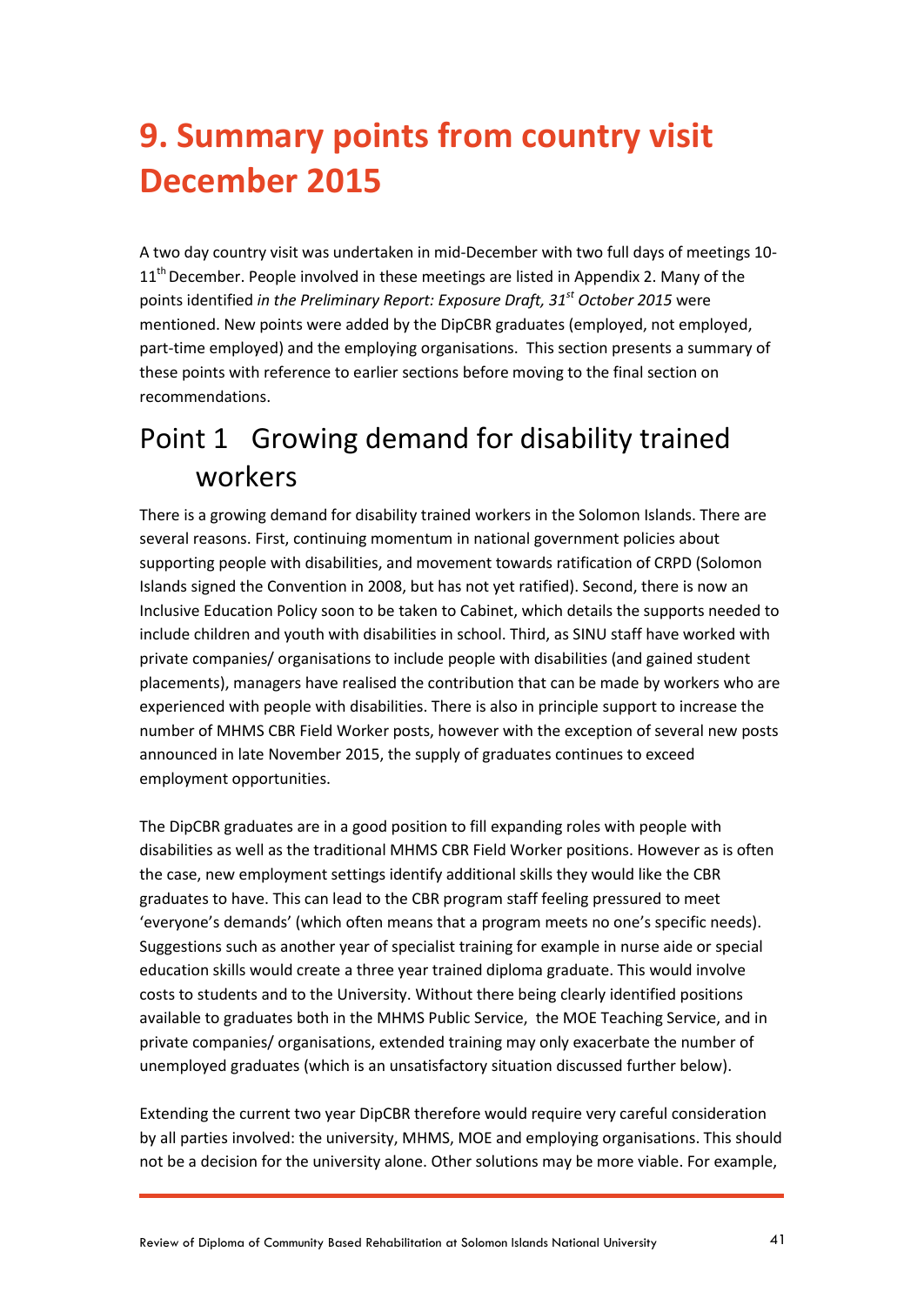revising the curriculum to provide a broader knowledge base for graduates in line with potential employment opportunities, for example, in livelihood (private companies), empowerment (NGOs and INGOs), social (NGOs, social welfare agencies). This could be achieved by using the WHO CBR Matrix and Guidelines as the foundation framework for the curriculum. This would permit a more equal weighting to each component: health, education, livelihood, social and empowerment and would not require extending the current two year course. Consideration could also be given to including a focus stream in the last semester as (presented earlier in Section 8.33 on pp.35-36) so that students were more 'work-ready' for the emerging employment contexts. Curricula revision and design always needs to take into account emerging fields, as graduates employment will be for the next 20 or 30 years.

## Point 2 Number of DipCBR graduates exceeds positions available

Some DipCBR graduates from the 1<sup>st</sup> intake/ graduated 2012 and  $2^{nd}$  intake/ graduated 2014 remain unemployed or employed part time (not in MHMS). This is of concern. First, it is a waste of highly trained human resources for the country. Unemployed graduates reported being supported by their families and doing little each day. Second, these graduates perceive that the MHMS has let them down by not providing posts. They see themselves in a very different position compared to other graduates of the highly regarded School of Nursing and Allied Health Sciences. Third, another cohort of students will graduate in 2016. Without established positions, the number of unemployed DipCBR graduates will be quite large. This is very worrying.

The SINU DipCBR program staff have put efforts into expanding employment opportunities for example in special education (San Isdro), vocational training (Bethseda) and private companies (Kokonut Pacifici). However the size of the problem is such that resolving the mismatch between numbers of graduates and positions available is beyond the resources/ capabilities of one organisation. There needs to be a national coordinated response by the highest level of management at MHMS, SINU, MOE, and involving stakeholders from other agencies including private companies/ organisations and development agencies. This would follow precedents in other countries where high level management is responsible to ensure there is not a waste of well-trained human resources. The unemployment situation requires resolution before it worsens with the addition of the 2016 graduate cohort.

## Point 3 Building national and multi-sectoral coordination and resolve to support the inclusion and participation of people with disability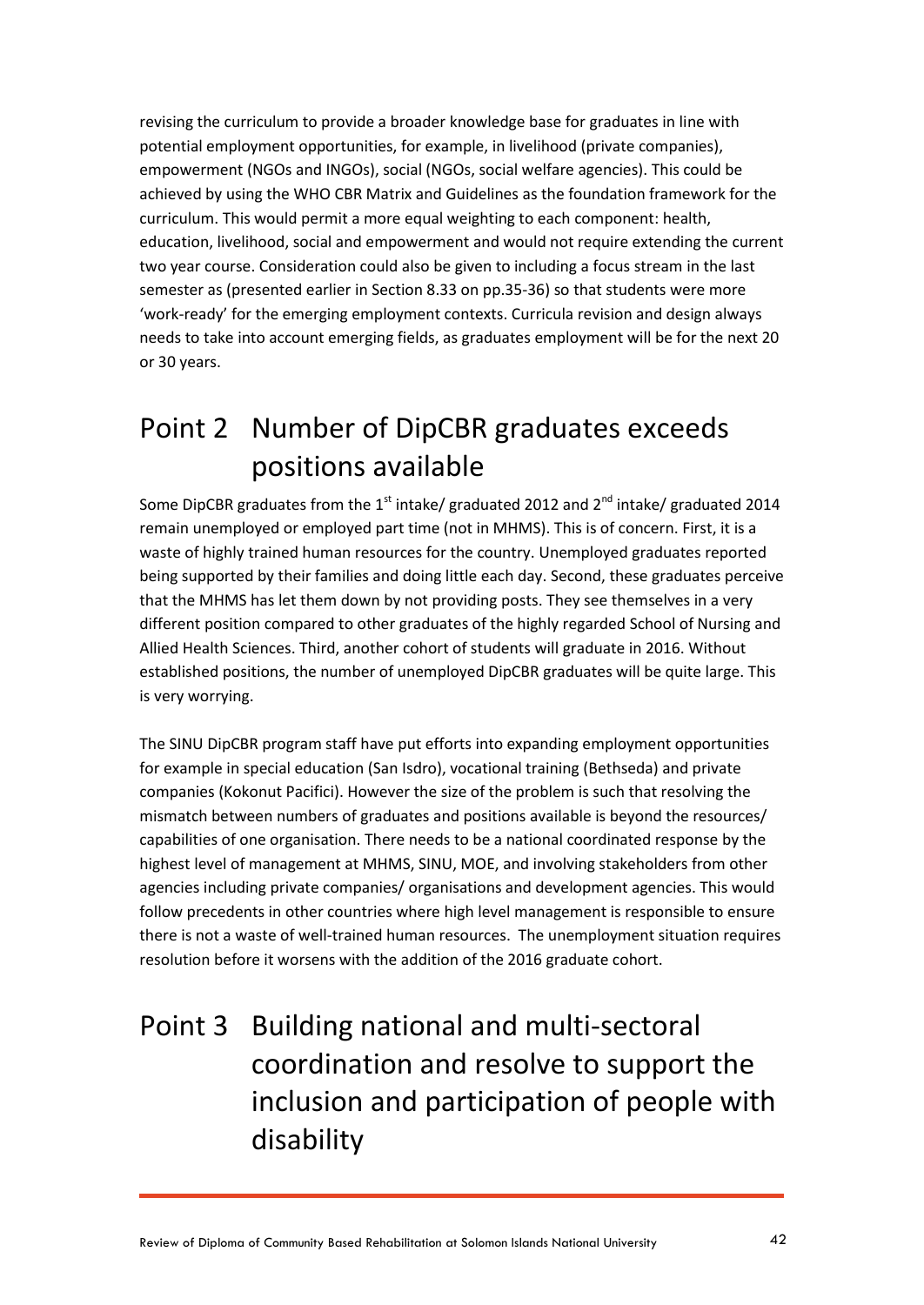There have been positive national policy initiatives to include people with disabilities in the Solomon Islands community. Policy implementation gains will occur with employment of CBR Field Workers whose training and role is to achieve community inclusion and participation. To ensure this potential is realised requires national and multi-sectoral coordination for planning and implementation of policy for inclusion and participation of people with disability. This means bringing together policy and planning in MHMS with MOE and with the work of SINU and People with Disabilities Solomon Islands and other interested parties.

The emerging Disability Coordinating Committee provides an excellent potential opportunity to undertake this national disability policy planning and implementation role. It is not possible to achieve inclusion and participation of people with disabilities in the community when each ministry, the training institution, DPOs, and employing organisations separately develop policy and plans and strategies. Why is this so? Because separate policy making and planning results in 'ownership' of particular parts of people's lives – yet the lives of people with disabilities and their families cross all sectors. Thus, there must be coordinated, collaborative responses at every level in the community from the high level Disability Coordinating Committee right through to collaboration and coordination between public health/ community nurses and CBR field workers at the village level.

A highly appropriate framework for these discussions at each level is the WHO CBR Matrix. This Matrix covers each component of community inclusion and participation: health, education, livelihood, social and empowerment. This structure assists all stakeholders to understand inclusion in the community and to realise and implement their department or agencies role and contribution to the process.

## Point 4 Updating current focus of DipCBR curriculum to reflect WHO guidance documents on CBR

SINU DipCBR staff have already taken many steps to incorporate the WHO CBR Matrix and Guidelines in the curriculum. However, currently heavier weighting is given to health (therapy, assistive devices, and modifications). This is because the curriculum as originally intended was to supply graduates for MHMS positions. The situation has changed. There are not enough MHMS posts (more are needed and promised); importantly, opportunities to include people with disability are expanding in education, empowerment, social and livelihood. There is a need now for curriculum revision to align with current and likely future expansion of roles for DipCBR graduates. Specifically, introducing the WHO CBR Matrix and Guidelines as the conceptual framework for the DipCBR program is suggested. The recent WHO document, *Capturing the difference we make. Community-based rehabilitation*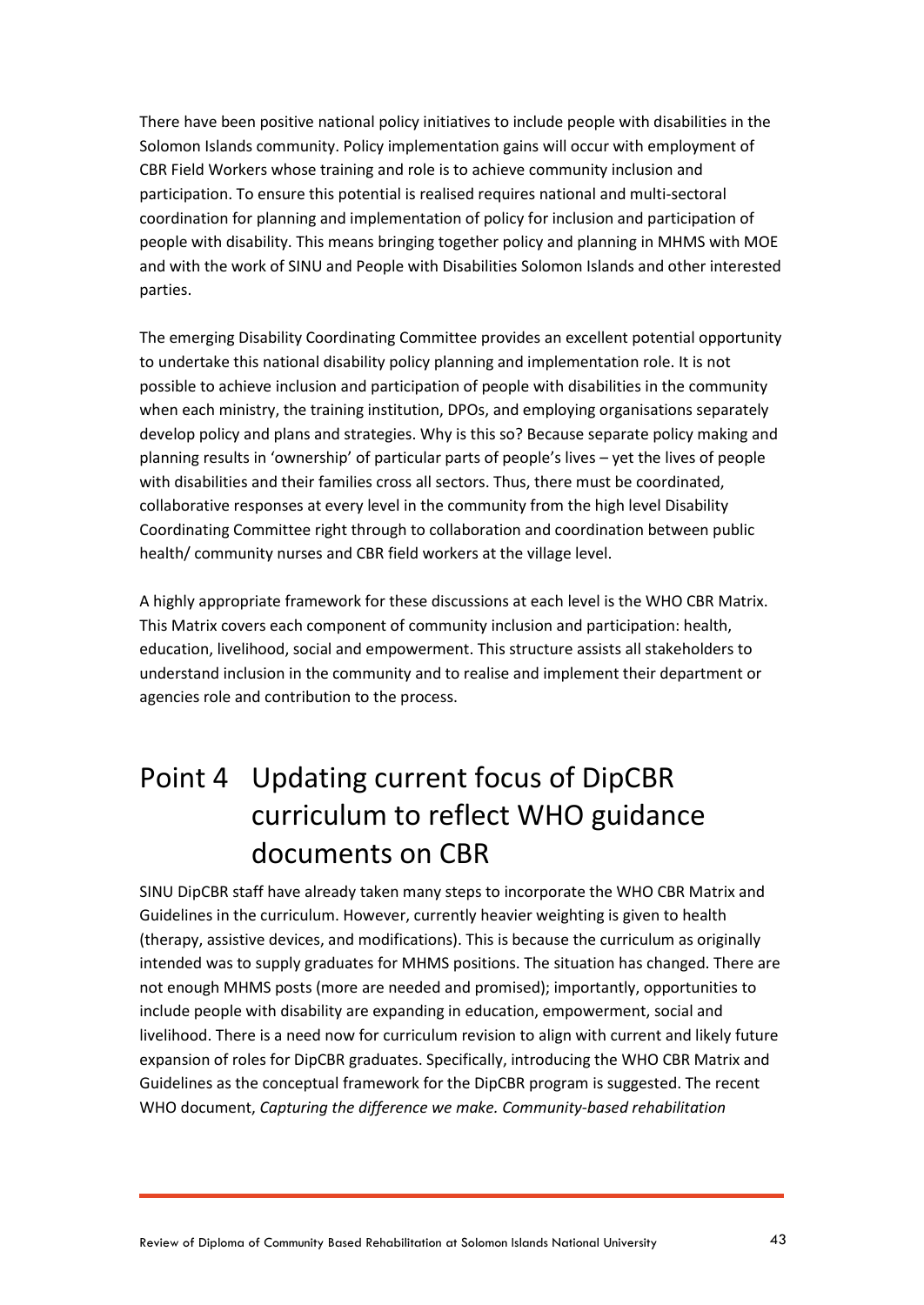*indicators manual*<sup>16</sup>, will complement and support this curriculum review. Taking these two steps would align the DipCBR program with best practice internationally. Two further steps would assist the DipCBR staff and SINU in this endeavour. The first is identifying fellow academics at international universities to act as 'critical friends' to discuss and finalise a revised curriculum. The second step would complement the first. This step involves setting up a Course Advisory Committee. Ideally this Committee would comprise high level personnel from the Solomon Islands from DPOs, private companies and not-for-profit organisations as well as government departments, who are committed to inclusion and participation of people with disabilities. This type of Course Advisory Committee with these external stakeholders play a valuable can assist with 'opening doors' into the wider community as well as provide their reflections on the DipCBR curriculum.

Aligning the DipCBR with best practice internationally is critical. First, it will provide graduates with international knowledge, skills and behaviours. This is important for the Solomon Islands and important for the graduates if they wish to pursue further studies. Second, it will position the course as a leading regional program in Community-based Rehabilitation. This will offer the opportunity to recruit students from other Pacific nations. In line with developments internationally, consideration could be given to changing the name of the course to Community-based Inclusive Development. Three, it will place the Solomon Islands in a good position to implement the requirements of the UN Convention on the Rights of Persons with Disabilities, and once ratified, to report against these requirements. Lastly, it is important to note that current students (2015 intake) who provided input during the in-country visit expressed their satisfaction with the DipCBR, they were excited about and committed to making a different for people with disabilities when they graduate, and, volunteered that all units were interesting and stimulating. They did express some concern about the unit taught by non-university staff from the CBRU however they put this down to CBRU staff being very busy and having little time for preparation.

## Point 5 Ensuring CBR is a sustainable national Multi-sectoral program utilising CBR trained workforce

It is clear from these five summary points that there is high regard for CBR and the contribution of CBR field workers. However the full potential of the DipCBR program and its graduates is not yet being realised. SINU staff report for example it is difficult to attract resources for CBR positions when there are competing national priorities such as infectious disease epidemics and national disaster emergencies. The profile of CBR for the whole community needs to be raised considerably, over and beyond the contribution to the health sector. This can be challenging when persons with disabilities have been 'out of sight' in the community and disability is thought of as a liability.

<sup>16</sup> WHO (2015). *Capturing the difference we make. Community-based Rehabilitation Indicators Manual* (2015) Available at http://www.who.int/disabilities/cbr/cbr\_indicators\_manual/en/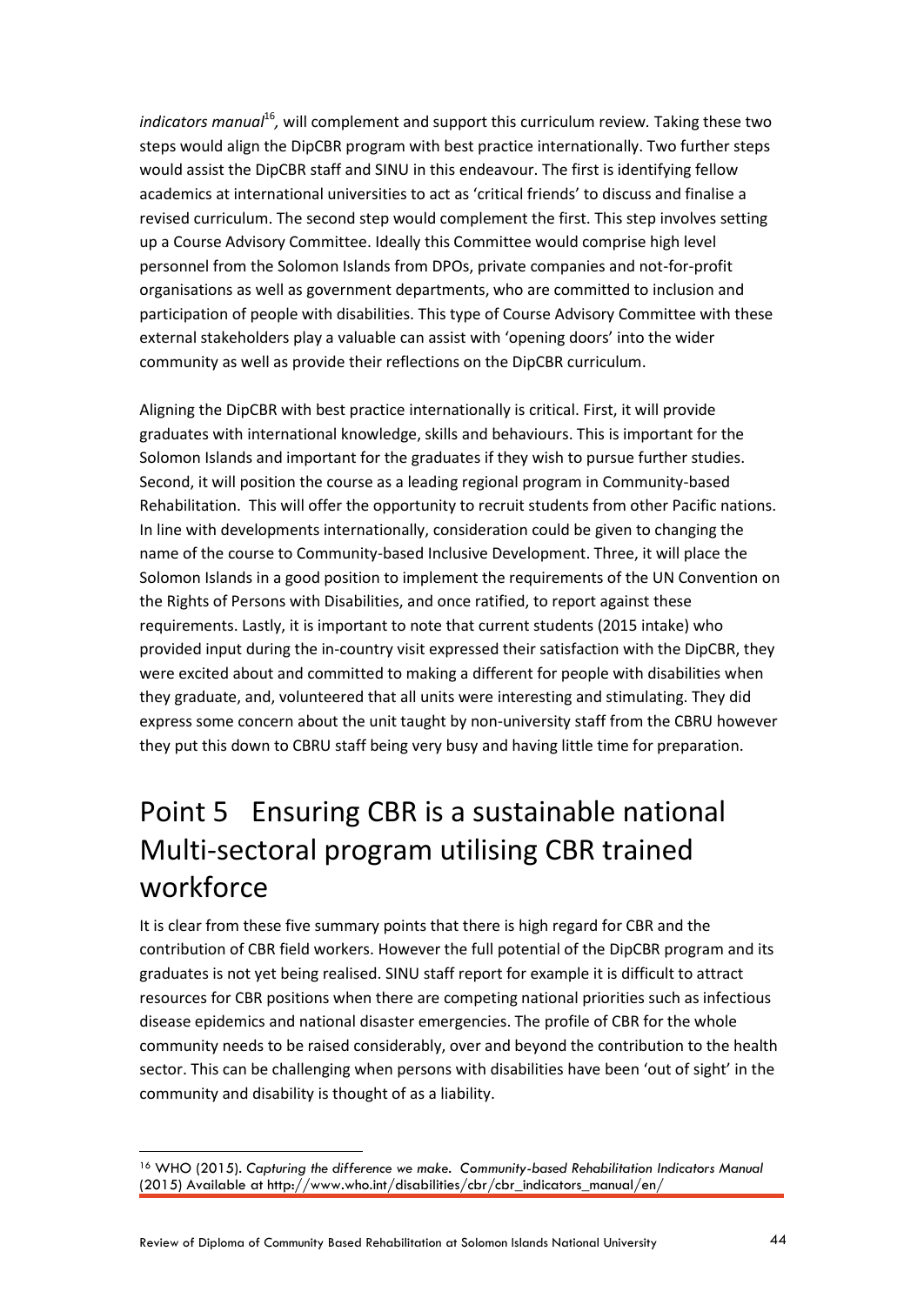There is however an excellent opportunity to change this situation. There is an increase in non-communicable diseases (NCDs) in the Pacific and the Solomon Islands. CBR is an essential service to *preventing and managing the outcomes* of NCDs. For example, for cardio-vascular disease (and stroke), diabetes (and amputations), and road traffic accidents (and brain and spinal cord injuries). CBR workers are ideally placed as frontline community health education personnel (prevention of NCDs) and frontline community inclusion and participation personnel (management of the sequalae of NCDs).

Showcasing the prevention and management role of CBR personnel in NCDs is best done utilising the WHO CBR Matrix and Guidelines complemented by stories of successful prevention programs and inclusion of people with disabilities following an NCD outcome. This is best done by partnerships and collaboration across the institutions and organisations involved: SINU (CBR and Nursing staff), PWDSI, DipCBR graduates employing organisations, MHMS and WHO regional and country offices. The CBR Matrix assists governments to understand the importance of the contribution of community-based inclusive development to national health priorities, specifically NCDs.

## <span id="page-44-0"></span>**10. Recommendations**

### Recommendation 1

That serious consideration is given to curriculum revision using the WHO Matrix and Guidelines as the foundation framework.

#### **Short term actions**

- Consider expanding content in the second year of the program to include additional focus on education, livelihood, social, and empowerment in line with the WHO Matrix and Guidelines. Health is currently well covered
- Consider revision of student forms for example assessment forms in line with WHO Matrix and Guidelines elements
- Consider inclusion of case studies/ stories of successful participation by people with disabilities related to education, livelihood, social and empowerment. Ideally, the case studies/ stories would be complemented by lectures/ tutorials from people with disabilities themselves

#### **Longer term actions**

- Full revision of the curriculum prior to 2017 cohort to align with the WHO Matrix and Guidelines
- Identify colleagues in other universities in Australia and elsewhere and invite them formally to become 'critical friends' to support this revision process
- Consider changing the course name to Diploma Community-based Inclusive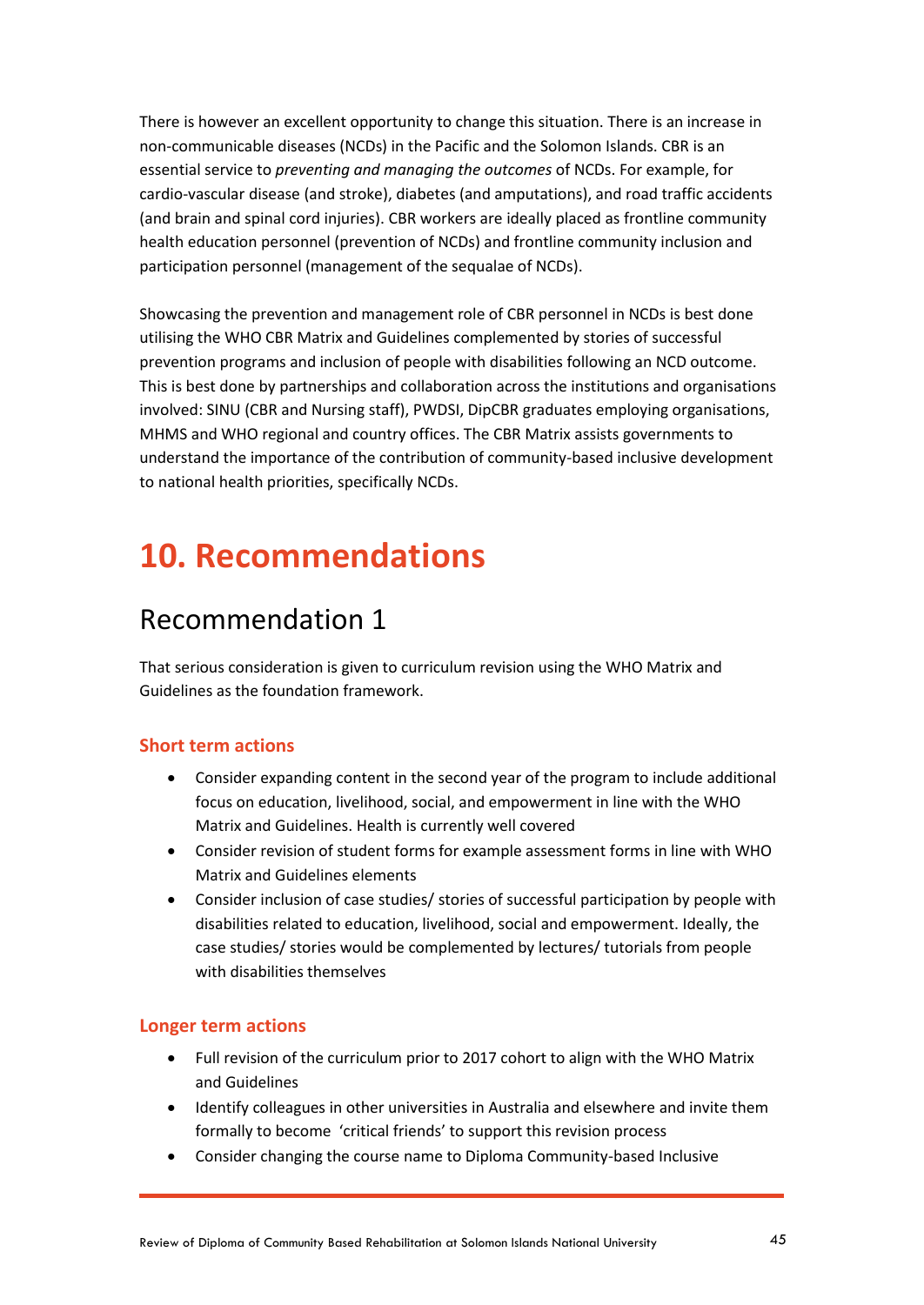Development in line with international developments

- Establish a high-level Course Advisory Committee comprising all relevant Ministries, International and National non-government development organisations, and private companies. The role of this Course Advisory Committee would be to advocate for the DipCBR program, and to network and expand opportunities for employment of DipCBR graduates and student placements
- Proactively recruit staff and students with disabilities to demonstrate inclusion of people with disabilities and provide role models for potential students
- Provide opportunities for family members and carers to train as CBR Field Workers
- Develop a pre-requisite Certificate course for potential DipCBR students who do not meet the eligibility requirements but have strong vested interests in enrolling in the program, for example, students with disabilities and family members and carers of persons with disabilities

### Recommendation 2

That attention is given now, led by SINU and the MHMS, to the unemployment situation of 2012 and 2014 DipCBR graduates and definitely before the graduation of the 2015 cohort.

#### **Short term actions**

- Establish a cross sector committee at the most senior level of management of SINU and MHMS and including other ministries, INGOs and NGOs to resolve the unemployment situation of DipCBR graduates
- If MHMS posts in sufficient numbers are not likely to become available in the short term, the Committee investigate alternative solutions to ensure that this well trained cadre of community based health workers is not lost to other employment opportunities/ careers

#### **Longer term actions**

- The Committee identify, using up to date census, disability prevalence, and NCDs incidence figures the projected number of community-based rehabilitation (inclusive development) field workers required over the next 10 years
- The Committee work with SINU to ensure staffing and resources are adequate to meet the projected demand for recruitment into the DipCBR over the next 10 years

### Recommendation 3

That the School of Nursing and Allied Health Sciences develop promotional materials that clearly articulate the contribution of the DipCBR. This would fulfil three purposes:

- 1. to ensure clear understanding by multiple stakeholders of the role and contribution of CBR Field Workers for the inclusion of people with disabilities in the Solomon Islands community;
- 2. to provide recruitment information about the program to attract sponsored and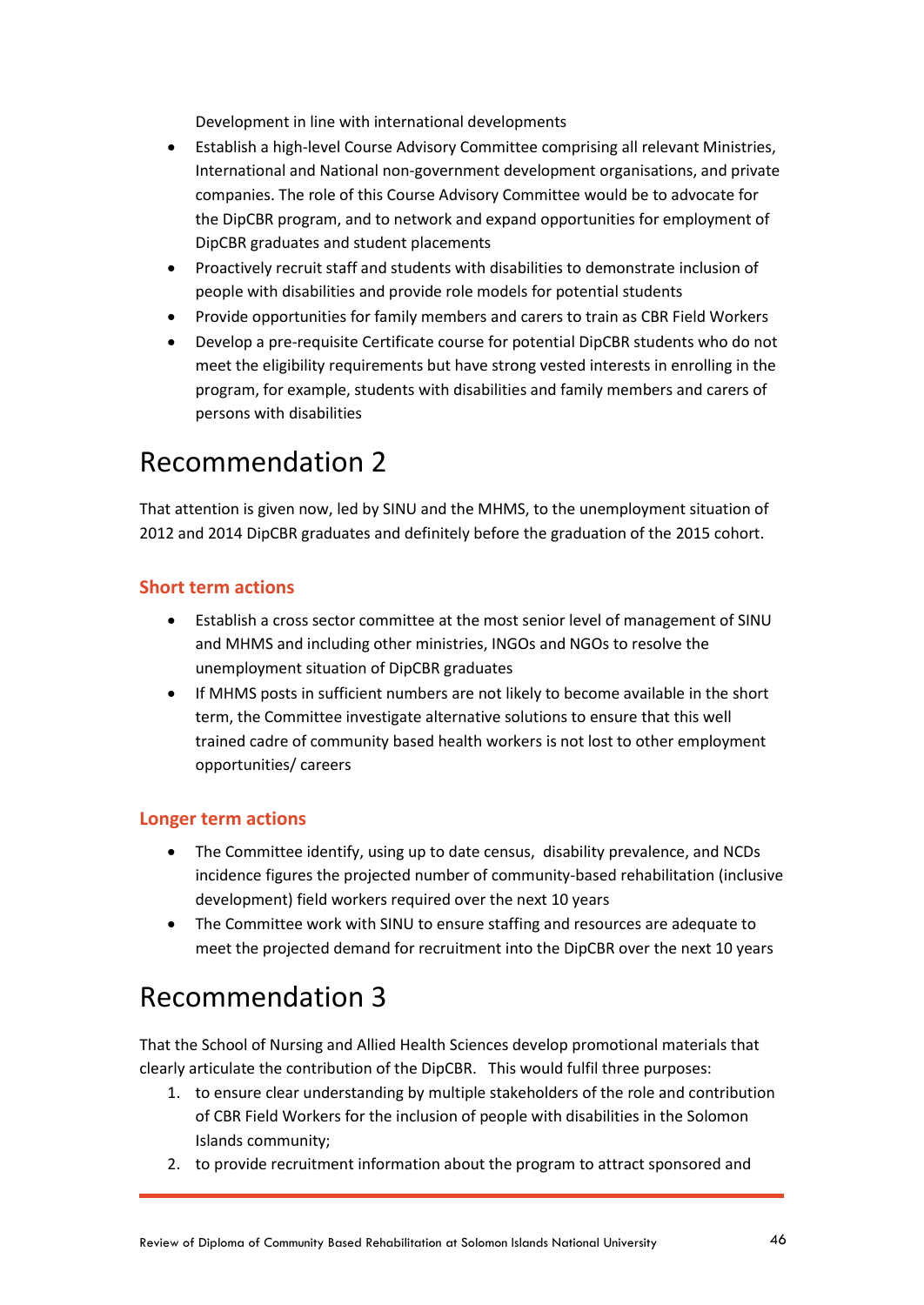private students from other Pacific nations embarking on community-based rehabilitation programs; and,

3. to provide potential students in the Solomon Islands with information about the program and their future contribution to the Solomon Islands community.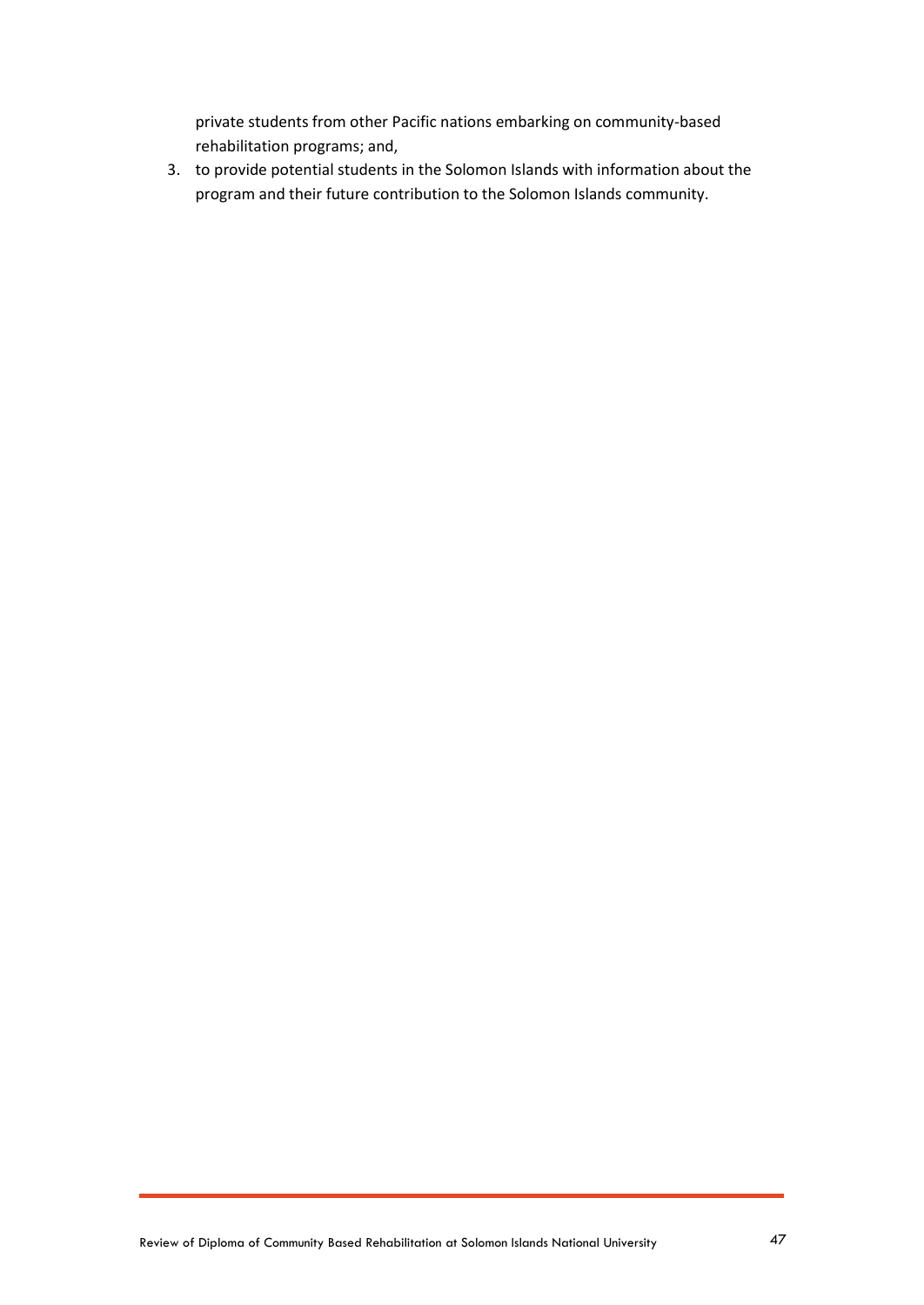## <span id="page-47-0"></span>**Appendix 1 SINU Public documents on Diploma of Community Based Rehabilitation**

#### **Appendix 1.1 SINU Diploma of Community Based Rehabilitation – Course Description <http://www.sinu.edu.sb/SNAHS/snahsDCBR.html>**

The Diploma of Community Based Rehabilitation is a 2 years course designed to respond to the findings of a WHO study of SI population suffering from some form of disabilities. To address this, the course looks at the body functions in Semester 1 and then goes into methods and ways of addressing some of the common disabilities. The course involves a lot of fieldwork for a greater student experience and understanding of the various types and forms of disabilities and ways of addressing them.

#### Course Overview:

| <b>YEAR 1</b>                                                                                                                                                                                                |                                                                                                                                                                                                                         |  |  |  |
|--------------------------------------------------------------------------------------------------------------------------------------------------------------------------------------------------------------|-------------------------------------------------------------------------------------------------------------------------------------------------------------------------------------------------------------------------|--|--|--|
| <b>SEMESTER 1 UNITS</b>                                                                                                                                                                                      | <b>SEMESTER 2 UNITS</b>                                                                                                                                                                                                 |  |  |  |
| TOS1 Foundation in Human Biology 1<br><b>TOS2 Foundation in Human Movement</b><br><b>CRS1 Introduction to Community Based</b><br>Rehabilitation<br><b>CPS1 Professional Practice</b><br>CPS2 Fieldwork 1     | <b>TOS3 Medical Conditions and Disability</b><br>TOS4 Foundations in Physical Therapy and<br><b>Physical Rehabilitation</b><br><b>TOS5 Activity as Therapy</b><br>TOS6 Foundation in Speech Therapy<br>CPS3 Fieldwork 2 |  |  |  |
| <b>YFAR2</b>                                                                                                                                                                                                 |                                                                                                                                                                                                                         |  |  |  |
| <b>SEMESTER 3 UNITS</b>                                                                                                                                                                                      | <b>SEMESTER 4 UNITS</b>                                                                                                                                                                                                 |  |  |  |
| <b>TOS7 Seating and Positioning</b><br>TOS8 Foundations in Physical Therapy and<br><b>Physical Rehabilitation (two)</b><br><b>CRS2 Social Determinants of Health</b><br>CPS4 Fieldwork 3<br>CPS5 Fieldwork 4 | CPS6 Fieldwork 5<br>CDS1 Health Promotion and Education<br>CDS2 Project Planning in Community<br>Development<br>CPS7 Fieldwork 6<br>CPS8 Fieldwork 7                                                                    |  |  |  |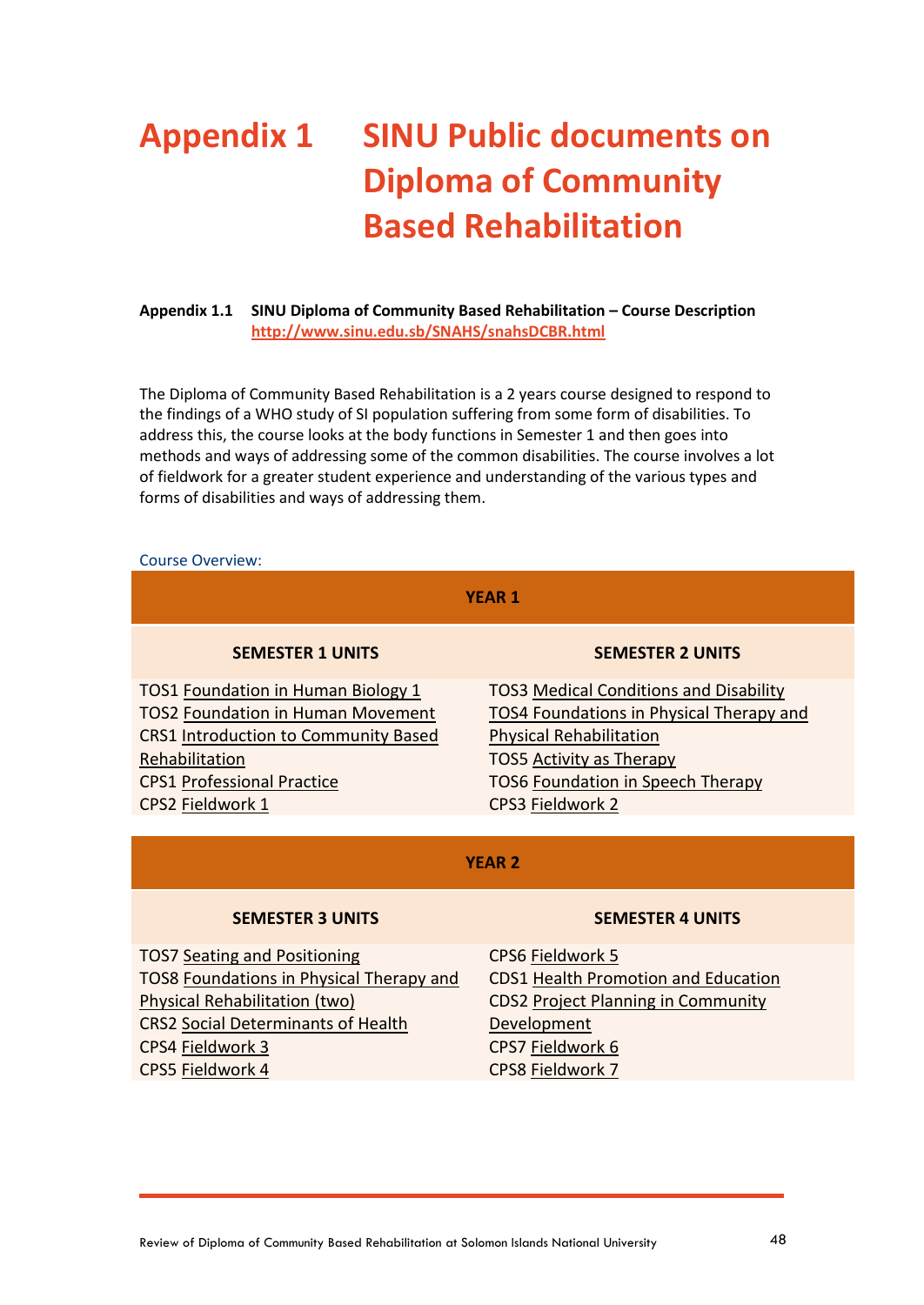#### **Appendix 1.2 Diploma of CBR - Unit Descriptions**

**<http://www.sinu.edu.sb/SNAHS/snahsDCBRUnitDescriptions.html#CPS8>**

YEAR 1

#### TOS1 Foundations in Human Biology

This unit aims to provide a basic understanding of the human body and how it functions. This knowledge will be a foundation for learning about disabling conditions & the impact on human function. Within this unit students will study each of the body systems their structure and function.

#### TOS2 Foundations in Human Movement

This unit aims to provide students with a basic understanding of how the human body moves. This knowledge will assist students to understand conditions that affect the musculoskeletal system and when/ why/how physical therapy interventions are implemented. Areas of study include musculoskeletal anatomy, surface anatomy, assessment intervention and evaluation of range of movement, basic neurology in context of function, childhood development, and the prevention of secondary disability.

#### CRS1 Introduction to Community Based Rehabilitation

This unit will introduce students to the Community Based Rehabilitation strategy and the social and human rights models of disability. This unit will give students the theory that will aid them in practicing in the community appropriately. Students will learn the role and function of community based rehabilitation; and national, regional and international legislation, policy and programs that support disability and community based rehabilitation.

#### CPS 1 Professional Practice

This unit will prepare students with self management and professional practical skills for application in the classroom and workplace. Topics covered within the unit include communication and study skills, and law and ethics. This unit endeavours to groom professional and successful students and graduates.

#### CPS 2 Fieldwork One

This unit aims to improve students understanding of disability and the impact of the environment on disability. Students will be given the opportunity to make astute observations within a practical setting. Observation skills will be developed in the classroom using the International Classification of Function framework for disabling environments.

#### TOS3 Medical Conditions and Disability

This unit aims to equip students with an understanding of how different conditions present in the context of functional limitations and disability. It will provide students with a pivotal understanding of the primary disabilities experienced in the Solomon Islands i.e. cerebral palsy, stroke, amputation. Areas of study include biomechanical, sensory motor; sensory, cognitive and psychiatric disabilities.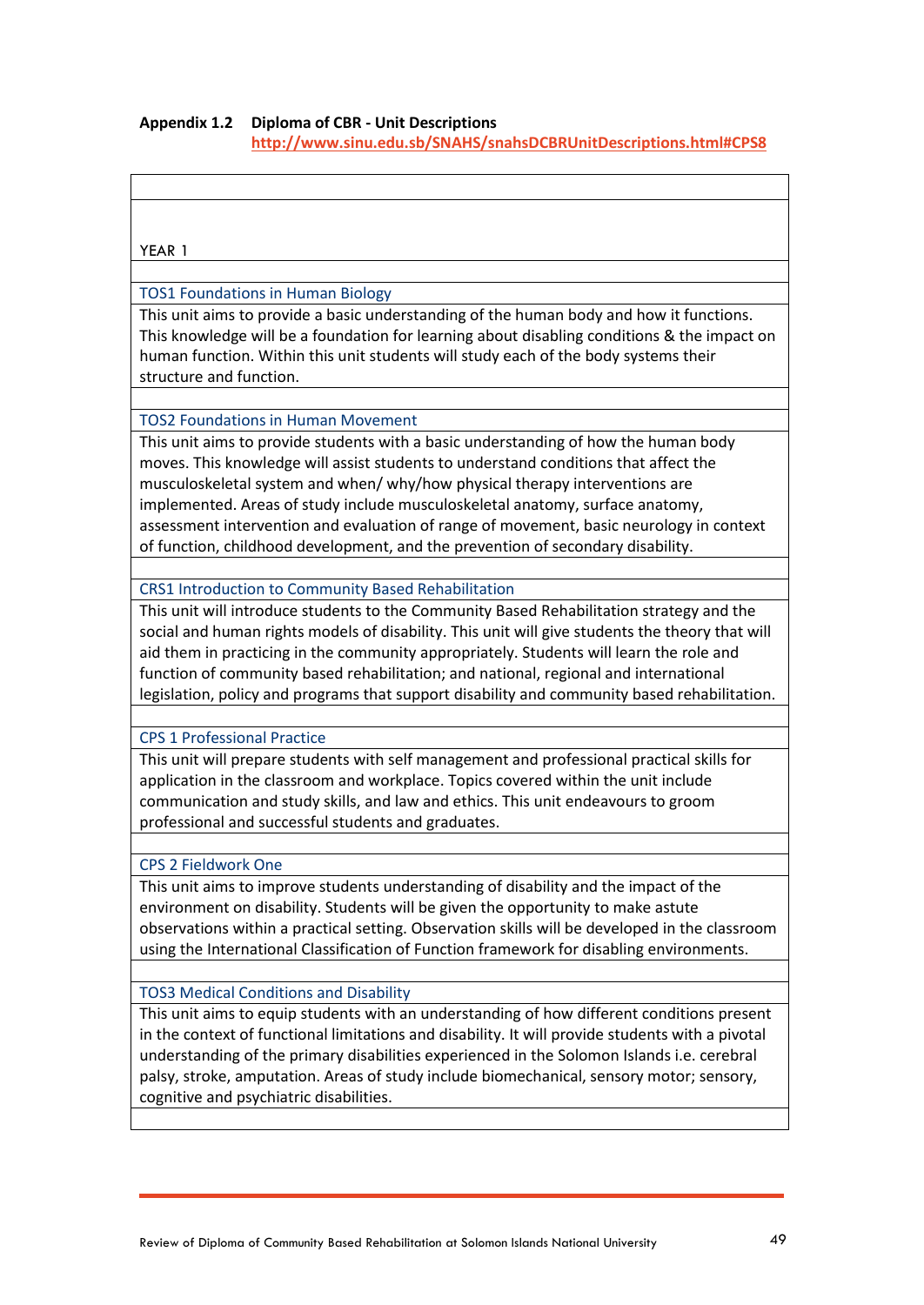#### TOS4 Foundations in Physical Therapy and Physical Rehabilitation

This unit aims to equip students with the rehabilitation skills required to assess, improve & maintain a persons function in activities of daily living. These skills will be important in assisting a person with a disability to have equal access and participation in the community. Areas of study include mobility and transfers, activity participation, and community access across the lifespan.

#### TOS5 Activity as Therapy

This unit aims to equip students with the ability to design and use creative interventions that will assist people with disabilities in physical, psychosocial and mental/cognitive areas. This unit will promote creative thinking when working with people who have a disability including devising therapeutic activities that use the natural environment as a resource to prevent secondary disability or improve an existing impairment.

#### TOS6 Foundations in Speech Therapy

This unit aims to equip students with basic speech therapy knowledge and skills for application to case studies. This unit will teach students specific skills to be used when working with children and adults who have a language and communication disability. Specific topics studied include aphasia, dysarthria, swallowing disorders, language development, speech sound disorders, cerebral palsy, augmented & alternative communication, hearing loss and cleft palate.

#### CPS3 Fieldwork Two

This unit aims to prepare students for clinical assessment prior to intervention planning. The opportunity will be provided to develop these skills in the workplace. Teaching will address assessment through observation, history taking and environmental assessments. Principles of clinical record keeping will also be taught.

#### YEAR 2

#### TOS7 Seating and Positioning

This unit aims to equip students with knowledge and skills required to assist people with a disability to maintain a functional seated posture. These skills will allow graduates to ensure the person with a disability has maximum opportunity to be included in day-to-day activities and to prevent secondary disabilities. Students will study introduction to seating, wheelchair prescription principles and creative modified seating.

#### TOS8 Foundations in Physical Therapy and Physical Rehabilitation (two)

This unit aims to equip students with practical skills in problem solving creatively, designing and making adaptive equipment, mobility devices and therapy toys & tools. This unit focuses on using the natural environment and local resources to ensure initiatives are sustainable, cost-effective and suitable for the client's environment. Students will learn design and woodwork skills for seating modifications & creations, mobility devices, adaptive equipment and therapy toys and tools.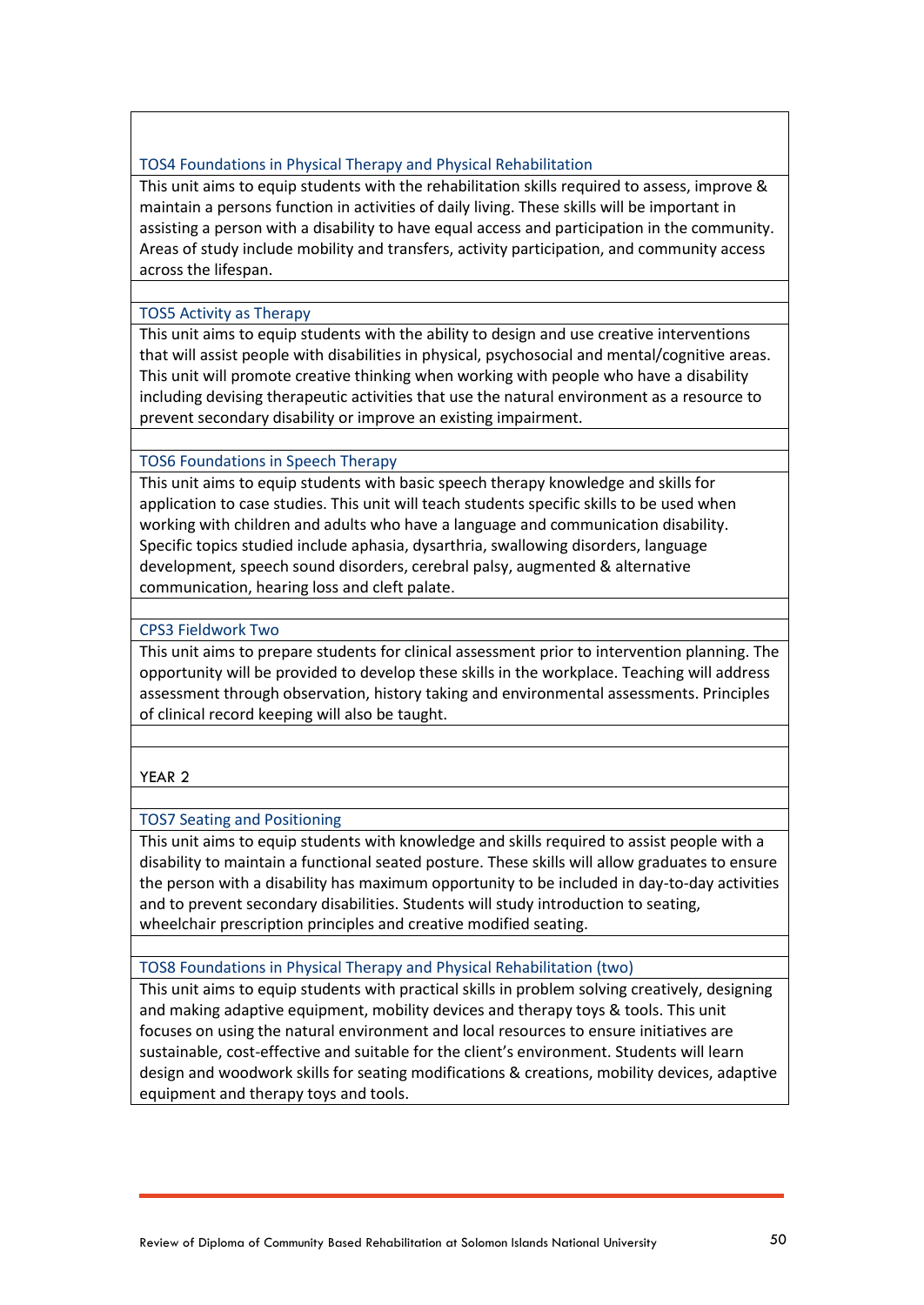#### CRS2 Social Determinants of Health

This unit aims to develop the students understanding of the social model of disability. It endeavours to assist students to plan and apply interventions which address the social determinants of health I in the community to improve opportunities for people with a disability.

#### CPS4 Fieldwork Three

This unit aims to prepare students for working in isolation with clinical reasoning skills for assessment, intervention and evaluation planning. Graduates will be working in often independent contexts and will need to be able to use good reason to support their decision making. These skills will be developed in a fieldwork placement. This unit will specifically address clinical reasoning in assessment, intervention & evaluation planning, selection of different types of interventions and using evaluation within clinical reasoning.

#### CPS5 Fieldwork Four

This unit provides students with the opportunity for integrated application of learning from semesters 1, 2 and 3. A block fieldwork placement will be offered for students to demonstrate these skills and abilities.

#### CPS6 Fieldwork Five

This unit provides an opportunity for students to consolidate their therapy outreach skills with ongoing supervision and accountability to support ongoing best work practices.

#### CDS1 Health Promotion and Education

This unit aims to equip students with the skills required to facilitate increased awareness and attitude change in the community regarding disability. Graduates will be required to promote human rights, equality and abilities of people with disabilities. Principles of health promotion & health education, educating community groups, education/advocacy with local leaders, educating family members are topics that will be covered in this unit alongside disability prevention.

#### CDS2 Project Planning in Community Development

This unit aims to equip students with the skills required to run community programs that increase the community's capacity to include people with a disability. Such community capacity building primarily takes the form of local development projects. Topics that will be introduced include introduction to needs assessment, program design & implementation and program evaluation.

#### CPS7 Fieldwork Six

This unit is intended to provide students with the opportunity to apply community development skills with a relevant community project. Students will be completing a fieldwork placement within a provincial village. The project will be specific to disability and/or related topics. Students will be given the opportunity to create, design, implement and evaluate this project.

#### CPS8 Fieldwork Seven

This unit is intended to consolidate therapy outreach skills and provide opportunities to follow up on clients from Fieldwork 3. The primary purpose of this unit is to give students the opportunity to review client progress and display case load management techniques across an extended time period.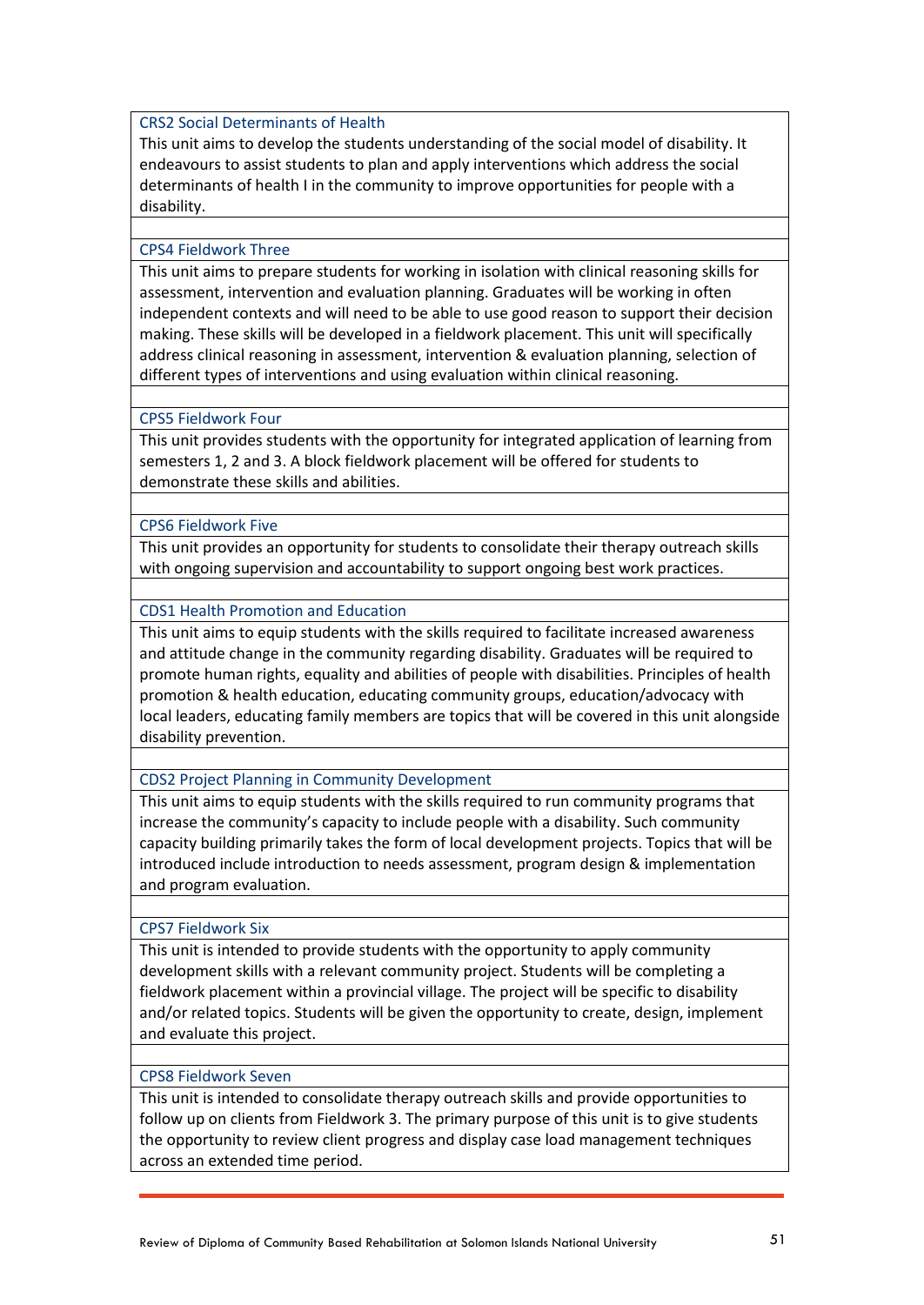#### **Appendix 1.3 Health related diplomas – entry requirements**

http://www.sinu.edu.sb/Forms/SINU%202015%20Course%20Requirements.pdf

| <b>SCHOOL OF NURSING &amp; ALLIED HEALTH SCIENCES</b> |                                                                                                                                                                                                                                                                                                                                                                                                                                                                                                                                                                                                   |                    |         |  |  |
|-------------------------------------------------------|---------------------------------------------------------------------------------------------------------------------------------------------------------------------------------------------------------------------------------------------------------------------------------------------------------------------------------------------------------------------------------------------------------------------------------------------------------------------------------------------------------------------------------------------------------------------------------------------------|--------------------|---------|--|--|
| <b>DIPLOMA &amp; DEGREE COURSES</b>                   |                                                                                                                                                                                                                                                                                                                                                                                                                                                                                                                                                                                                   |                    |         |  |  |
| <b>HDN</b>                                            | <b>Diploma of Nursing (Pre-service)</b>                                                                                                                                                                                                                                                                                                                                                                                                                                                                                                                                                           | Semester 1 3 Years |         |  |  |
|                                                       | <b>Entry requirements:</b><br>Male or female between ages 19-35 years<br>٠<br>Satisfactory Academic Standard which meet the<br>$\bullet$<br>following criterias:<br>Satisfactory completion of Form 6 or 7 with good<br>٠<br>Grades in Science, Maths and English, GPA 2.5 and<br>above and Satisfactory Character Reference - non-<br>smoker and betelnut chewer<br>Form 5, trained and working as a Registered Nurse-<br>٠<br>Aid for Minimum 5 years may be considered.                                                                                                                        |                    |         |  |  |
| <b>HDPH</b>                                           | <b>Diploma of Public Health</b>                                                                                                                                                                                                                                                                                                                                                                                                                                                                                                                                                                   | Semester 1         | 2 Years |  |  |
|                                                       | <b>Entry Requirements:</b><br>High School Education up to level of Form 6 or 7<br>(Science or Arts) OR<br>Previous Education in Public Health or Related<br><b>Fields AND</b><br>Work Experience/Employment with Public Health<br>$\bullet$<br>Unit, MHMS with Recommendation for Further<br>Studies by Director Public Health AND<br>Verbal and Written English Skills as per Form 5<br>$\bullet$<br>Education Standard and less than 40 years of age.                                                                                                                                           |                    |         |  |  |
| <b>HDCBR</b>                                          | <b>Diploma of Community Based Rehabilitation</b>                                                                                                                                                                                                                                                                                                                                                                                                                                                                                                                                                  | Semester 1         | 2 years |  |  |
|                                                       | <b>Entry Requirements:</b><br>High School Education up to level of Form 6 or 7<br>(Science or Arts) OR<br>Previous Education in Public Health or Related<br><b>Fields AND</b><br>Work Experience/Employment with Public Health<br>Unit, MHMS with Recommendation for Further<br>Studies by Director Public Health AND<br>Verbal and Written English Skills as per Form 5<br>٠<br>Education Standard and less than 40 years of age.<br>Minimum One Month Work Experience with<br>Occupational Therapist, Physiotherapist in the NRH<br>to gain basic understanding of people with<br>disabilities. |                    |         |  |  |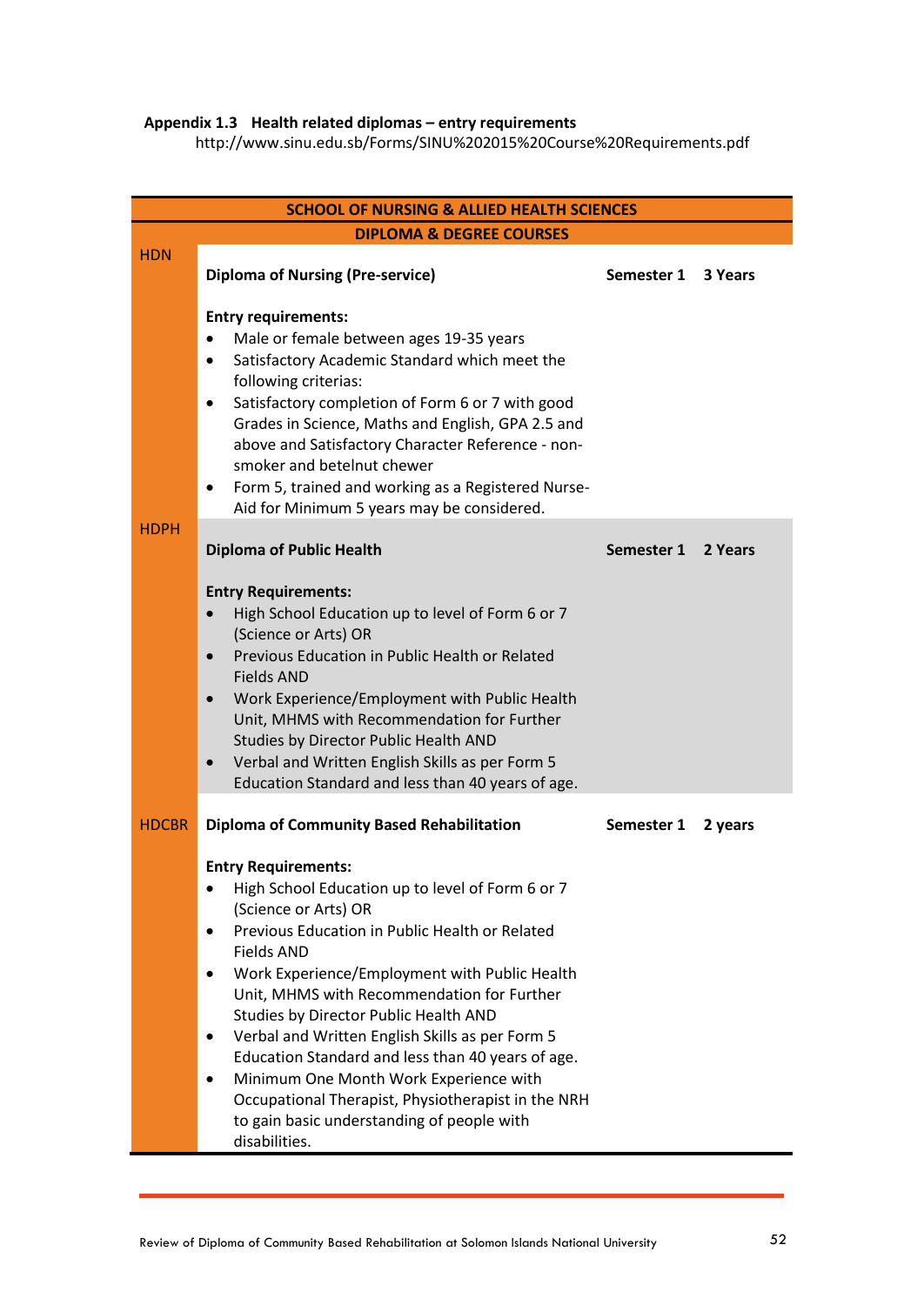|               | <b>BRIDGING PROGRAMME</b>                                                                                                                                                                                                                                                                                                                                                                                                                                                                                                                                                                                                                                                                                                                                                         |                        |                    |
|---------------|-----------------------------------------------------------------------------------------------------------------------------------------------------------------------------------------------------------------------------------------------------------------------------------------------------------------------------------------------------------------------------------------------------------------------------------------------------------------------------------------------------------------------------------------------------------------------------------------------------------------------------------------------------------------------------------------------------------------------------------------------------------------------------------|------------------------|--------------------|
| <b>HPHBN</b>  | <b>Bridging Programme (Bachelor of Nursing)</b><br><b>Entry Requirements:</b><br>Registered Nurse without level 6 Diploma attained at<br>SICHE or other recognised Institutions.<br>Individuals who have a Diploma of Public Health and<br>$\bullet$<br>Diploma of Teaching attained at SICHE.                                                                                                                                                                                                                                                                                                                                                                                                                                                                                    | <b>Semester</b><br>1&2 | 12<br><b>Weeks</b> |
| <b>HBNAC</b>  | <b>Bachelor of Nursing (Acute Care)</b><br><b>Entry Requirements:</b><br>1. Normal Entry Criterion for this Degree is: University<br>Entrance<br>2. Registered Nurses may enter directly into the 4th year if<br>they meet the following criteria:<br>A Practicing Registered Nurse(RN) with a minimum of<br>$\bullet$<br>two years Post Registration Practice plus one of the<br>following:<br>Hold a Diploma of Nursing in SICHE or Equivalent or<br>$\bullet$<br>Holds a Certificate in Nursing and has Completed an<br>$\bullet$<br>Inservice Diploma, a Bridging Programme or<br>Equivalent Course or<br>2 Has Completed another 3 year Nursing Programme<br>$\bullet$<br>and has Completed an Inservice Diploma, a Bridging<br>Programme or Equivalent Course.              | <b>Semester</b><br>1   | 1 Year             |
| <b>HBNPHC</b> | <b>Bachelor of Nursing (Primary Health Care)</b><br><b>Entry Requirements:</b><br>1. Normal Entry Criterion for this degree is: University<br><b>Entrance</b><br>2. Registered Nurses may enter directly into the 4th year if<br>they meet the following criteria;<br>A Practicing Registered Nurse(RN) with a minimum of<br>$\bullet$<br>two years Post Registration Practice plus one of the<br>following:<br>Hold a Diploma of Nursing in SICHE or Equivalent or<br>$\bullet$<br>Holds a Certificate in Nursing & has Completed an<br>$\bullet$<br>Inservice Diploma, a Bridging Programme or<br>Equivalent Course or<br>Has Completed another 3 year Nursing Programme<br>$\bullet$<br>plus Completion of an Inservice Diploma, a Bridging<br>Programme or Equivalent Course. | <b>Semester</b><br>1   | 1 Year             |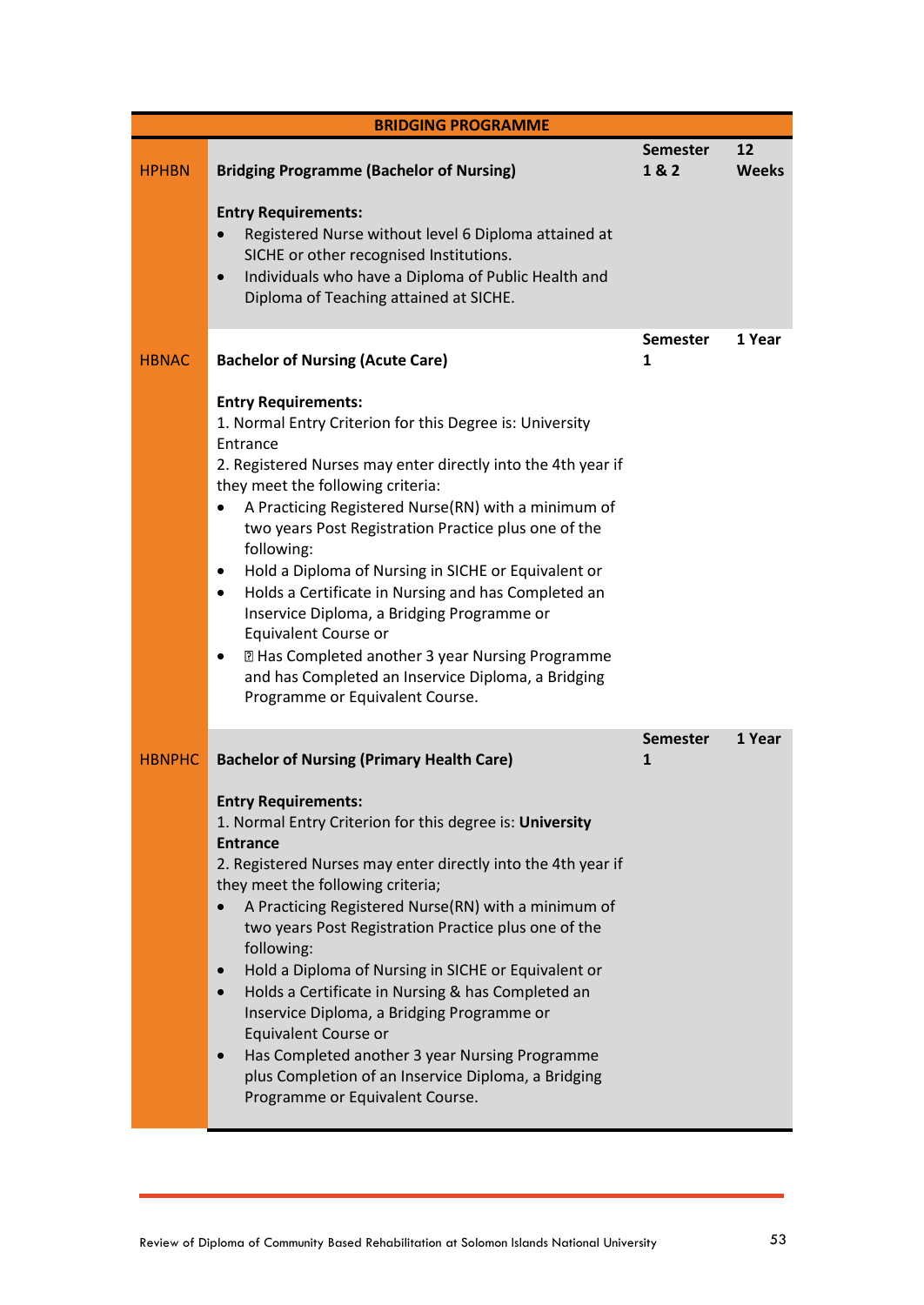| Semester | $1\frac{1}{2}$ |
|----------|----------------|
| 1        | Years          |

#### HBNMID **Bachelor of Nursing (Midwifery) Entry Requirements:**  1. Normal Entry Criterion for this Degree is: University Entrance Entrance to the Degree for those who are **not**  Registered Nurses must also demonstrate Fitness as a Registered Nurse. Fluency in English Language, Writing, Reading, Speaking and Comprehension. 2. Registered Nurses may enter directly into the 4th year if they meet the following criteria: i. A Practicing Registered Nurse(RN) with a Minimum of 2 **1**

Years Post Registration Practice plus one of the following: ii. Hold a level 6 Diploma of Nursing in SICHE or Equivalent or

iii. Holds a Certificate in Nursing & has Completed an Inservice Diploma, a Bridging Programme or Equivalent Course or

iv. Has Completed another 3 year Nursing Programme plus Completion of an Inservice Diploma, a Bridging Programme or Equivalent Course.

3. Registered Nurse from outside Solomon Islands Enrolment **must** provide evidence of the Appropriate Nursing Registration and Practicing Certificate for the country from which they come from and Academic Evidence as in 2  $(i - iv)$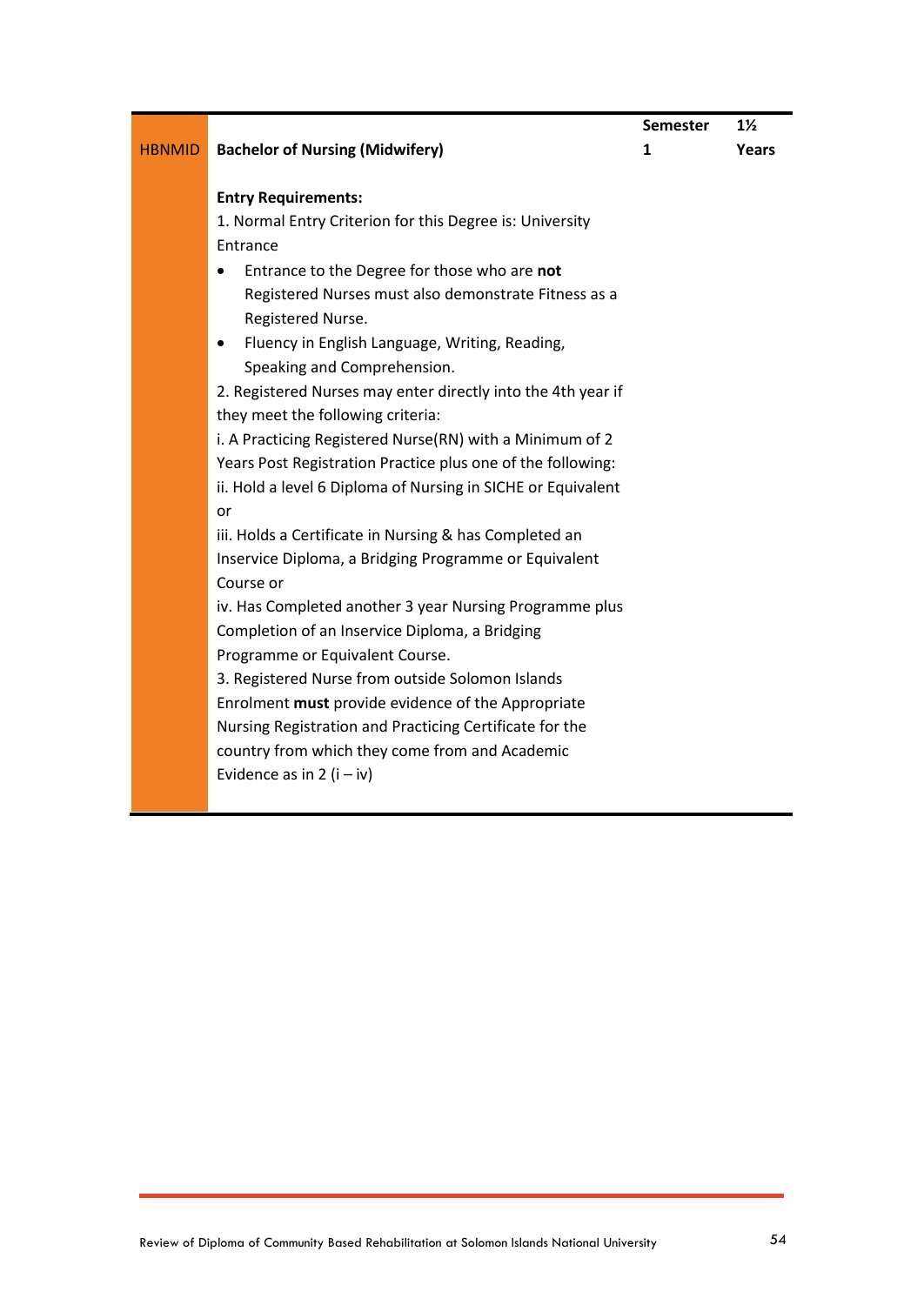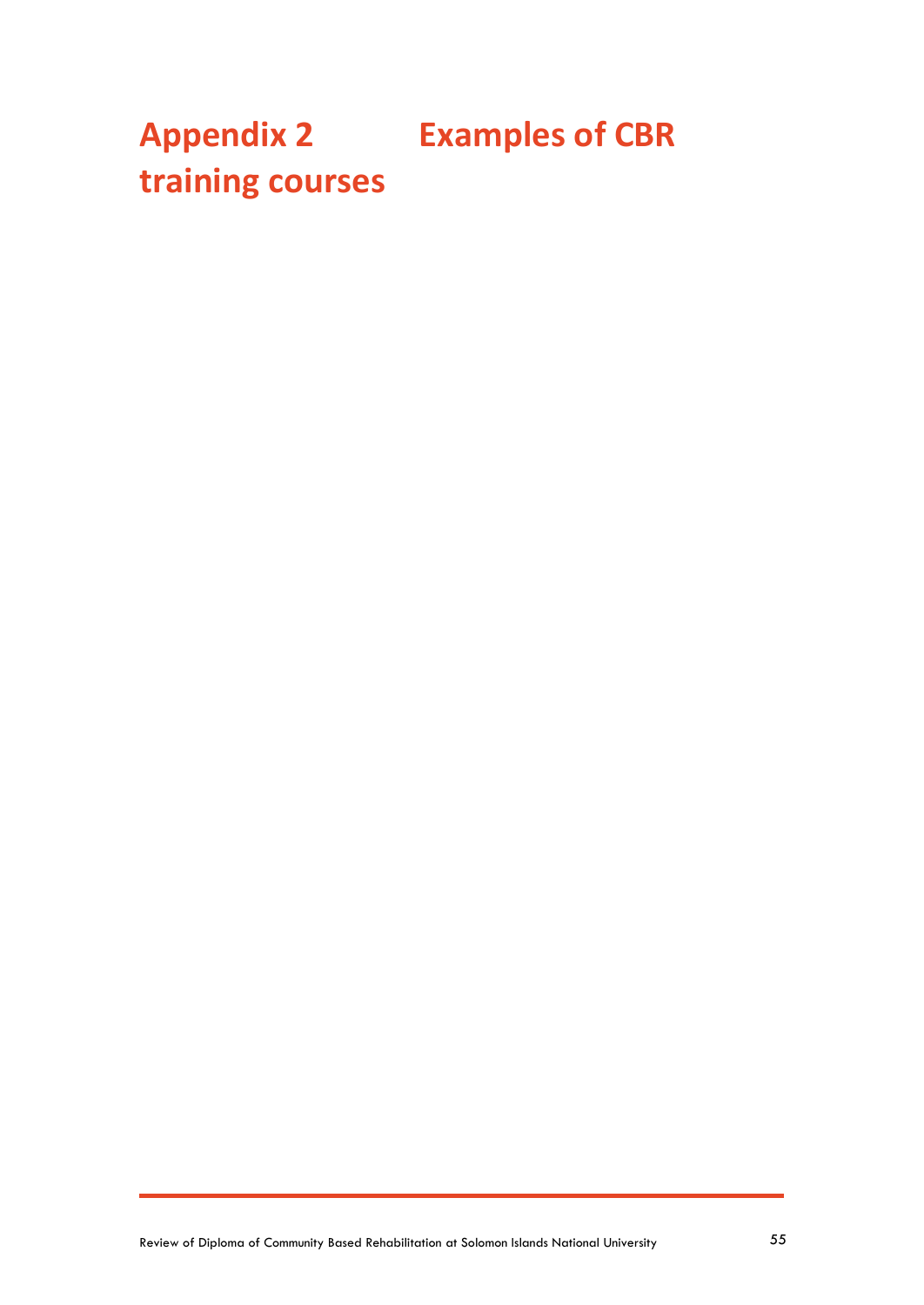## <span id="page-55-0"></span>**Appendix 3 Stakeholders who informed this report**

| <b>Name</b>                                          | <b>Position</b>                                                                                                      | email                                               |
|------------------------------------------------------|----------------------------------------------------------------------------------------------------------------------|-----------------------------------------------------|
| <b>Elsie Taloafiri</b>                               | Director, MHMS CBR Unit                                                                                              | etaloafiri@moh.gov.sb                               |
| <b>Goretti Pala</b>                                  | Course Coordinator CBR, SINU                                                                                         | goretti.pala@sinu.edu.sb or<br>goretipala@gmail.com |
| <b>Ana Burgaraaf</b>                                 | Lecturer, DipCBR Program, SINU                                                                                       | ana.burggraaf@sinu.edu.sb                           |
| <b>Casper J Fa'asala</b>                             | <b>President PWDSI</b>                                                                                               | genderalert@gmail.com                               |
| <b>Gideon Row</b>                                    | Principal Education Officer, Bethseda<br><b>Disability Support and Training Centre</b>                               |                                                     |
| <b>Audrey Aumua</b>                                  | Undersecretary, Health Improvement<br><b>WHO Country Office</b>                                                      | aumuaa@wpro.who.int                                 |
| <b>SINU DipCBR</b><br>graduates                      | 9 graduates 2012, 2014 without full<br>time employment                                                               |                                                     |
| <b>National Referral</b><br><b>Hospital, Honiara</b> | Rehabilitation Department staff as<br>below                                                                          |                                                     |
| <b>Lora Sangoinao</b>                                | CBR Field worker post (PT assistant)<br>(2013-2014 Field Worker)                                                     |                                                     |
| <b>George Hage</b>                                   | CBR Field worker post (PT assistant)                                                                                 |                                                     |
| <b>Bremer Abana</b>                                  | CBR Field worker post (CBR field<br>worker in community)                                                             |                                                     |
| <b>SINU</b>                                          |                                                                                                                      |                                                     |
| <b>Verzilyn Isom</b>                                 | Dean, School of Nursing and Allied<br>Health Sciences, SINU                                                          | dsnahs@sinu.edu.sb                                  |
| <b>Ben Bezo</b>                                      | Assistant Dean Academic Affairs,<br>School of Nursing and Allied Health<br><b>Sciences</b>                           |                                                     |
| <b>Reuben Maau</b>                                   | Lecturer, Clinical Placements, School<br>of Nursing and Allied Health Sciences                                       |                                                     |
| <b>Sira Tauriki</b>                                  | Lecturer, DipCBR program, SINU                                                                                       | crariki@gmail.com                                   |
| <b>SINU current students</b>                         | Mabel Qiladudulu,<br>Margaret Silari,<br>Gabriel Sipolo,<br>Robert Varnagi,<br>Grace Teka (from CBR National Office) |                                                     |